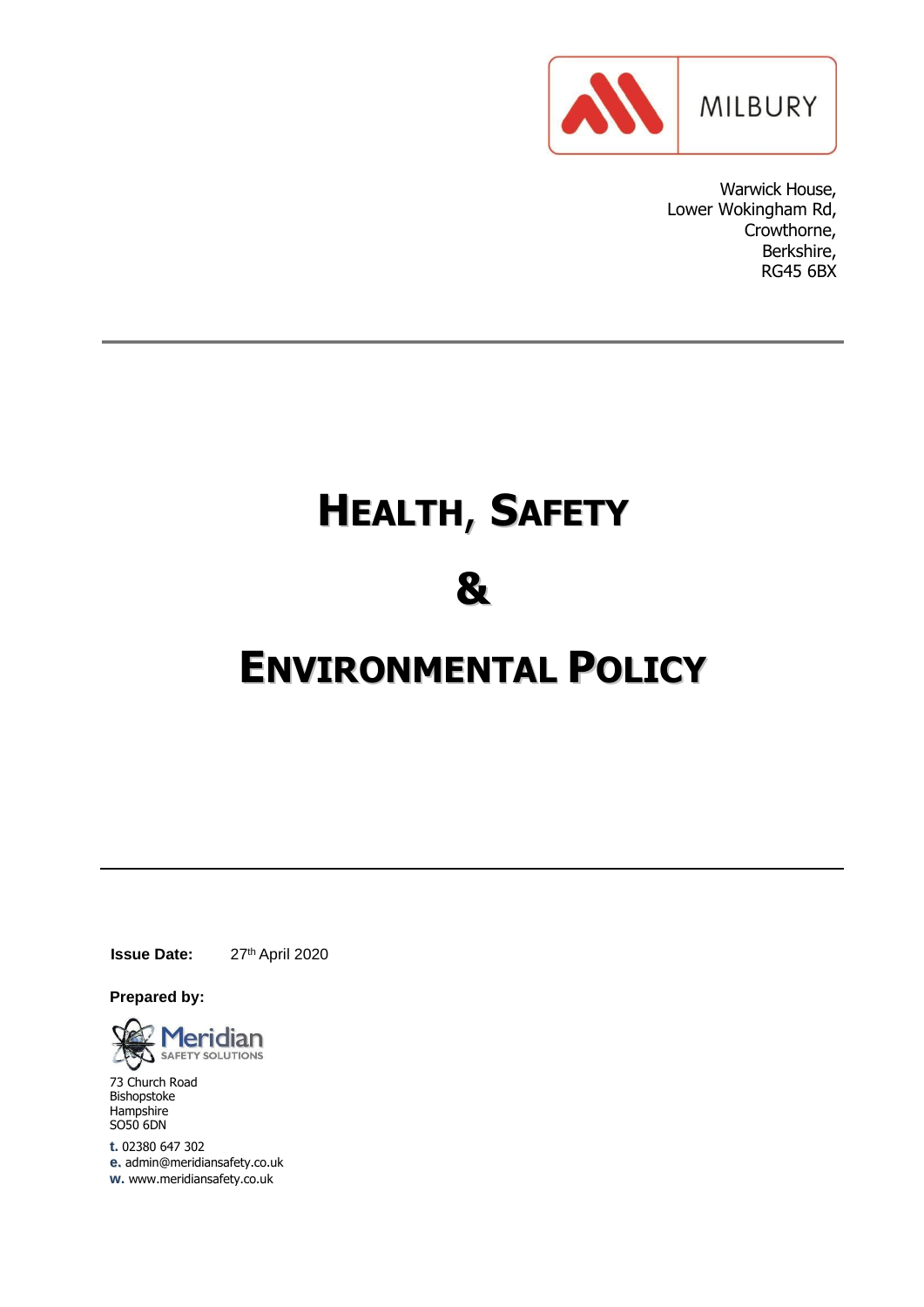

# **DOCUMENT CONTROL**

**Issue:** Version 10

This document has been specifically produced for the purposes of use of **Milbury Contractors**  Limited, as a Health, Safety and Environmental Policy Document and is only suitable for use in connection herewith.

| Editor:              | Lawrence Ford - | <b>Meridian</b> SAFETY SOLUTIONS LTD<br>73 Church Road<br><b>Bishopstoke</b><br>Hampshire<br><b>SO50 6DN</b> |
|----------------------|-----------------|--------------------------------------------------------------------------------------------------------------|
|                      |                 | <b>t.</b> 02380 647 302<br><b>e.</b> admin@meridiansafety.co.uk<br>w. www.meridiansafety.co.uk               |
| Date of first issue: |                 | November 2007                                                                                                |

**Date of current issue:** 27<sup>th</sup> April 2020

**Date of next review:** No later than April 2021.

| <b>ISSUE</b> | <b>DATE</b> | <b>SECTION/S</b>                                       | <b>COMMENTS</b>                                                                                                                        |
|--------------|-------------|--------------------------------------------------------|----------------------------------------------------------------------------------------------------------------------------------------|
| 01           | 20/3/09     | All                                                    | 1 <sup>st</sup> Review/Revision by Meridian Safety Solutions.                                                                          |
| 02           | 12/3/10     |                                                        | Annual review and update                                                                                                               |
| 03           | 14/3/11     |                                                        | Annual review and update                                                                                                               |
| 04           | 20/8/12     | 3.10; 3.21;<br>3.34 (new section).                     | Annual review and update $-$ Including various<br>legislation reference updates                                                        |
| 05           | 1/8/13      | 3.2 & General                                          | Annual review and updates to referenced legislation                                                                                    |
| 06           | 1/10/14     | 3.10; 3.14; 3.17; 3.29;<br>$3.34.3.39 - 3.46$          | Annual review and updates to referenced legislation.<br>Added eight new sections (Section No. 3.39 - 3.46)                             |
| 07           | 30/7/15     | 1; 3.11, 3.12, 3.14, 3.16,<br>3.20, 3.22, 3.26 & 3.38  | Revisions required due to changes in legislation                                                                                       |
| 08           | 3/11/17     | All Sections Reviewed and<br>revised where necessary   | Annual review and update. Revised legislation<br>references and links. New section on CDM. Added a<br>Safety Policy Communication form |
| 09           | 29/4/19     | Sections 3.16; 3.20 & 3.38                             | Annual review and update to current codes of<br>practice. Revised legislation references and links.                                    |
| 10           | 27/4/20     | New Policy Statements &<br><b>Revised Section 3.34</b> | Annual review and update. Added Policy and<br>Arrangements to deal with Coronavirus issues                                             |
|              |             |                                                        |                                                                                                                                        |

**NB:** All references to legislation, such as Acts or Regulations, are hyperlinked to the National Archives website [\(http://www.legislation.gov.uk\)](http://www.legislation.gov.uk/) so as to ensure that the most up-to-date legislation is referenced. If you are reading a hard copy of this document, you will need to manually look to this website yourself.

Any reference in this document to "safety" is also a reference to "health, welfare and environment".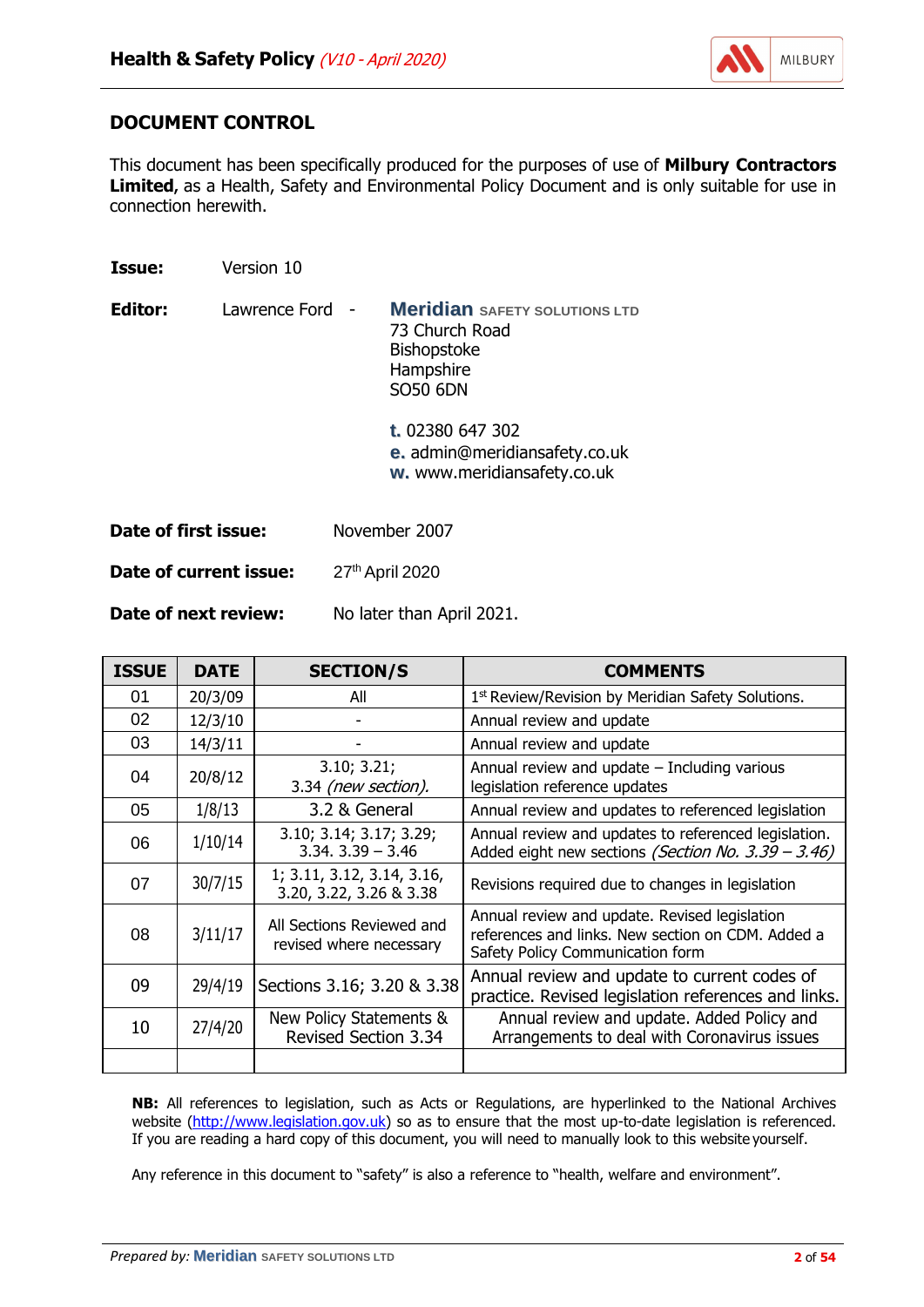

## **CONTENTS**

<span id="page-2-0"></span>

| Health & Safety Policy Statement<br>Environmental Policy Statement<br>Health & Wellbeing Policy Statement<br>Return to Work Policy Statement                                                                                                                                                                                                                                                                                                                                                                                                                                                                                                                                                                                                                                                               |                                                                                                                                                                                                                                                                                                                                                                                                                                                                                                                                                                                                                                                                                                                                                                                                      |  |  |  |
|------------------------------------------------------------------------------------------------------------------------------------------------------------------------------------------------------------------------------------------------------------------------------------------------------------------------------------------------------------------------------------------------------------------------------------------------------------------------------------------------------------------------------------------------------------------------------------------------------------------------------------------------------------------------------------------------------------------------------------------------------------------------------------------------------------|------------------------------------------------------------------------------------------------------------------------------------------------------------------------------------------------------------------------------------------------------------------------------------------------------------------------------------------------------------------------------------------------------------------------------------------------------------------------------------------------------------------------------------------------------------------------------------------------------------------------------------------------------------------------------------------------------------------------------------------------------------------------------------------------------|--|--|--|
|                                                                                                                                                                                                                                                                                                                                                                                                                                                                                                                                                                                                                                                                                                                                                                                                            |                                                                                                                                                                                                                                                                                                                                                                                                                                                                                                                                                                                                                                                                                                                                                                                                      |  |  |  |
| General organisation<br>General responsibilities<br>Consultation<br>Organisational chart                                                                                                                                                                                                                                                                                                                                                                                                                                                                                                                                                                                                                                                                                                                   |                                                                                                                                                                                                                                                                                                                                                                                                                                                                                                                                                                                                                                                                                                                                                                                                      |  |  |  |
| Section 2: Responsibilities<br>Responsibilities of the Managing Director<br>Responsibilities of the Operations Manager<br>Responsibilities of Managemers<br>Responsibilities of First Aiders<br>Responsibilities of All Employees and Sub-Contractors<br>Responsibilities of the Health & Safety Advisor                                                                                                                                                                                                                                                                                                                                                                                                                                                                                                   |                                                                                                                                                                                                                                                                                                                                                                                                                                                                                                                                                                                                                                                                                                                                                                                                      |  |  |  |
| Introduction<br>3.1<br><b>Communication &amp; Consultation</b><br>3.2<br>Health & Safety Policy<br>3.3<br>Training<br>3.4<br>3.5<br><b>Risk Assessment</b><br>3.6<br>Development of Method Statement<br>Safe Systems of Work<br>3.7 <sub>2</sub><br>Safe Place of Work<br>3.8<br><b>Environmental Control</b><br>3.9 <sub>2</sub><br><b>3.10</b> Site Plant, Machinery & Equipment<br>3.11 Vibration<br>3.12 Scaffolding<br><b>3.13</b> Ladders & Step Ladders<br>3.14 Work at Height<br>3.15 Lifting Operations & Lifting Equipment<br>3.16 Work in Confined Spaces<br>3.17 Safety in Excavations<br>3.18 Demolition<br><b>3.19</b> Underground Services<br>3.20 Asbestos<br><b>3.21 Noise</b><br><b>3.22 Hazardous Substances</b><br><b>3.23 Electricity</b><br><b>3.24</b> Fire Prevention & Evacuation | <b>3.25</b> Emergency Procedures<br>3.26 First Aid & Accident Reporting<br><b>3.27</b> Welfare Facilities<br>3.28 Manual Handling<br><b>3.29</b> Personal Protective Equipment<br>3.30 Lone Working<br>3.31 Protection of the Public<br><b>3.32</b> Young Persons<br>3.33 Alcohol & Drug Abuse<br>3.34 Occupational Health<br><b>3.35</b> Work Related Stress<br>3.36 Records & Archiving<br>3.37 Monitoring at the Workplace<br>3.38 Construction, Design & Management<br>3.39 Co-Operation & Co-Ordination<br><b>3.40 Outdoor Work</b><br>3.41 Road & Street Works<br><b>3.42</b> Overhead Electricity<br><b>3.43</b> Road & Street Works<br><b>3.44</b> Waste Management & Removal<br><b>3.45</b> Company vehicle & Driving at Work<br>3.46 Laser Equipment<br><b>3.47</b> The Office Environment |  |  |  |
|                                                                                                                                                                                                                                                                                                                                                                                                                                                                                                                                                                                                                                                                                                                                                                                                            | 24                                                                                                                                                                                                                                                                                                                                                                                                                                                                                                                                                                                                                                                                                                                                                                                                   |  |  |  |

**Section 5: Declaration** 25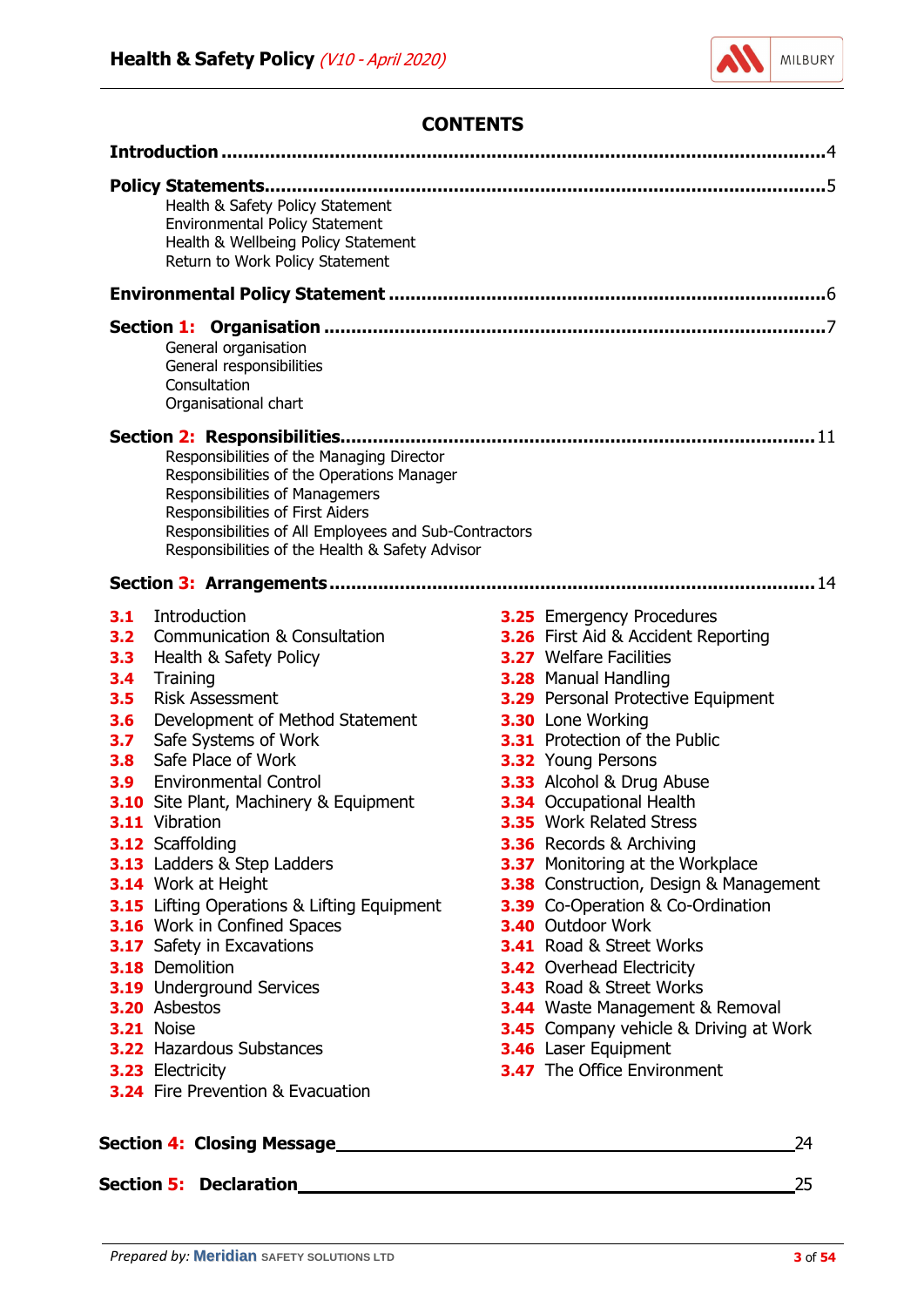

## <span id="page-3-0"></span>**INTRODUCTION**

This policy document has been prepared to define the way that Milbury Contractors Limited intends to manage health and safety and meet the requirements of Section 2(3) of the [Health](http://www.legislation.gov.uk/ukpga/1974/37/contents) [and Safety at Work etc. Act \(HSAWA\).](http://www.legislation.gov.uk/ukpga/1974/37/contents) This acts requires an employer to prepare a statement of general policy with respect to health and safety at work and the organisation and arrangements set up to carry out that policy.

Milbury Contractors Limited, Health, Safety and Environmental Management Document System are contained within this Policy Document and its associated instructions, Procedures Manual, assessments and guidance documents. The Document System formally communicates the instructions and procedures covering operation and work activities from the Company Directors to their supporting Managers, Supervisors and all other personnel employed or involved in the Company's activities.

The Document System has been developed to meet statutory requirements for a Safety Management System to ensure the health and safety of all personnel associated with work activities of the Company including contractors, visitors and the general public.

The Policy and its associated documents apply as defined to all personnel employed or contracted to the Company as appropriate to the work being undertaken. It is the duty of personnel so involved to apply the requirements of these documents to their work.

#### **Policy Statements**

The Policy Statement of Intent summarises the Company's commitment to health and safety, details general responsibilities and gives information relating to arrangements for implementing the policy and ensuring that it is kept current.

This Statement of Intent will be signed by the Director with particular Responsibility for Health and Safety and displayed prominently.

#### **Organisation Structure and Responsibilities**

This section describes the structure of the business in terms of health and safety responsibilities. There will be a section relevant to everyone in the Company. This section will summarise how external health and safety assistance will fit into the business structure.

All employees need information from this section in so far as it relates to them.

#### **Arrangements**

This section details and provides guidance on the specific day-to-day arrangements and responsibilities for controlling or eliminating the types of hazards to health and safety that may arise as part of the business activity. Each employee will need the information set out in this section so far as it relates to them.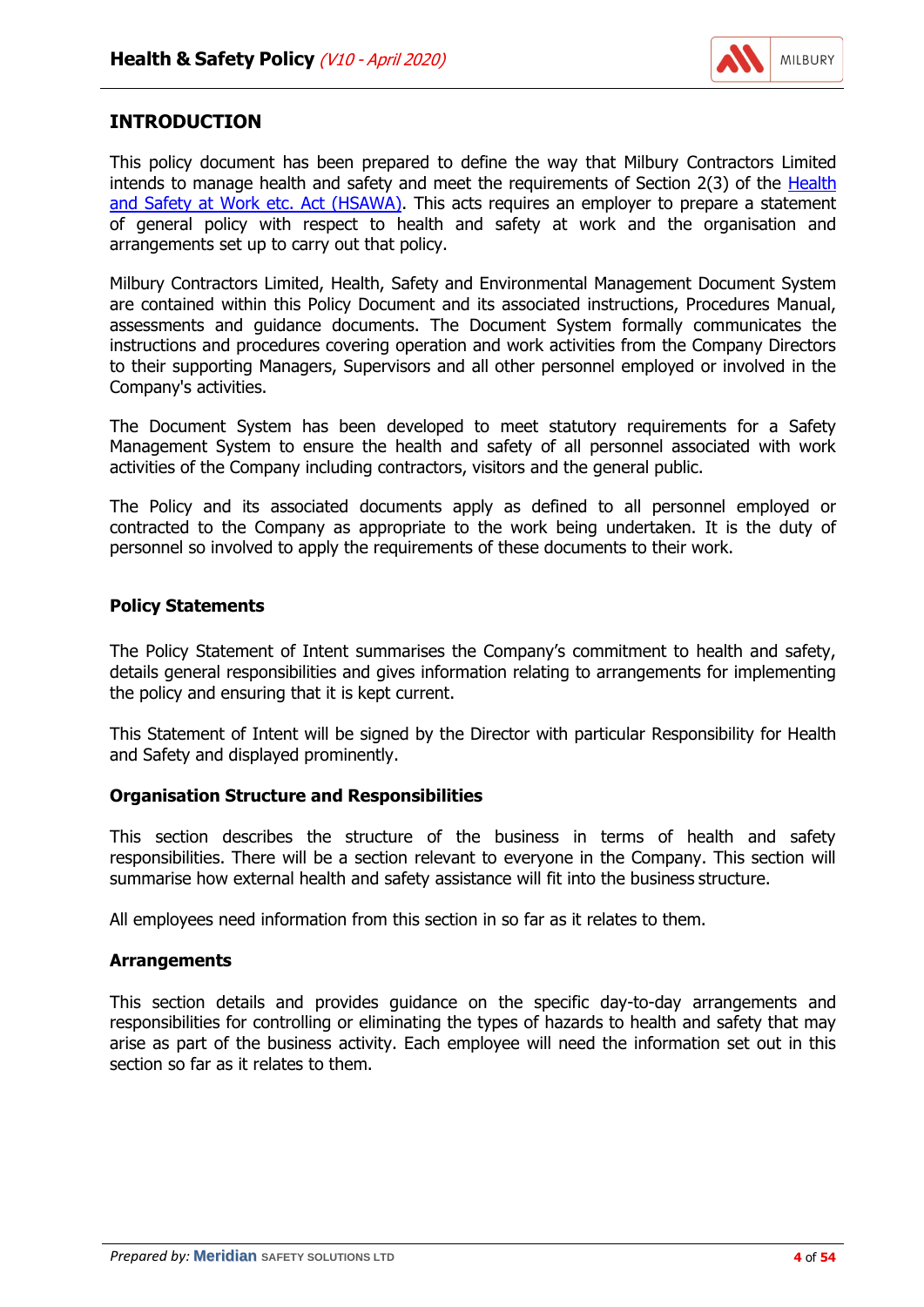

## **HEALTH AND SAFETY POLICY STATEMENT**

Milbury Contractors Limited is fully committed to undertake its business in such a way as to minimise the risk of injury or ill health to people, damage to property or the environment.

Milbury Contractors Limited has a moral and legal obligation to safeguard, so far as is reasonably practicable, the health, safety and welfare of their employees and anyone who may be affected by the actions of the Company, its employees, or as a result of Milbury Contractors Limited activities, fully accepts their obligations and responsibilities, which will be achieved by:

Meeting its responsibilities as an employer to do all that is reasonably practicable to prevent accidents, injuries and damage to health.

Providing and maintaining safe working environments that are without risks to health, safety and welfare. Limiting adverse effects on and adjacent to the area in which those activities are carried out.

Ensuring all employees play an active part in the health and safety of the Company by consulting with them and providing them with adequate information, instruction, training and supervision for them to understand their role within the Company.

Ensuring that hazardous areas are kept secure from the public, employees or tenants, or contractors not required to enter them.

Ensuring that when new substances, plant, machinery, equipment, processes or premises are introduced, adequate guidance, instruction, training and supervision are provided for safe methods of work to be developed.

Ensuring that all plant and equipment is maintained in a safe condition and is subject to routine and statutory inspections and examinations.

The Company will communicate the Health and Safety Policy to all employees, and it will be freely available to customers, shareholders and the general public. This policy will be reviewed annually and updated as required to conform to current legislation.

This Policy, supported by Instructions, Procedures and Organisational Arrangements, is to be applied to all activities carried out by the Company.

The Managing Director is personally responsible for the health and safety performance of the company and signs this policy statement in acknowledgement of this.

Whilst all personnel within the company have a responsibility for Health and Safety, the person within the organisation with the overall responsibility is Andy Kennard. The person with day to day responsibility for the administration of the Safety Management System is Sveta Smith.

Signed: Alternative Contract of the Contract of the Contract of the Contract of the Contract of the Contract of Date: 27<sup>th</sup> April 2020

**Andy Kennard** For and on behalf of - Milbury Contractors Limited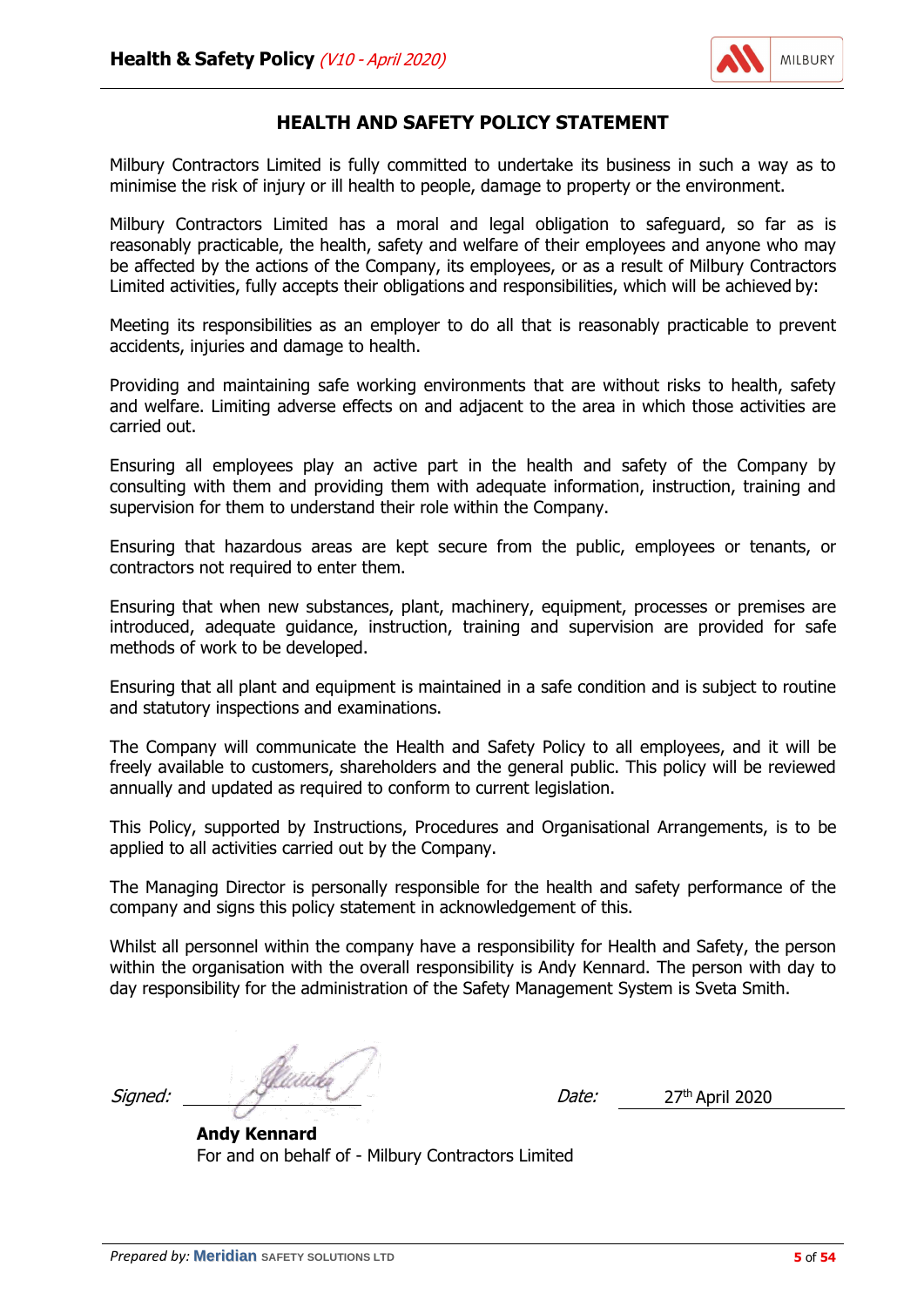

# **ENVIRONMENTAL POLICY STATEMENT**

<span id="page-5-0"></span>Milbury Contractors Limited recognises that protection of the environment is of prime importance. The achievement of a high standard of environmental awareness throughout the Company is not only essential to assist in sustaining and keeping in balance the environment and environmental resource, but also results in healthier and more acceptable conditions for work and social activity. Environmental awareness assists in the enhancement of the Company's reputation as not only a caring employer, but also a Company that is aware of the prospective impact of its activities on the environment. Such awareness creates improvements from which the general public, of this and successive generations, will benefit.

It is the responsibility of everyone to work together to achieve this environmental goal. With this in mind, Milbury Contractors Limited will ensure that the Company complies with the [Environmental](http://www.legislation.gov.uk/ukpga/1990/43/contents) [Protection Act \(EPA\)](http://www.legislation.gov.uk/ukpga/1990/43/contents) and all other domestic legislation concerned with the protection of natural resources and the external environment. The Company will prepare and enforce policies which, as far as is reasonably practicable and having taken into account project and client requirements, provide for: -

- Protection of the environment at/or affected by work sites.
- Reduce waste and consumption of natural resources wherever possible.
- Conservation of natural resource materials, energy and use of recyclable materials.

To achieve this it will: -

- Introduce systems and monitoring procedures which meet the requirements of the policy.
- Guide and assist in the formulation of those systems and procedures and conduct regular internal audits of the monitoring procedures in relation to the stated environmental management objectives.
- Train the workforce in current methods, practice and awareness of the need for environmental protection.
- Provide advisory, communication and training facilities as required.

Appropriate training and financial company resources will be made available to ensure that all staff members have the knowledge and skills to implement the above policy.

Whilst all personnel within the company have a responsibility to care for the environment whilst carrying out their work, the person within the organisation with the overall responsibility is Andy Kennard. The person with day to day responsibility for environmental management is Sveta Smith.

This Environmental Policy will be reviewed annually.

Signed: Alternative Contractor Contractor Contractor Contractor Contractor Contractor Contractor Contractor Co<br>
Date: 27<sup>th</sup> April 2020

**Andy Kennard** For and on behalf of - Milbury Contractors Limited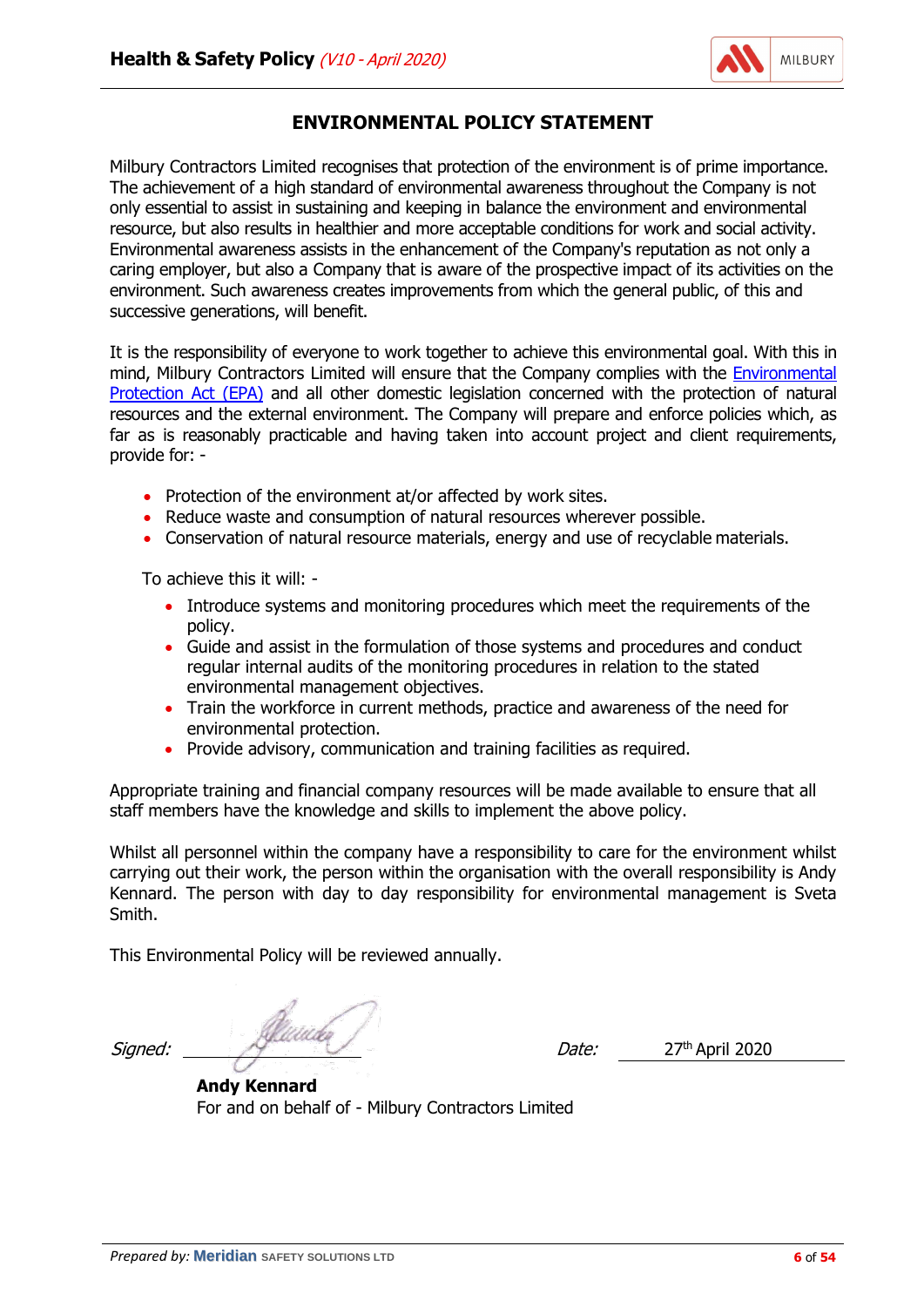

## **HEALTH AND WELLBEING POLICY STATEMENT**

<span id="page-6-0"></span>Milbury Contractors Limited recognises that its team of workers are the most valuable resource within its business. We are therefore committed to providing an environment that delivers and maintains wellbeing and good health, because we believe that a healthy workforce is an effective workforce.

The aim of this policy is to:

- Ensure that workers are fit to carry out their designated job roles through the provision of medicals.
- Encourage its workforce to visit their GP's to ensure their health is regularly monitored and acting on any advice given.
- Encourage its work force to take responsibility for their own health within their control. These include taking reasonable steps to minimise their own stress levels and seeking assistance as early as possible if symptoms persist.
- Ensure that the team do not work when severely fatigued and what to do when they feel too tired to work safely. Set out the expected maximum daily and weekly hours, and arrangement for checking these are being followed.
- Ensure the Company's management team consider fatigue aspects of work-related travel times to and from the workplace.

#### **Personal Health and Infectious Diseases**

If an employee has an infectious or communicable disease such as Coronavirus (COVID-19), AIDS/HIV, Hepatitis, Tuberculosis (TB) etc, or other health issues such as cancer, epilepsy, asthma, diabetes, cognitive disorders or other health problem that may constitute a risk to themselves whilst at work, or may constitute a risk to the health and safety of others employed by the company, that person MUST bring this to the attention of the Director Responsible for Health and Safety.

Any employee who becomes aware that a fellow worker has or may be sickening from the effects of an infectious or communicable disease, that they have not already disclosed, should bring that information to the attention of the Director Responsible for Health and Safety. Thereafter, they will treat that information as confidential and not divulge it to anyone else within or outside the organisation without the person's consent.

Any breach of this rule will be regarded as a serious disciplinary offence and may result in summary dismissal. If, however, the employee is concerned about the health and safety implications of non-disclosure, he or she should seek advice from the Company Directors only, who will then deal with the matter as necessary.

Where there is a conflict between the demands of work operations and health and safety, health and safety will take priority.

The Policy will be kept up to date, particularly if the business of the Company changes in nature and size. To ensure this, the Policy, and the way in which it has operated, will be reviewed as appropriate and at least once every year.

Signed: 27th April 2020

**Andy Kennard** For and on behalf of - Milbury Contractors Limited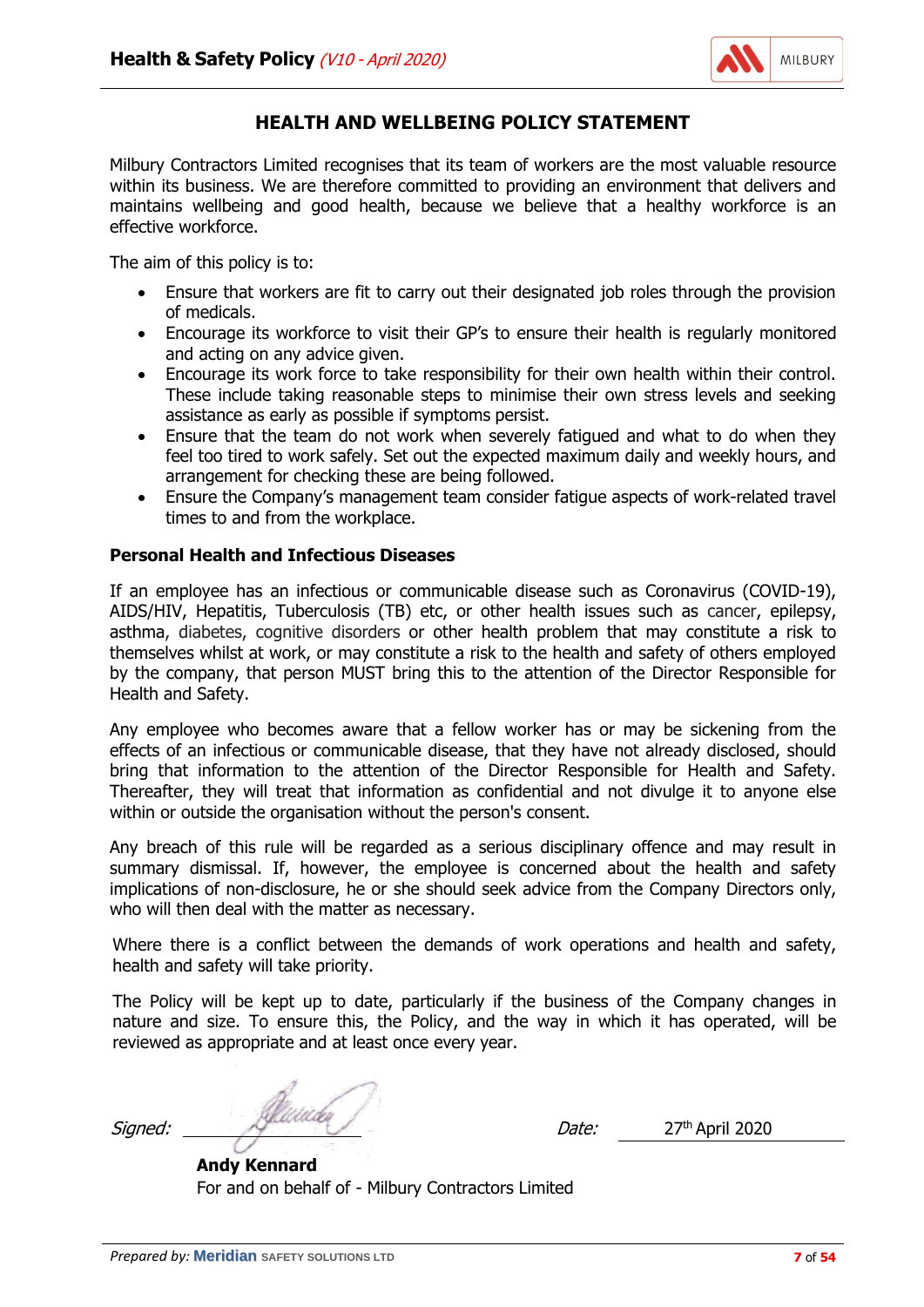

## **RETURN TO WORK POLICY STATEMENT**

Someone's ability to do their job can be affected by personal injury and health conditions, whether or not they are caused at or by their work. This may result in worsening health conditions, poor quality work and spread of infection in the workplace. Therefore, this Return to Work Policy has been developed by the Company, Milbury Contractors. Its purpose is to return workers to employment at the earliest date following any injury, illness or infectious disease. It is our desire to speed recovery and enable employees to return to work in good health.

Several laws are relevant when managing sick leave and return to work. These include the [Equality Act 2010,](http://www.legislation.gov.uk/ukpga/2010/15/contents) the [Employment Rights Act](http://www.legislation.gov.uk/ukpga/1996/18/contents) and the [Health and Safety at Work etc. Act](http://www.legislation.gov.uk/ukpga/1974/37/contents) [\(HSAWA\).](http://www.legislation.gov.uk/ukpga/1974/37/contents) From the viewpoint of safety at work, and in fulfilment of these laws, the policy of the Company is to safeguard, so far as is reasonably practicable, the health, safety and welfare of all employees. This applies in particular to the provision and maintenance of safe systems of work and covers all workplaces managed by the Company, including construction sites.

The Company regards the legal health and safety requirements as a **minimum standard** and expects targets to be achieved without compromising health and safety criteria. In order to achieve this, the Company will ensure that the following arrangements are fully implemented:

- Record and monitor sick leave to identify trends and manage risk.
- Train managers how to manage sick leave and following return to work.
- Keep in contact with workers who are off sick, ensuring the conversation remains focused on their health, safety and wellbeing and their return to work.
- Consider making workplace adjustments to help workers return to work. This may include shorter hours, flexible or part-time working, or adapting work equipment.
- Review health and safety risk assessment where a worker's health condition makes them or others more vulnerable to workplace risks, or the impact of the workplace adjustments could affect the work and health of others.
- Get professional advice on issues such as fitness to work or workplace adjustments, such as from an occupational health provider when necessary.
- Develop an infectious disease preparedness and response plan when necessary.
- Develop policies and procedures for prompt identification and isolation of sick people.

The Company considers it essential for this policy to operate satisfactorily and to fulfil this aim it is especially important to have the full co-operation of all employees of the Company. Therefore, the Company gives every encouragement to its employees to make suggestions and have discussions on any aspect of health and safety with the Director Responsible for Safety.

The allocation of duties for health and safety matters and arrangements, which are made to implement this Policy, are detailed in the Health, Safety and Environmental Policy Document.

Where there is a conflict between the demands of work operations and health and safety, health and safety will take priority.

The Policy will be kept up to date, particularly if the business of the Company changes in nature and size. To ensure this, the Policy, and the way in which it has operated, will be reviewed as appropriate and at least every year.

Signed: Alternative Contract of the Contract of the Contract of the Contract of the Contract of the Contract of Date: 29th April 2019

**Andy Kennard** For and on behalf of - Milbury Contractors Limited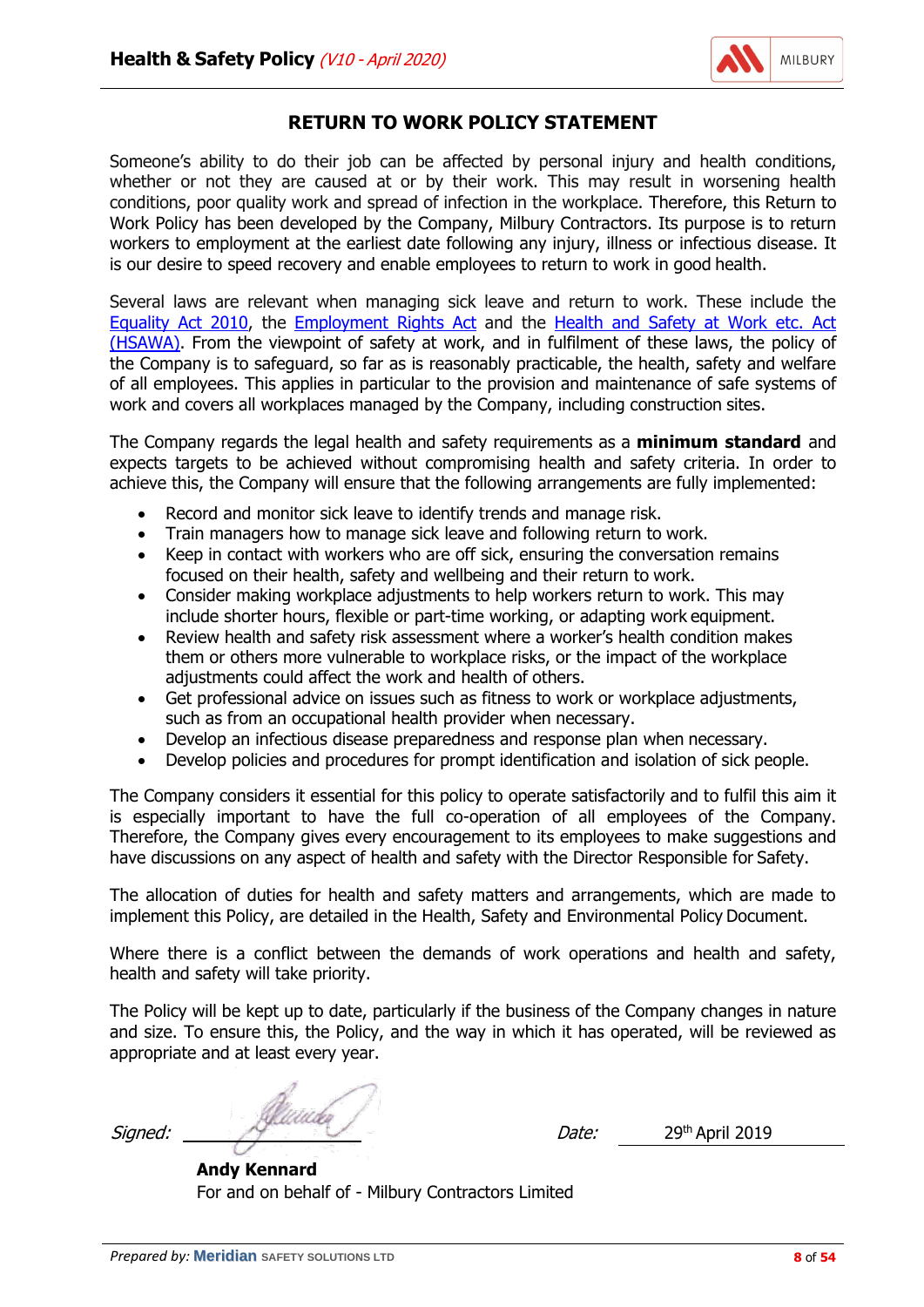

# **Section 1: Organisation**

# **General Organisation**

Arrangements for health, safety, welfare and the environment will be organised by Milbury Contractors Limited.

The Managing Director has overall responsibility for health, safety and the environment.

The Managing Director has appointed Meridian Safety Solutions Limited as an external Consultant who will assist the company and carry out Health, Safety and Environmental monitoring for the company.

Constructive suggestions to improve health, safety, welfare and environmental awareness in the Company are welcomed from any employee.

## **General Responsibilities**

Directors and management are responsible for the implementation of the Company's Health, Safety and Environmental Policy and determining the Company's policies on health, safety, welfare and environmental matters, including revision of this Policy.

All employees are expected to set a personal example and take reasonable care for the health, safety and welfare of themselves and of others who may be affected by their acts or omissions, as well as protection of the environment from their work activities.

Employees who are responsible for supervision are expected to promote and encourage health, safety and environmental awareness in employees under their control. These Supervisors, supported by an appointed Safety Advisor, will monitor compliance with the requirements and provide advice on health, safety, welfare and environmental matters.

# **Consultation**

Employees will be consulted in accordance with the **[Health and Safety \(Consultation with](http://www.legislation.gov.uk/uksi/1996/1513/contents/made)** [Employees\) Regulations \(HSCER\)](http://www.legislation.gov.uk/uksi/1996/1513/contents/made) whenever there are changes in the Company's work procedures and arrangements for health, safety and welfare of the employees and consultation with the Health and Safety Executive (HSE).

Consultation will be either directly with the employees or with a group of employees elected as their 'representative of employee safety'.

Information will be provided initially to allow sufficient time for employee comments and feedback to be considered and any necessary changes made to the proposals.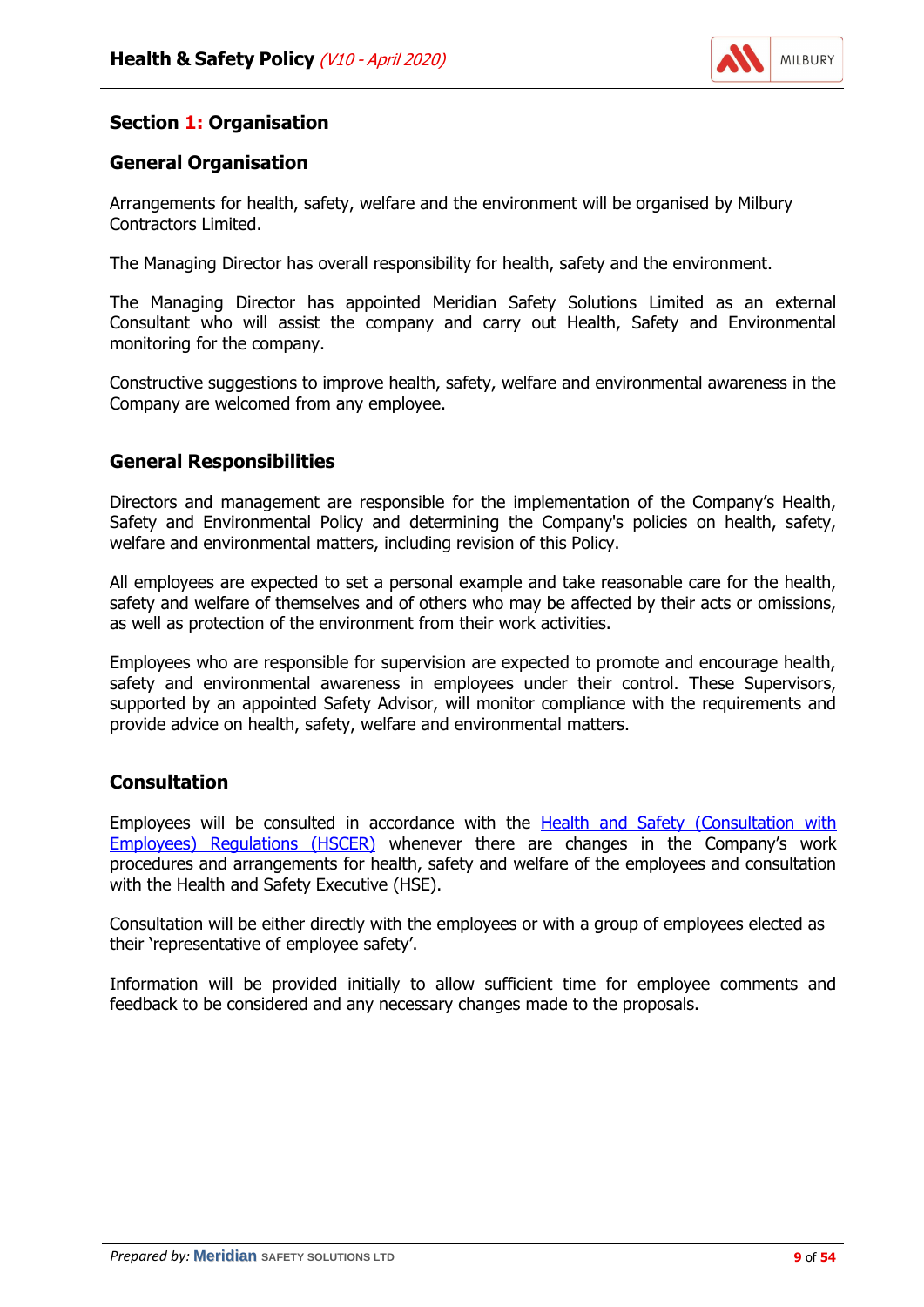

#### **Organisational Structure Chart**



**Note:** Duties are listed in following Responsibilities section.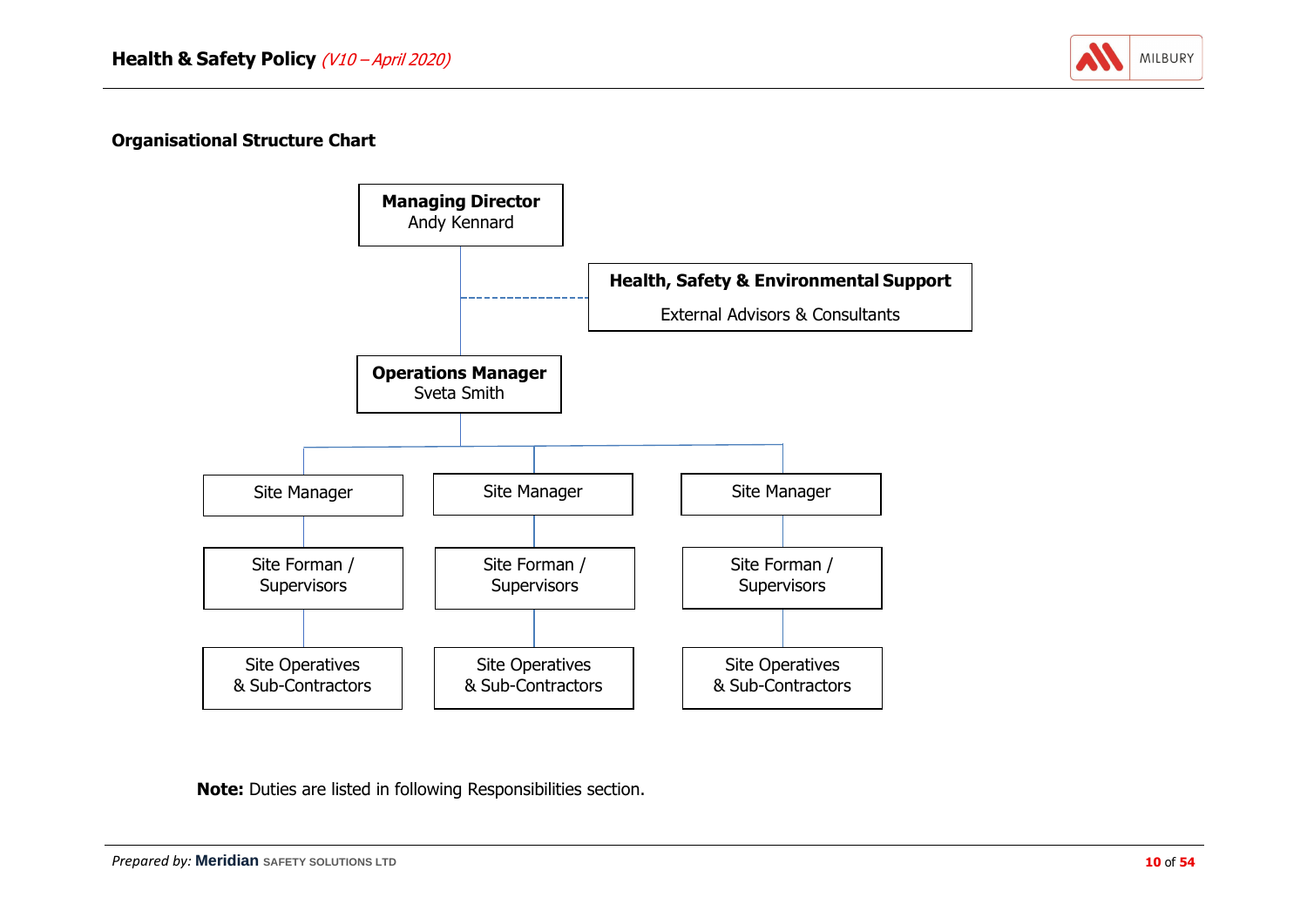

# <span id="page-10-0"></span>**SECTION 2: RESPONSIBILITIES**

The following responsibilities are the main duties of management and are in addition to the duties outlined in general responsibilities.

# **2.1 Responsibilities of the Managing Director**

- To have overall responsibility for health, safety and the environment within the Company.
- To have full knowledge of all parts of this policy and how it relates to the safety management system.
- To appoint competent persons to manage health, safety and the environment within the Company.
- To provide adequate resources to enable the company to comply with this policy.
- To fully support the senior staff in carrying out their responsibilities.
- To set a personal example in safety matters and acknowledge all suggestions for improvement.
- To implement required training for staff at all levels.
- To initiate disciplinary action against staff who do not comply with their duties under the policy or statutory requirements.
- To ensure that all employees have knowledge of this policy and that they are updated when any changes are made.
- To seek the advice of Health, Safety and Environmental Advisors/Consultants whenever needed and heed the advice given.
- To inform the consultants in good time of work that they are required to do.
- To consult with the workforce over any changes that may affect health or safety.
- To ensure that any contractor appointed or self-employed person working on our behalf is competent to do the work.
- To ensure that all plant and machinery used by the company is to a suitable standard.
- To keep records as required by current legislation and retain documents for the appropriate time periods.
- To liaise with the Client, Principal Designer, Designers, Principal Contractor and other Contractors as required for effective project management and under the requirements of the Construction (Design and Management) Regulations 2015.

# **2.2 Responsibilities of the Operations Manager**

- To have full knowledge of all parts of this policy and how it relates to the safety management system.
- To seek the advice of the safety consultants over any queries that may arise.
- To ensure that all of the workforce have received a copy of the policy and have signed to indicate that they have read and understood it.
- To ensure the training matrix remains up to date and accurate.
- To organise training that is required before expiry and to give attendees sufficient notice to attend.
- To ensure that effective safety meetings are held regularly, that minutes are taken and points raised are actioned by the appropriate personnel within an agreed timescale.
- To ensure that toolbox talks or other in-house training is carried out as required and that records are kept.
- To ensure that records are kept of competency checks on subcontractors and selfemployed persons who work for Milbury Contractors Ltd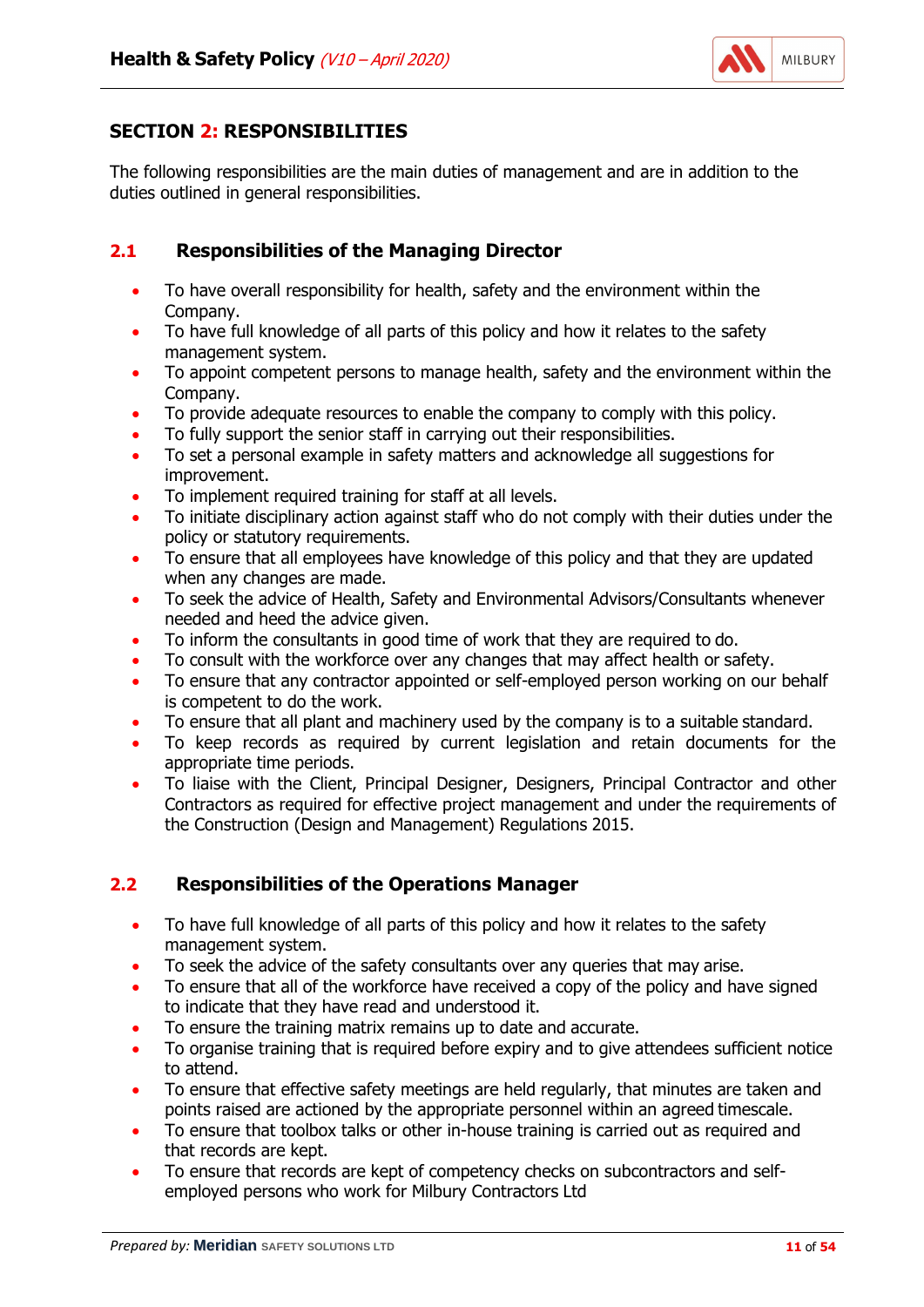

- To ensure that documentation related to safe working practices is produced and distributed to the appropriate personnel.
- To ensure that workplace safety inspections area carried out regularly by competent persons.
- To ensure that health questionnaires are completed by employees as required.
- To ensure that regular inspections of tools and equipment are carried out including Portable Appliance Testing.
- To report serious accidents immediately to the safety consultants and to heed advice given in investigation reports produced.
- To comply with the same requirements as all other managers (see below)

# **3.2 Responsibilities of other Managers**

- Ensure that all operatives have signed into the Principal Contractor's office and received site induction.
- Take note of and enforce any site rules, including ensuring that all operatives are wearing the appropriate PPE, following security procedures and using access routes as designed.
- Liaise with operatives, senior management and the Principal Contractor when erecting scaffold.
- Be familiar with the host's health and safety policy, especially procedures for fire, first aid facilities and accident reporting.
- Report any defects in health and safety systems to the Site Manager or Project Manager as appropriate.
- Ensure that operatives are familiar with method statements and risk assessments, carrying out toolbox talks to ensure full understanding if necessary.
- Be aware of responsibilities under section 7 of the Health & Safety at Work etc. Act 1974 to take reasonable care of themselves and those who may be affected by their acts and omissions.
- Ensure that operatives tidy away any equipment etc. that could cause a slipping or tripping hazard to themselves or other trades.
- Ensure that tools are checked before use and ensure that they are used only by those trained to do so.
- Take note of any comments on Health and Safety matters raised by site operatives and pass these on to Andy Kennard as appropriate.
- To report all accidents or near misses whether persons are injured, or property is damaged, to Sveta Smith.
- To set a good personal example to all other employees of the company

# **2.3 Responsibilities of First Aiders**

- To provide first aid to employees, as trained.
- To ensure that the first aid kits and accident book are maintained.
- To report serious accidents to management and assist with RIDDOR reporting and where required, assist in any accident investigation.

# **2.4 Responsibilities of All Employees**

- To read and understand the Company's health, safety and environmental policy and comply with the prescribed arrangements.
- Not to intentionally or recklessly interfere with, or misuse anything provided in the interests of health, safety or welfare.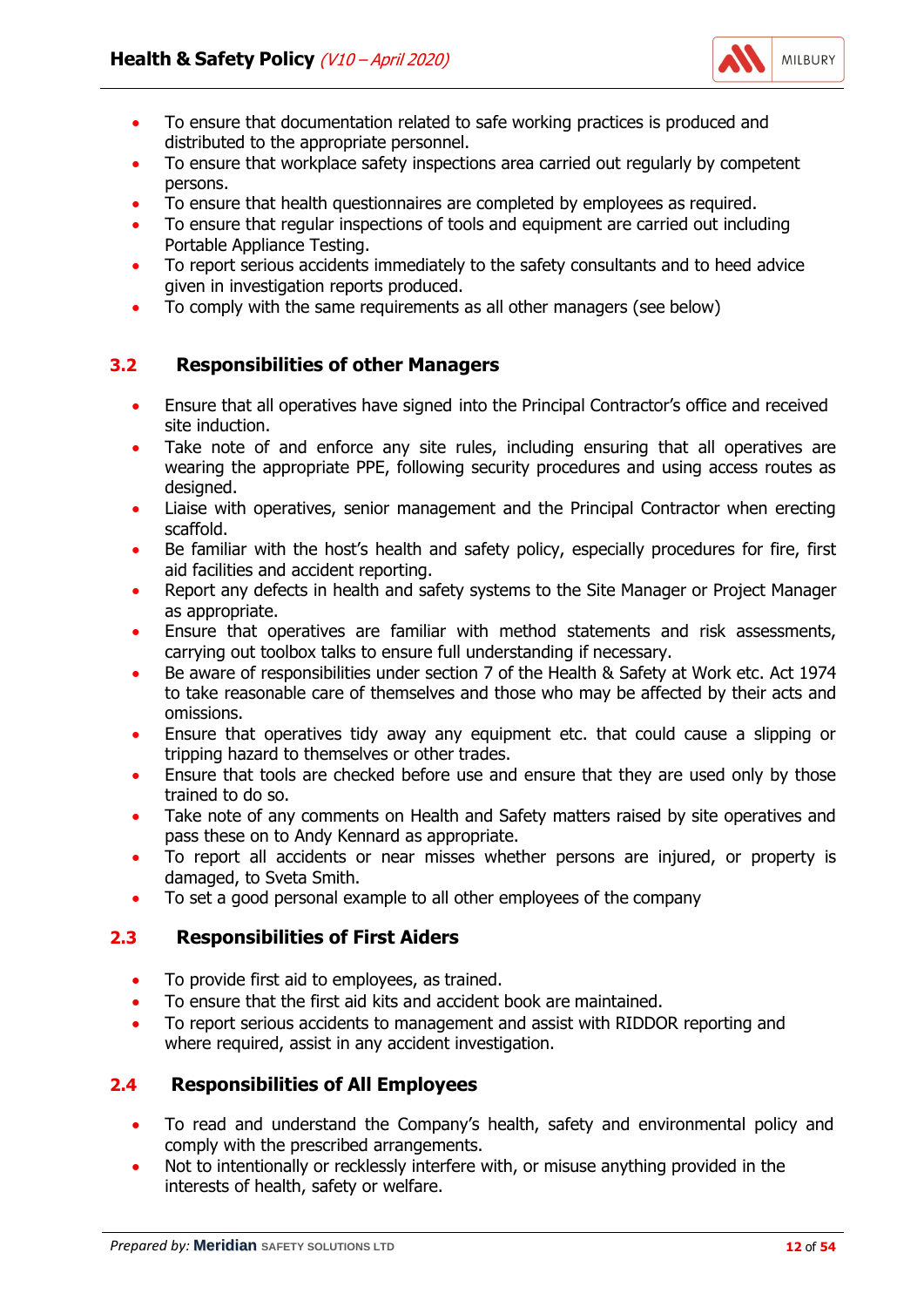

- To only use work equipment, as instructed and trained. No unauthorised use of equipment is permitted; neither is repair or modification permitted unless express authority is given. Damage to equipment should be notified to the Manager.
- Sign in and out of site, as required by the Client and/or Principal Contractor.
- Receive the Client and/or Principal Contractor's safety induction.
- Be familiar with the Principal Contractor's procedures for fire, first aid facilities, welfare and accident reporting.
- Comply with all site rules, including the wearing of PPE (Personal Protective Equipment), security arrangements and prescribed access routes.
- Read and follow the relevant risk assessment for the task.
- Report any defects in the health and safety systems to the site supervisor.
- Not interfere with or operate any equipment unless competent to do so.
- Be aware of responsibilities under section 7 of the Health & Safety at Work etc Act 1974 to take reasonable care of themselves and those who may be affected by their acts and omissions.
- Keep work area tidy and free from trip hazards. Clear up any materials and store properly in order to minimise trip hazards.
- Check tools before use and ensure that they are used only by those trained to do so.
- To report all accidents or near misses whether persons are injured, or property is damaged, to their immediate supervisor.
- To report all accidents to a Manager, including those where no injury occurred.

## **2.5 Responsibilities of the Health and Safety Advisor**

- Advise Milbury Contractors Limited on the preparation, promulgation and review of a company Health, Safety and Environmental Policy.
- To provide advice on the following:
	- **-** Legal requirements affecting health, safety, welfare and the environment.
	- **-** Personal protective clothing and equipment.
	- **-** Working methods, equipment or materials, which could reduce risks.
	- **-** Potential hazards on new sites, health and safety factors affecting the selection of plant and equipment etc.
	- **-** Specialist services including substances hazardous to health, noise, asbestos removal, development of health and safety plans for site work.
- Carry out inspections of sites and workplaces as notified by Milbury Contractors Limited.
- Carry out investigations of serious accidents.
- Assist Milbury Contractors Limited in notifying and dealing with the Health and Safety Executive/Environment Agency, with regard to new sites, dangerous occurrences etc.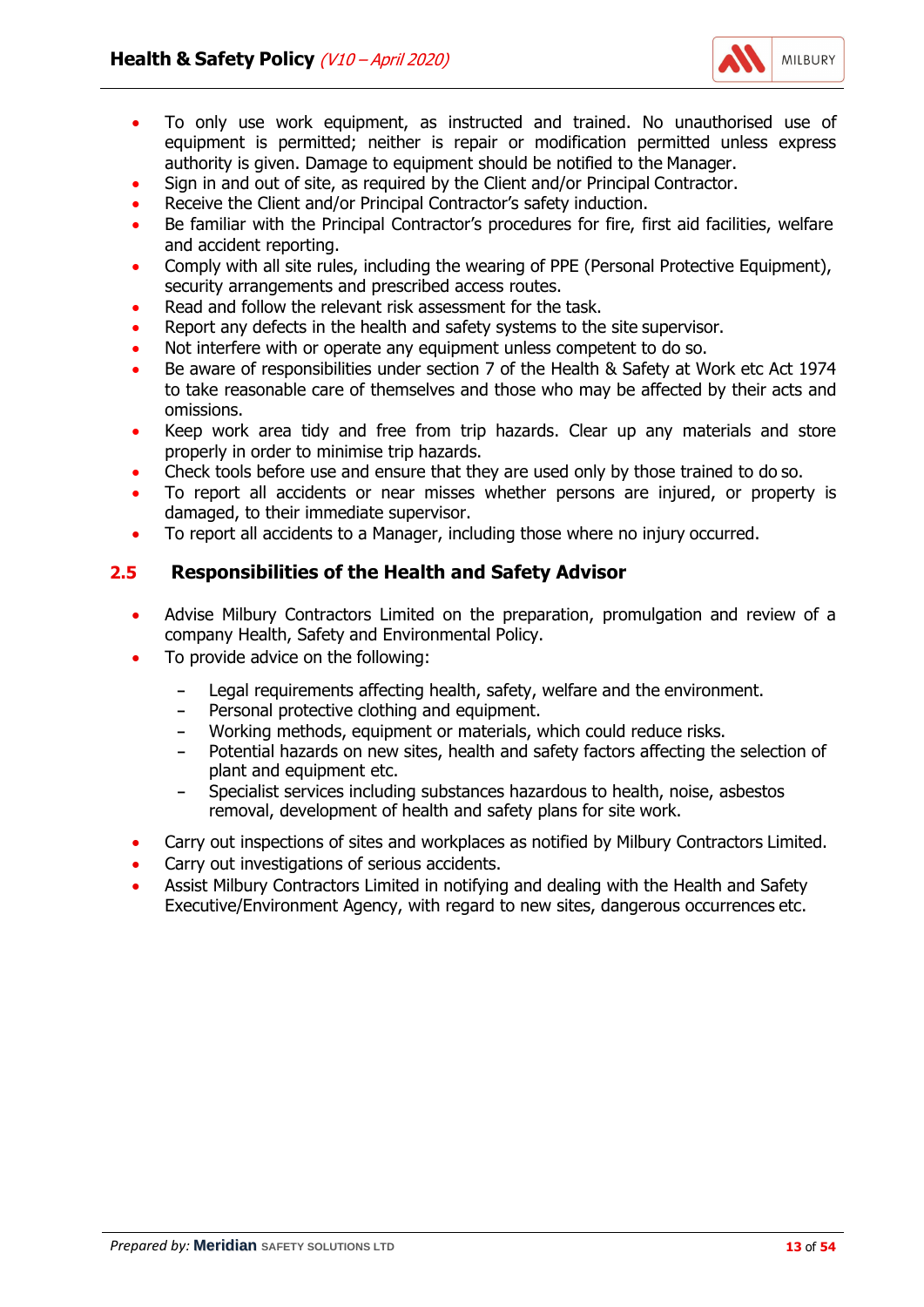

## <span id="page-13-0"></span>**SECTION 3: ARRANGEMENTS**

#### **3.1 Introduction**

The general details of Milbury Contractors Limited arrangements for the management of health, safety and the environment are provided within this section. In addition to and supporting these arrangements, detailed health and safety procedures for specific workplaces and activities are set out in the Procedures Manual.

## **3.2 Communication and Consultation**

Consultation and Communication between workers at all levels is an essential part of effective health and safety management. All workers must be given the opportunity to have their comments or concerns channelled through their respective line foreman and passed on to either the Clients representative or the Director responsible for Safety who must take the appropriate action as deemed necessary so far as is practicable.

Feedback from employees and subcontractors is welcomed as it displays good interest and awareness of health and safety. Regular safety meetings with supervisors and administration staff will be held, during which any points raised by employees and subcontractors will be discussed. Site Supervisors will be responsible for gathering points that persons wish to make, although by arrangement, any person may attend the safety meetings in order to promote an open and healthy safety culture.

A guide of discussion will be:

- Accident records including near misses, ill health and sickness absence.
- Results of any accident investigations and subsequent action.
- Results of inspections of the workplace.
- Matters of interest raised by HS&E Advisors and Consultants.
- Risk assessments and method statements feedback.
- Health and safety training requirements.
- Issues arising from working for different Principal Contractors.
- Any changes affecting the health, safety and welfare of employees and subcontractors.

Minutes of meetings will be produced and maintained for future reference and reviews.

All relevant safety information will be provided at all workplaces where employees are located. This will include:

- Health and Safety Policy.
- Environmental Policy
- HSE Law poster (What You Should Know).
- Employer's Liability Insurance Certificate.
- Fire safety instructions.
- Names of Fire Wardens and First Aiders.
- Other safety instructions relevant to that workplace.

#### **Non-English-Speaking Employees**

It is the policy of the company, that Non-English speaking persons will only be employed if there is a competent interpreter capable of briefing safety and environmental related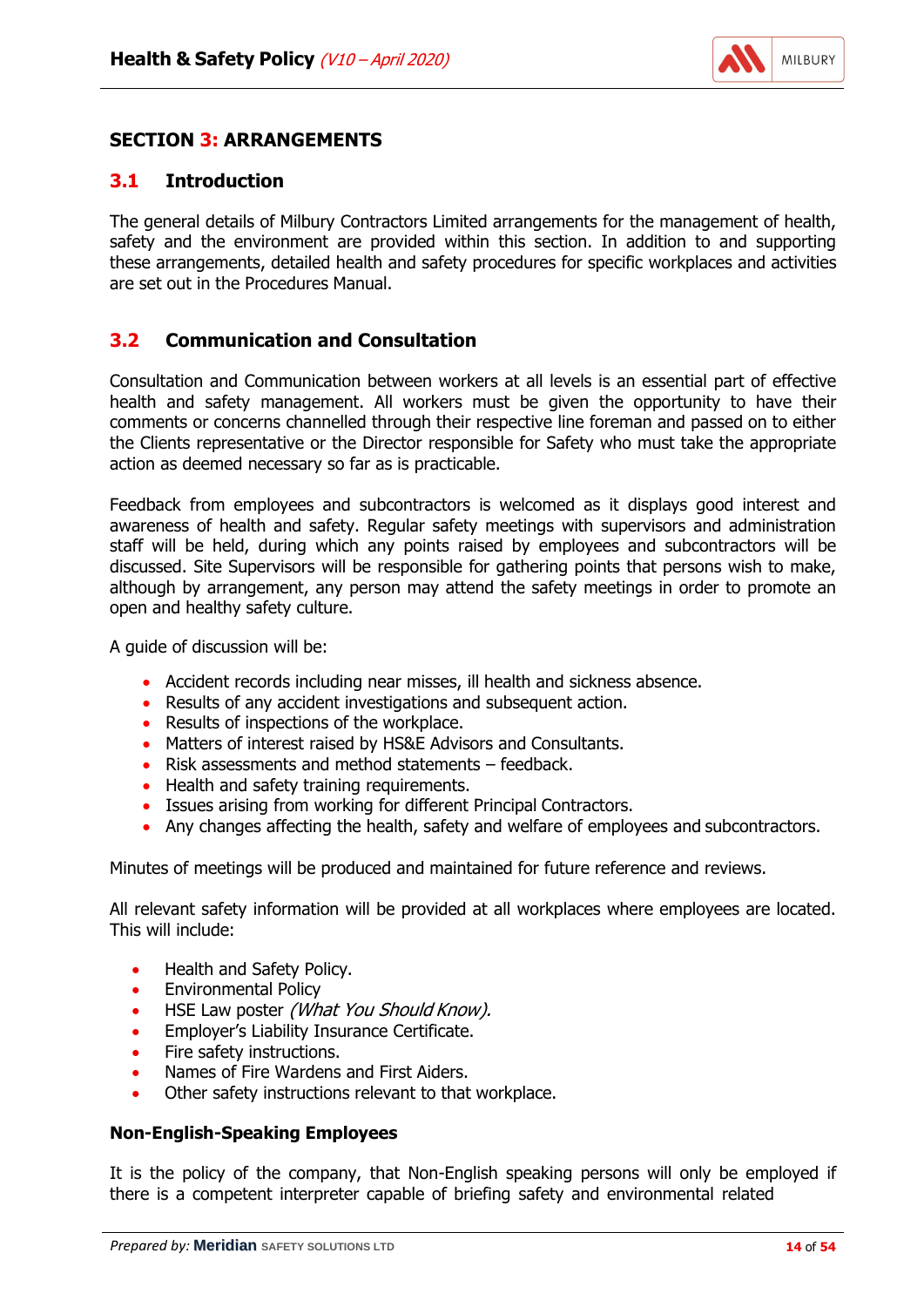

information in their native language, and who is able to be present at all times during their work activities. When numerous Non-English-Speaking employees are to work together there shall be a ratio of no more than one competent English speaking interpreter to five Non-English Speaking employees.

In all cases every attempt will be made to ensure essential information is passed on to Non-English-speaking workers in an easily understood form and in line with HSE's Guidelines.

When working on or in close proximity to rail contracts, no person shall be engaged unless they meet Network Rail "Requirements for establishing the ability of PTS candidates to speak English". (Document published by Network Rail Contracts Procurement - dated 12/02/2008).

The company also expects contractors and sub-contractors employed by the company to observe this policy.

## **3.3 Health and Safety Policy**

The health and safety policy will be reviewed annually to ensure that it is effective.

The policy will be amended where required and all employees informed of any amendment.

Each workplace with site staff will hold a copy of the policy. A copy of the health and safety policy will be available to all employees.

The Health and Safety and Environmental Policy Statement will be displayed on a health and safety notice board.

# **3.4 Training**

Incompetent and poorly trained personnel, who undertake work activities, increase the likelihood of accidents and injury. Many accidents at work occur as a result of an individual's capability and training not meeting the requirements and skills of a specified task.

Management and supervisory staff must ensure that all employees under their control have appropriate training and experience to undertake their allocated tasks.

Where necessary, management and supervisory staff should identify and arrange training and instruction of employees.

Health, safety and environmental records of training provided will be maintained. All such training will be planned in advance (annually) and detailed on a training matrix.

#### **3.5 Risk Assessment**

Management and supervisory staff are required to carry out risk assessments of work activities, which pose a significant risk to health, safety and the environment, to ensure hazards are eliminated or reduced by implementing appropriate control measures and safe systems of work.

Risk assessments will identify the range of hazards associated with the work activities, together with any necessary remedial action.

The findings of risk assessments will be recorded and where necessary, will be used to develop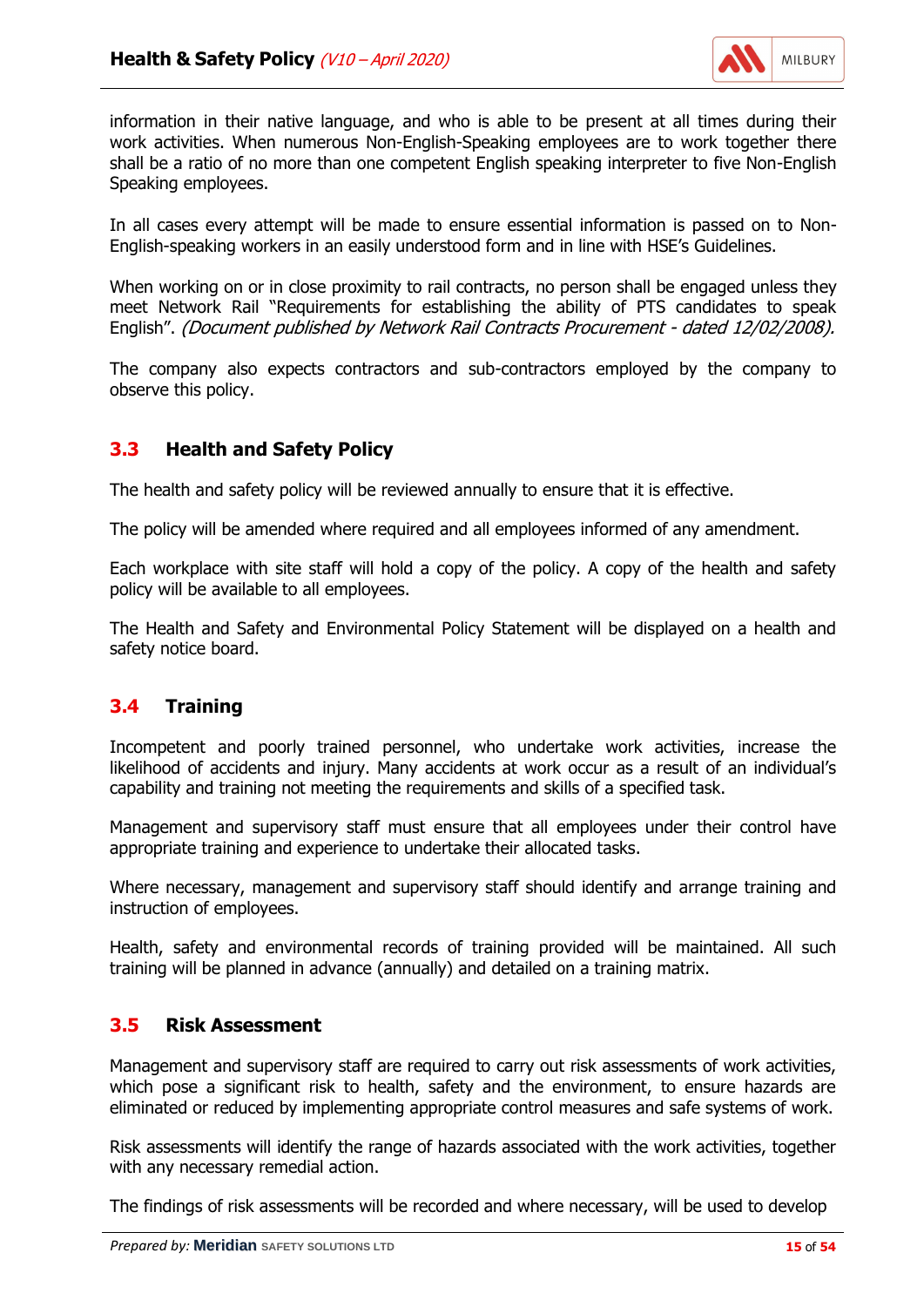

method statements to ensure safe systems of work.

A copy of the risk assessment report will be available at the workplace, and the findings will be brought to the attention of all employees.

All risk assessments will be monitored and reviewed at regular intervals, normally annually, or when working practices or equipment change, to confirm that all risk assessments are adequately controlled and are in compliance with legislation.

#### **3.6 Development of Method Statement**

In developing a method statement, a competent person should be appointed to ensure that all the relevant risk assessments, identified control measures and standards for health and safety are incorporated into the method statement.

When developed, the Principal Contractor shall review the method statement, and copies of the method statement should be given to all organisations involved and a copy filed in the site Health and Safety Plan.

All organisations involved in the work have a duty to ensure that all employees are aware of and comply with the requirements of the method statement.

The Principal Contractor will ensure that site requirements are met and that all planning procedures and control measures are implemented with particular reference to hazardous features on site.

Organisation(s) undertaking the work shall provide all necessary equipment specified in the method statement and maintain a necessary level of supervision to ensure compliance with the requirements.

#### **3.7 Safe Systems of Work**

A Safe System of Work will be instigated where a risk assessment identifies a hazard that cannot, so far as is reasonably practicable, be eliminated.

Where a task(s) requires access to hazardous areas, (e.g. a confined space) a Permit to Work system will be established and implemented. Where a hazard cannot be eliminated, a hazard warning sign will be displayed.

Personal protective equipment will be issued, free of charge, to all employees, where necessary.

#### **3.8 Safe Place of Work**

Milbury Contractors Limited will make adequate arrangements to ensure that all workplaces are maintained in a clean, orderly and safe condition.

A safe means of access and egress from all workplaces, where practicable, will be provided and maintained.

All workplaces must have appropriate arrangements for the storage and use of hazardous substances, without risk to health.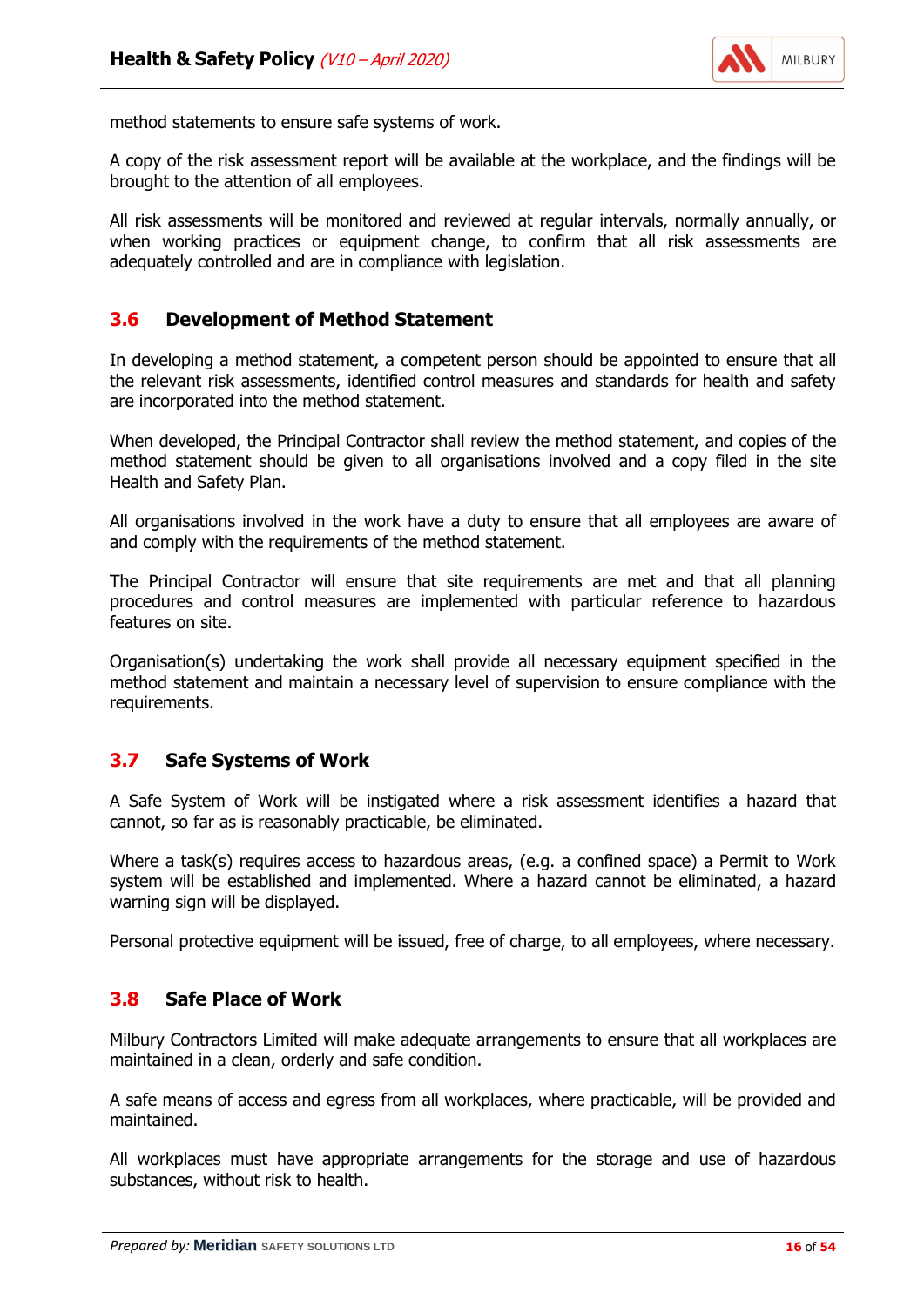

# **3.9 Environmental Control**

Milbury Contractors Limited is committed to effectively managing all their activities' environmental aspects through compliance with legislation and Company policy.

Appropriate arrangements to protect the environment, will be put in place at all workplaces, including:

- Approved storage and use of raw materials and substances.
- Waste minimisation (promoting reuse, recover and recycling).
- Identified waste disposal routes under Duty of Care.
- Monitoring and review of environmental performance.

# **3.10 Site Plant, Machinery and Equipment**

The company acknowledges that work involving the use of plant and machinery can be very hazardous. It is therefore the Company's intention to reduce these risks as far as is possible. Therefore, all reasonable steps will be taken to secure the health and safety of employees who use, operate or maintain plant and machinery.

All plant and machinery provided for use in the workplace will be subject to a system of inspection, service and maintenance, as recommended by the manufacturer or competent engineer.

Records of the inspections, service and maintenance, including statutory inspections will be maintained in accordance with the [Provision and Use of Work Equipment Regulations \(PUWER\)](http://www.legislation.gov.uk/uksi/1998/2306/contents/made) and/or the [Lifting Operations and Lifting Equipment Regulations \(LOLER\).](http://www.legislation.gov.uk/uksi/1998/2307/contents/made)

All plant and machine operators will first be approved and authorised by the Director Responsible for Health and Safety. Only appropriately trained and competent machine/plant operators will be authorised. The minimum training standard required for all such operators will be CPCS (Construction plant Certification Scheme) or equivalent. All authorised machine operators shall hold appropriate certification for each machine type they are authorised to use.

Where the company are appointed as the Principal Contractor, carefully selected operatives may receive on-the-job training by another trained and competent machine operator. In all such cases the training operations will take place under close supervision and will take place in areas of sites that do not put others at risk. This controlled process will enable lesser experience employees to developed skills that can be further trained to CPCS standards.

All machine/plant keys will be removed from ignitions and the machine/plant will be immobilized when unattended. All machine/plant keys will be kept secure (locked in a secure key box) at the end of each working day. This process will ensure the prevention of unauthorised use.

Dumper operators will be required to dismount and stand clear of dumpers during excavator loading.

Excavator operators must refuse to load dumpers until the dumper operator is standing clear of the machine.

All machine operators are required to wear seat/lap belts at all times, when the machine/plant is in operation.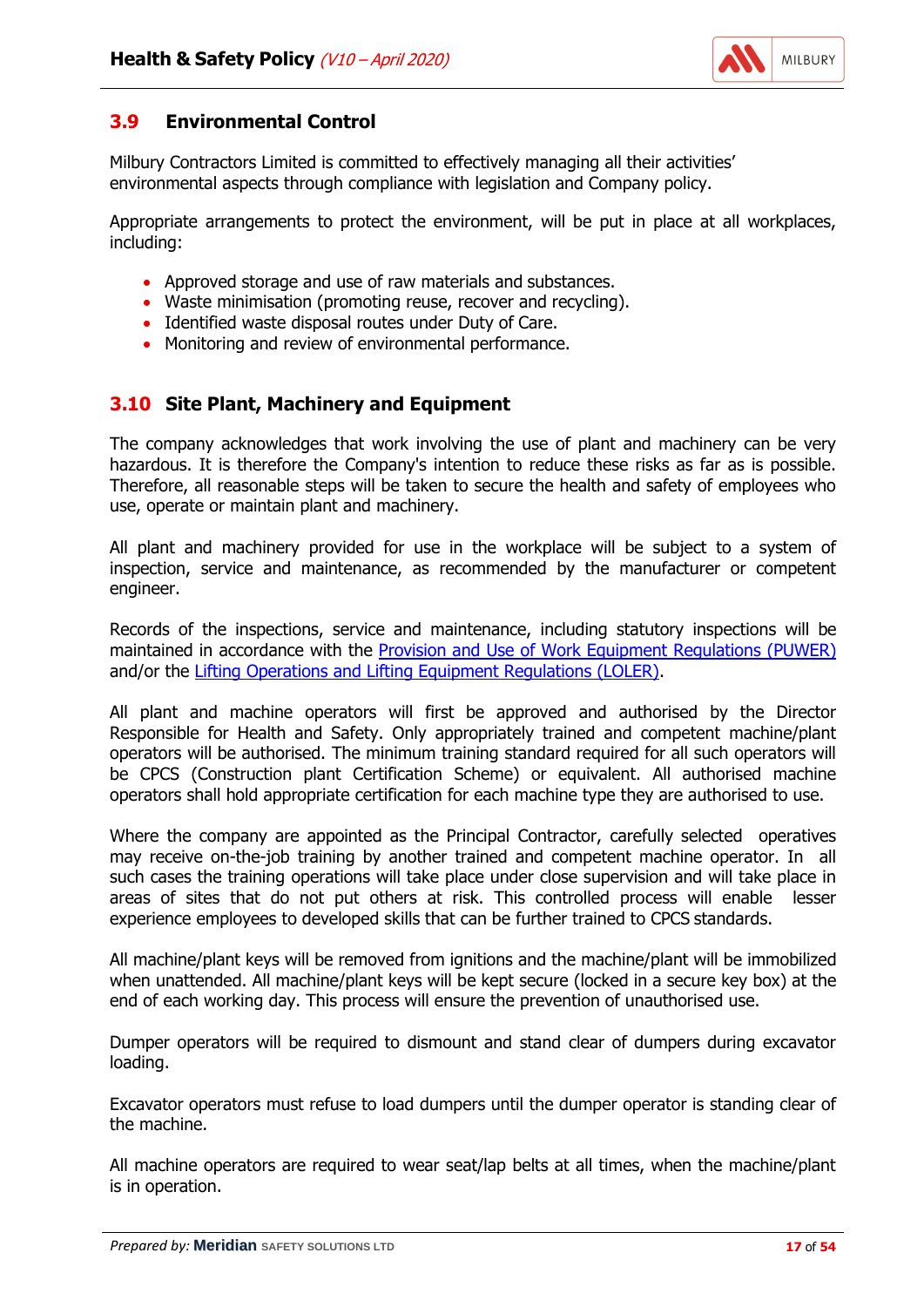

Any machine fitted with Roll Over Protection Systems (ROPS) shall only be operated with the ROPS in the correct position. The only exception will be when travelling below limited overhead clearances.

Passengers will not be permitted to ride on plant unless a secondary seat is provided.

#### **Site Transport**

All transport on site, including dumpers, tipper lorries, tractors, tankers etc., will be provided, maintained, operated and used in accordance with The [Construction Design and Management](http://www.legislation.gov.uk/uksi/2015/51/contents/made) [Regulations \(CDM\)](http://www.legislation.gov.uk/uksi/2015/51/contents/made) Part 4 and the [PUWER.](http://www.legislation.gov.uk/uksi/1998/2306/contents/made)

**The Road Traffic Acts** and associated legislation will also apply when transport is required to be used on public roads. Reference should also be made to Health and Safety Executive (HSE) publications, which give information on the precautions and procedures required to prevent accidents.

- **HSG144** The Safe use of Vehicles on Construction Sites
- **HSG136** Workplace Transport Safety
- **INDG148L** Reversing Vehicles
- **L64** Safety Signs and Signals

Mobile work equipment is covered by the requirements of  $\frac{PUNER}{P}$  – Please refer to work equipment.

The Contracts Manager will arrange for transport to be provided, taking into account the work to be done and the above standards. He will endeavour to segregate vehicles from pedestrian traffic where possible.

Where necessary, discussions will take place with the Local Highway Authority, Police etc. on road crossing, traffic management etc. Temporary access roads, fuel storage, maintenance facilities for transport on site, will be planned.

The Site Manager will ensure that all site transport, when delivered to site, is in good order and fitted with all necessary safety devices, notices and guards. Any defect must be reported to the supplying sub-contractor or hire company, and the machine must not be used until the defect is rectified.

The Site Manager will ensure that only authorised licensed drivers are permitted to operate any site transport.

No person under 18 years old is permitted to operate any transport and there is a minimum age of 21 years for certain types of transport. Where any doubt of competency of any operator exists, the Site Manager will refer this to the Contracts Manager or sub-contractor as appropriate.

The Site Manager will ensure that any necessary preparatory work required to ensure transport is used safely on site, e.g. access roads, traffic control measures etc., is carried out as planned.

The Site Manager must ensure that any defect notified to him by drivers during operations on site is reported immediately for repair and that, where the defect could affect safety on site, the items of transport taken out of use until repairs are carried out.

Hazards associated with the use of transport on site are: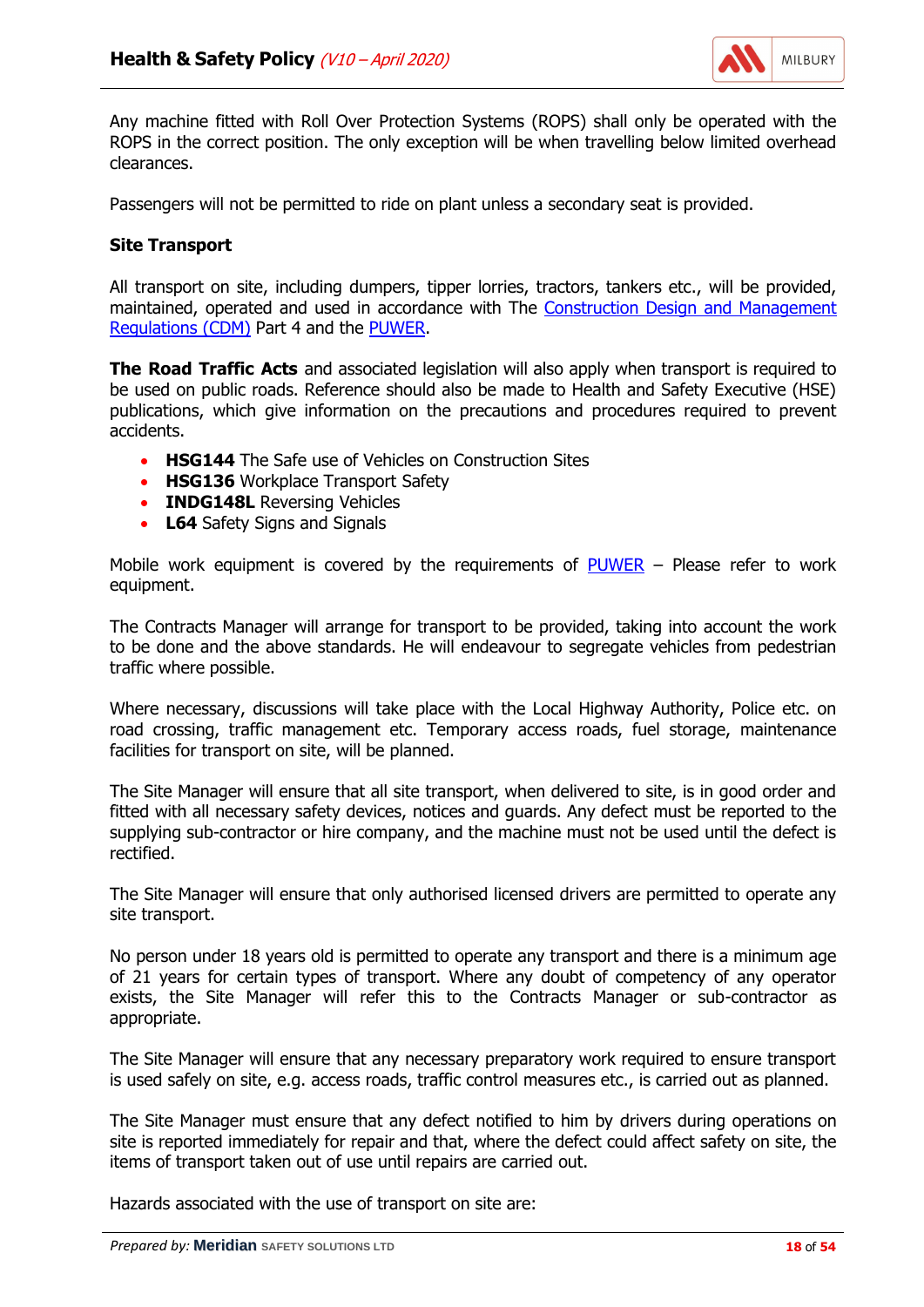

- Incorrect use
- Speeding
- Poor maintenance (i.e. lack of checking water, oil, fuel, lights, tyres and brakes daily)
- Unsupervised reversing
- Carrying of passengers where no proper seat is provided
- Undue care when refuelling
- Overloading or insecure loads
- Incorrect or improper towing
- Transport in close proximity to pedestrian traffic

All operatives required to enter specific high-risk areas as designated by the Contracts Manager will be provided with high visibility waistcoats or belts.

## **3.11 Vibration**

Health risks from Hand-Arm Vibration (HAV) and Whole-Body Vibration (WBV) can cause circulatory disorders, numbness and severe pain.

The company acknowledges and accepts their duties, as stated in the [Control of Vibration at](http://www.legislation.gov.uk/uksi/2005/1093/contents/made) [Work Regulations \(CVAWR\).](http://www.legislation.gov.uk/uksi/2005/1093/contents/made) It is therefore the policy of the company that all tools and equipment that may cause vibration related illness (Vibration White-Finger, Hand Arm Vibration Syndrome etc.) will be subjected to a full and thorough Vibration Risk Assessment before they are used, the results of the assessments will be recorded and available for inspection as required.

All employees that are likely to use this equipment will be informed of the results of the assessment and where necessary an action plan will be introduced by the Site Supervisor to ensure that exposure limits set out in the Regulations are not exceeded.

Where reasonably practicable, vibrating tool will be avoided or else selected on a basis whereby the tools with the lowest vibration emission will be chosen over high vibration emission tools, e.g. anti-vibration dampers and devices.

It is recognised by the Company that personal protective equipment has little or no use in preventing the risk of vibration white finger or HAV. However, gloves will be worn by operatives using vibrating tools. This may only slightly reduce the risk of exposure but will nevertheless be adopted.

Where the risks from vibration cannot be avoided, regular assessment of the exposure times and levels for those operatives regularly involved in these tasks will be made. This will involve keeping records of exposure levels and ensuring adequate numbers of operatives are trained in the use of the equipment. The register will be used to record individual employee's exposure times, and will provide details of the vibrating equipment, the magnitude of vibration and the recommended maximum exposure times.

The effects of vibration will also be managed by means of regular tool assessment to ensure tools with the lowest vibration are used and purchased. Older tools will eventually be replaced, with the worst offending tools replaced as a priority.

# **3.12 Scaffolding**

All reasonable steps will be taken by Milbury Contractors Limited to provide a safe working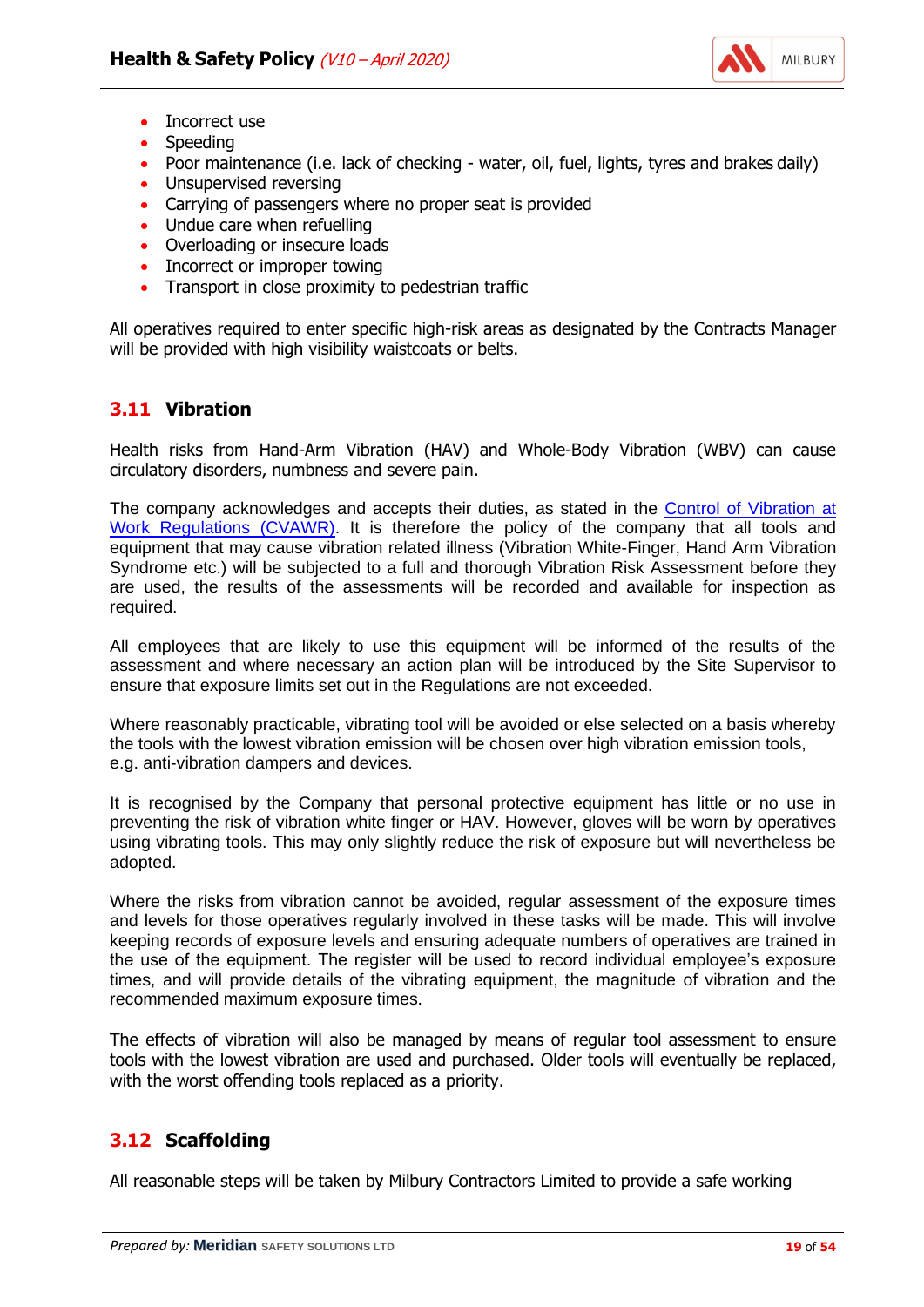

environment for employees required to use scaffolding during their working day.

The Company will ensure the provision of the necessary preventative and protective measures to prevent falls of persons or materials from the workplace and will liaise with any other persons involved in the work activity.

Appoint a competent person to be responsible for the supervision of the erection, altering and dismantling of scaffolding and for the inspection of all equipment.

#### **3.13 Ladders and Step Ladders**

All reasonable actions will be taken by Milbury Contractors Limited to ensure the safety of employees who work with ladders, stepladders, trestles and stagings.

Any work activity using ladders, stepladders, and staging will be risk assessed and as a result of that assessment suitable equipment will be provided.

Control measures will be introduced to reduce the risks to a minimum.

Ensure all equipment used is clearly identified and regularly inspected and maintained.

#### **3.14 Work at Height**

The Company acknowledges its duty with respect to the [Work at Height \(Amendment\)](http://www.legislation.gov.uk/uksi/2007/114/contents/made) [Regulations \(WAHR\)](http://www.legislation.gov.uk/uksi/2007/114/contents/made) and aims to achieve a high standard of compliance. Where work at height is involved a risk assessment will be carried out to identify the risks involved and the processes to eliminate or control the risks.

All work at height will be carried out as planned and in accordance with the relevant standards and risk assessments.

The Company will provide any information, instruction and training that an employee may require to carry out his or her work in a safe manner when working at height.

The Company will also arrange for the regular inspection of all equipment required for working at height, particularly where there is a statutory requirement to do so.

All safety equipment, staging's, restraint equipment, harnesses, anchorages, etc. will be inspected not less frequently than weekly and any defects noted during inspections or reported by operatives shall be attended to immediately. Employees must inspect their equipment immediately prior to use and ensure that any defective equipment is exchanged or repaired before further use.

The hierarchy of control measures listed in the Working at Height Regulations are:

- 1. Avoid work at height
- 2. Prevent any person from falling
- 3. Use an existing place of work which complies with Schedule 1 of the Regulations
- 4. Use work Equipment
- 5. Mitigate falls by using work equipment to minimize the fall distance and the consequences of a fall
- 6. Where work equipment does none of the above, provide additional training and instruction or other suitable measures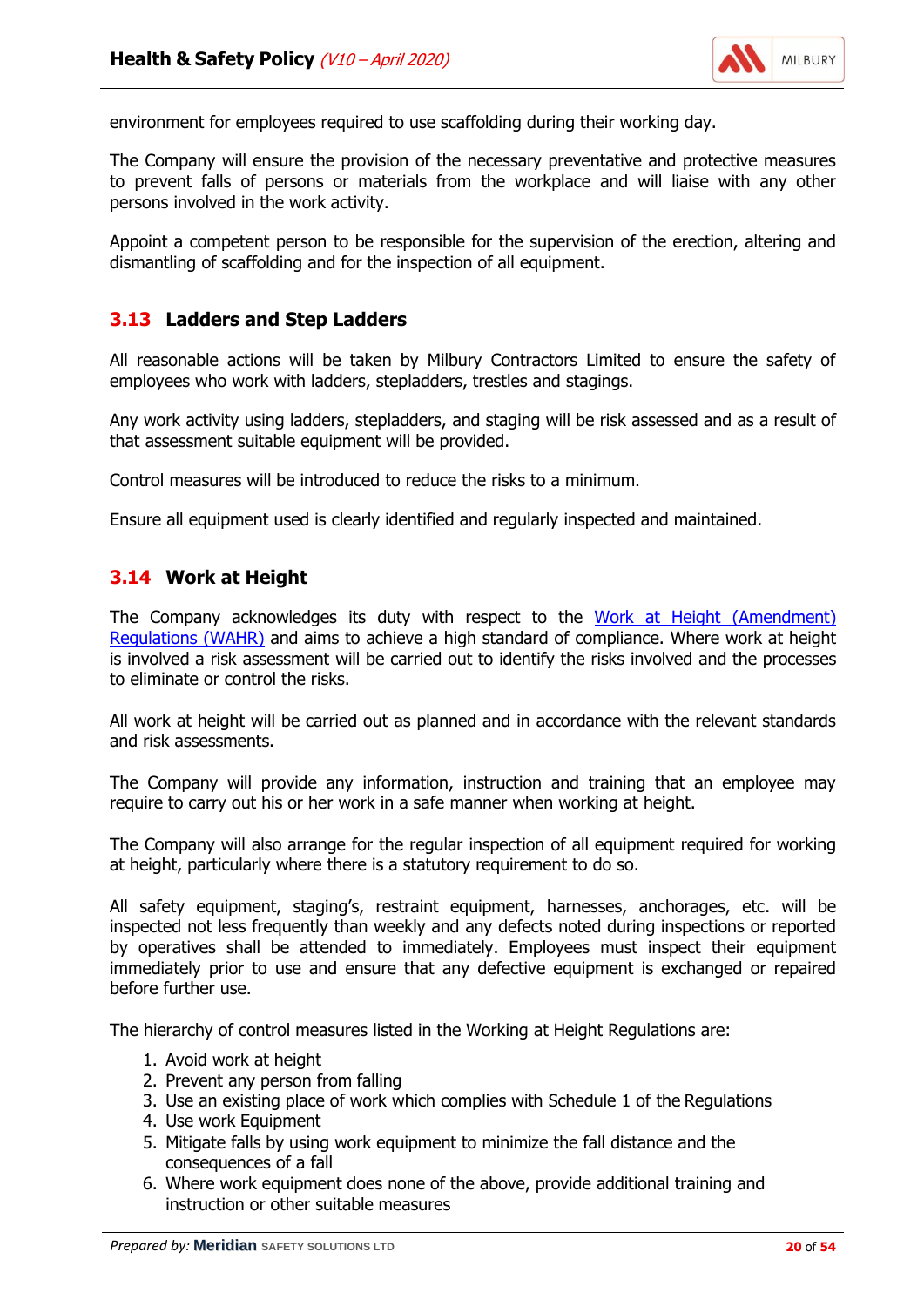

The above hierarchy will be considered during the preparation of risk assessments and method statements to ensure that safe systems of work which comply with the WAHR are established and implemented. Other factors such as the location and duration of the work; the weather conditions; the task to be carried out and the experience and competence of the individual should also be taken into consideration.

This policy and its arrangements cover the use of all types of ladder, for example those used for gaining access to positions above or below ground. In this policy a ladder or stepladder should be referred to as a temporary measure which may be used as a working platform for no more than 30 minutes.

Where work at height is unavoidable, the selection of methods for controlling work at height related risks will take place in the following order, as a hierarchy of control:

- 1. Working platforms (scaffolding, lightweight staging or mobile towers etc) with double handrails, toe-boards and a minimum working platform no less than 600mm wide.
- 2. Mobile Elevated Work Platforms (cherry pickers and scissor lifts etc)
- 3. Work restraint or work positioning equipment (harnesses with restraint lanyards etc)
- 4. Fall arrest equipment (harnesses with shock absorbing lanyards)

The main rules to follow when working at height are as follows:

- 1. First, as a part of the planning of the work, carry out a Risk Assessment
- 2. Plan to do as much of the work as possible at low level.
- 3. Do not work at height unless it is unavoidable.
- 4. Provide a secure platform which will:
	- a. be securely footed on stable ground
	- b. support the weight of the personnel and equipment to be used
	- c. provide a stable access and will not overturn
	- d. be secured to an existing structure, where necessary and wherever possible
	- e. Take account of the gradient of the ground, especially where mobile platforms are used
	- f. Provide guard rails to any platform
	- g. Provide barriers on open edges, holes and openings in the platform floor, the edges of roofs and working areas

In order to help prevent falls the following must be considered:

- 1. Plan all instances of working at height
- 2. Think about where and how the work is to be done
- 3. Where possible use an existing structure, which will allow safe access and provide a safe working platform. Where this is not possible, a safe working platform will need to be provided.
- 4. Consider any lifting and handling requirements needed to carry out the work
- 5. Be aware and prevent possible electric shock dangers that may initiate accidents
- 6. Remember to allow adequate clearance when equipment is used, particularly near overhead power lines and around nearby structures when mobile equipment is used.
- 7. Ensure that only properly CE marked Category III approved Personal Protection Equipment is used for working at height.

# **3.15 Lifting Operations and Lifting Equipment**

Carry out assessments of risks for use and maintenance of lifting equipment.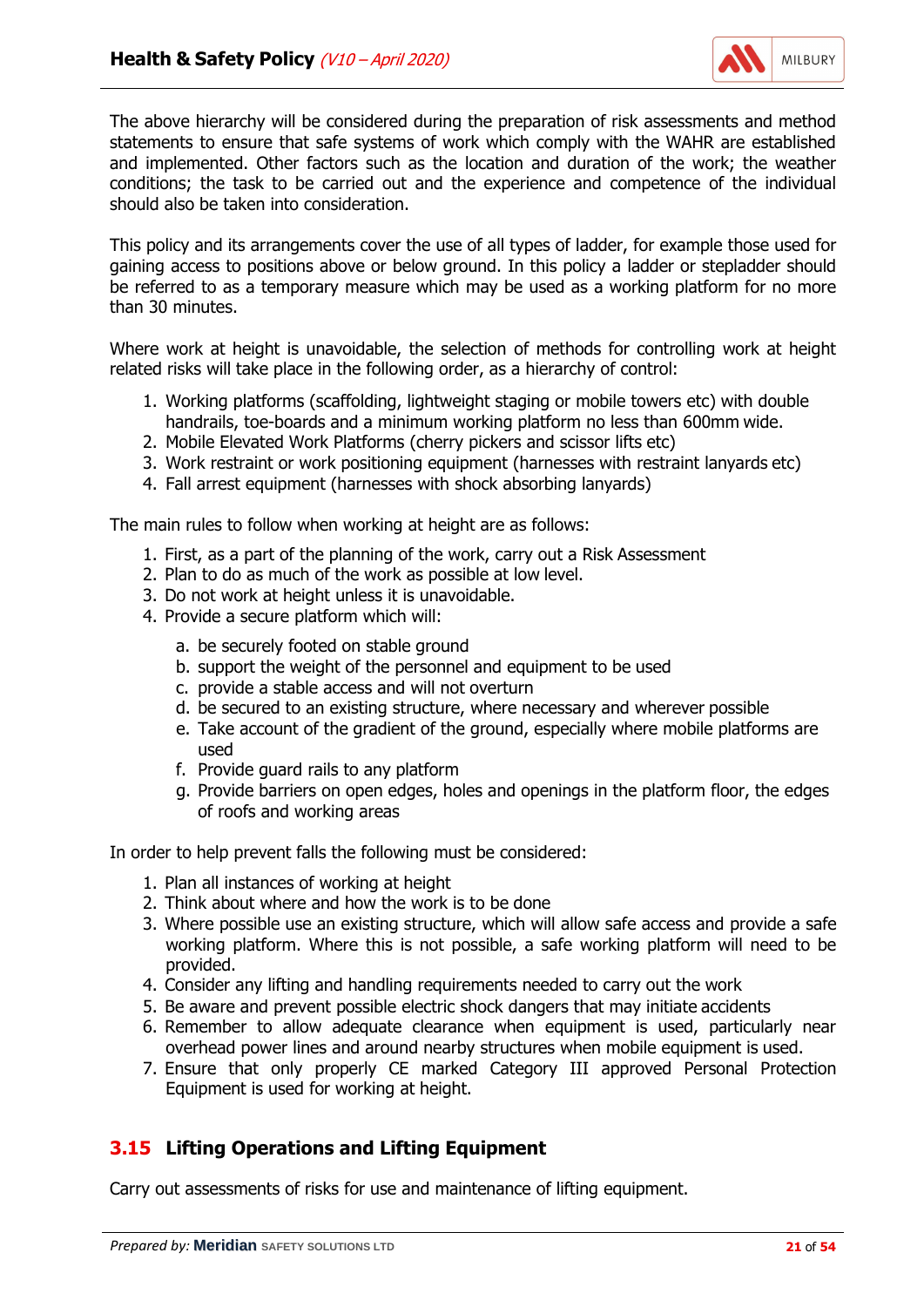

Ensure all control measures identified by risk assessment(s) are implemented to minimise risk.

Any lifting appliance and lifting gear provided or delivered for use on site has been tested, thoroughly examined and inspected in accordance with the relevant standards and that copies of certificates, register entries etc. are available on site. Obtain adequate information from the installer on the safe and proper use of the equipment.

Ensure lifting equipment is suitable for the task (including consideration of environmental conditions).

Arrange for adequate maintenance, checks, examinations and tests of lifting equipment to be carried out weekly or at regular or prescribed intervals by a competent person and ensure that records are kept.

Do not exceed the safe working load of any lifting equipment or use it in a way or for a purpose for which it is not intended.

#### **3.16 Work In Confined Spaces**

A confined space is any area where access is restricted, has little or no ventilation, or it is possible that an operative will have difficulty due to a lack of oxygen, e.g. bathrooms without ventilation, storage containers, manholes and sewers etc.

Any work carried out in a confined space must not be started until a full Risk Assessment has been carried out and a Confined Space Entry Permit arrangement is in place.

It is the responsibility of the Site Manager / Supervisor to ensure that the necessary precautions are in place and that only suitably skilled/trained operative or specialist contractors are used.

The [Confined Spaces Regulations \(CSR\)](http://www.legislation.gov.uk/uksi/1997/1713/contents/made) are applicable for entry into confined spaces. Reference should also be made to the Health and Safety Executive (HSE) publication; L101 - Safe Work in Confined Spaces, which provides information on the hazards involved, precautions and procedures required.

Information and advice on the legal requirements, recommendations of the Approved Code of Practice and any other aspect of work in confined spaces is available from the external Health and Safety Advisor / Consultant.

All work will be planned to take the above standards into account.

The main hazards associated with confined spaces are:

- Asphyxiation due to oxygen depletion
- Poisoning by toxic substance or fumes
- Explosions due to gases, fumes, dusts
- Fire due to flammable liquids, oxygen enrichment etc.
- Electrocution from unsuitable equipment
- Difficulties of rescuing injured personnel
- Drowning
- Fumes from plant or processes entering confined spaces

Before work commences, the Contracts Manager must establish if work in confined spaces is to be carried out and, if so, must arrange for any necessary equipment, working procedures, training etc. to have been provided, taking into account the hazards likely to be encountered.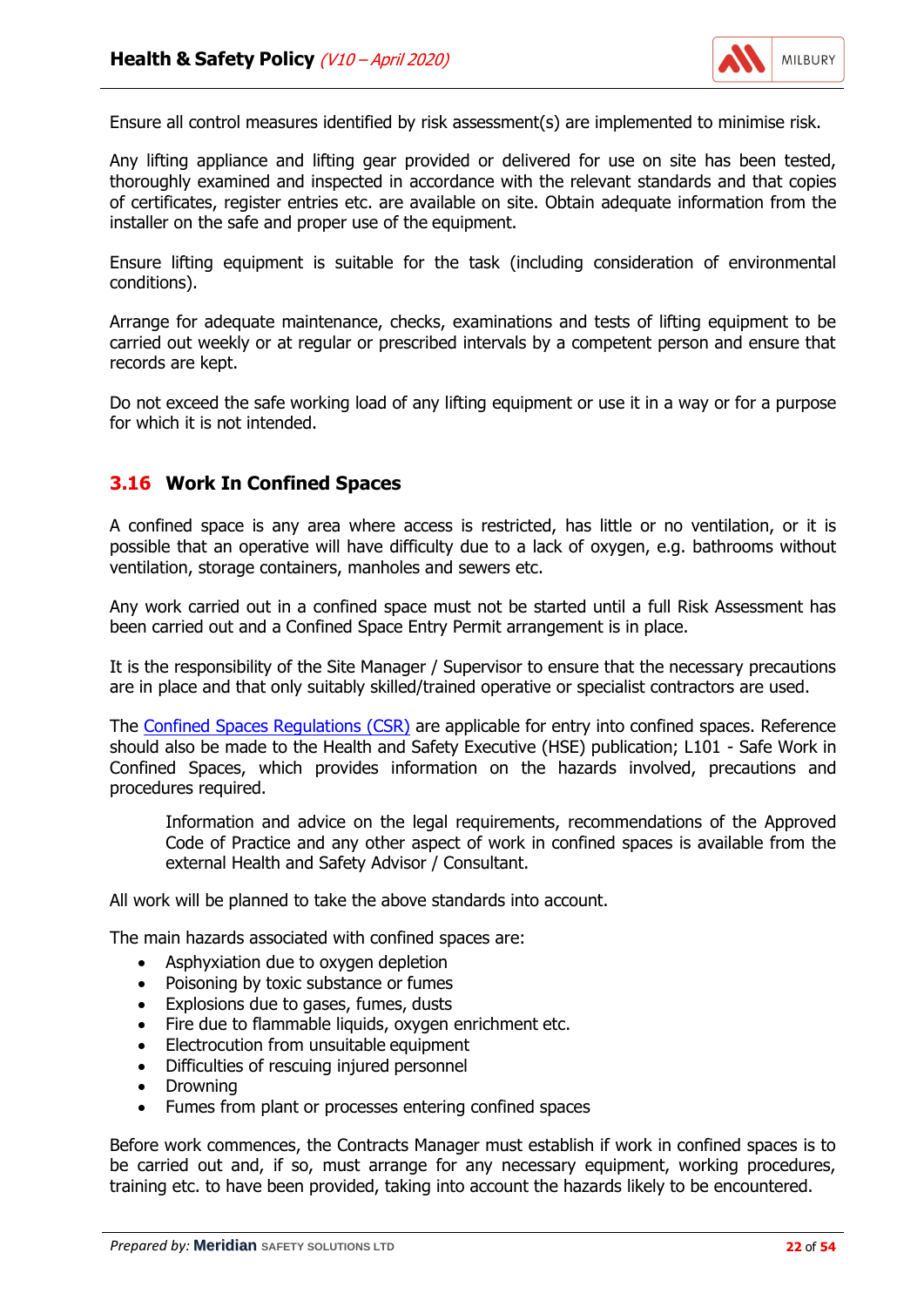

All personnel required to carry out testing and monitoring of atmospheres must have been suitably trained as well as operatives required to use breathing apparatus, reviving apparatus, rescue and permit procedures etc.

Method statements must be prepared before any work in confined spaces can commence.

The Site Manager will ensure that all operatives have the necessary equipment available on site, in accordance with the planned procedures, before entering a confined space.

The Site Manager will ensure that the contractor follows the planned procedures, including any permit to work system, and that only authorised persons are permitted to enter the confined space.

Any changes in working methods or conditions, which were not included in the planning procedure, must be referred to the Contracts Manager before work recommences.

All safety equipment must be regularly checked and maintained. Any defects in equipment must be attended to immediately.

When conditions make it necessary, the external Health and Safety Advisor / Consultant. may provide safe systems of work, permit to work systems etc., as requested and provide information on ventilation equipment, breathing apparatus, rescue apparatus, ropes, harnesses, monitoring equipment etc. as requested.

The Contracts Manager will identify situations and working operations which would involve entry into a confined space. These areas will be highlighted to all site operatives via induction training and site briefing prior to work commencing.

The Contracts Manager and the site engineer will then prepare risk assessments for the activities to be carried out in confined spaces. The risk assessments will confirm all necessary control measures to be taken to ensure operative safety.

#### **3.17 Safety in Excavations**

All excavation work will be carried out in accordance with the [Construction \(Design and](http://www.legislation.gov.uk/uksi/2015/51/contents/made) [Management\) Regulations \(CDM\)](http://www.legislation.gov.uk/uksi/2015/51/contents/made) Part 4.

Reference should also be made to the Health and Safety Executive (HSE) publication: HSG185 (Health and Safety in Excavations; Be Safe and Shore), which provides guidance on good practice and requirements when undertaking excavation work.

All work will be planned to take the above standards into account.

The main hazards associated with excavations are:

- Collapse of the sides.
- Persons falling into excavations.
- Striking underground services (see separate section).
- Persons in excavations being struck by falling materials.
- Building of structures collapsing due to excavations flooding.
- Asphyxiation or poisoning due to ground conditions or fumes from plant.
- Plant running into excavations.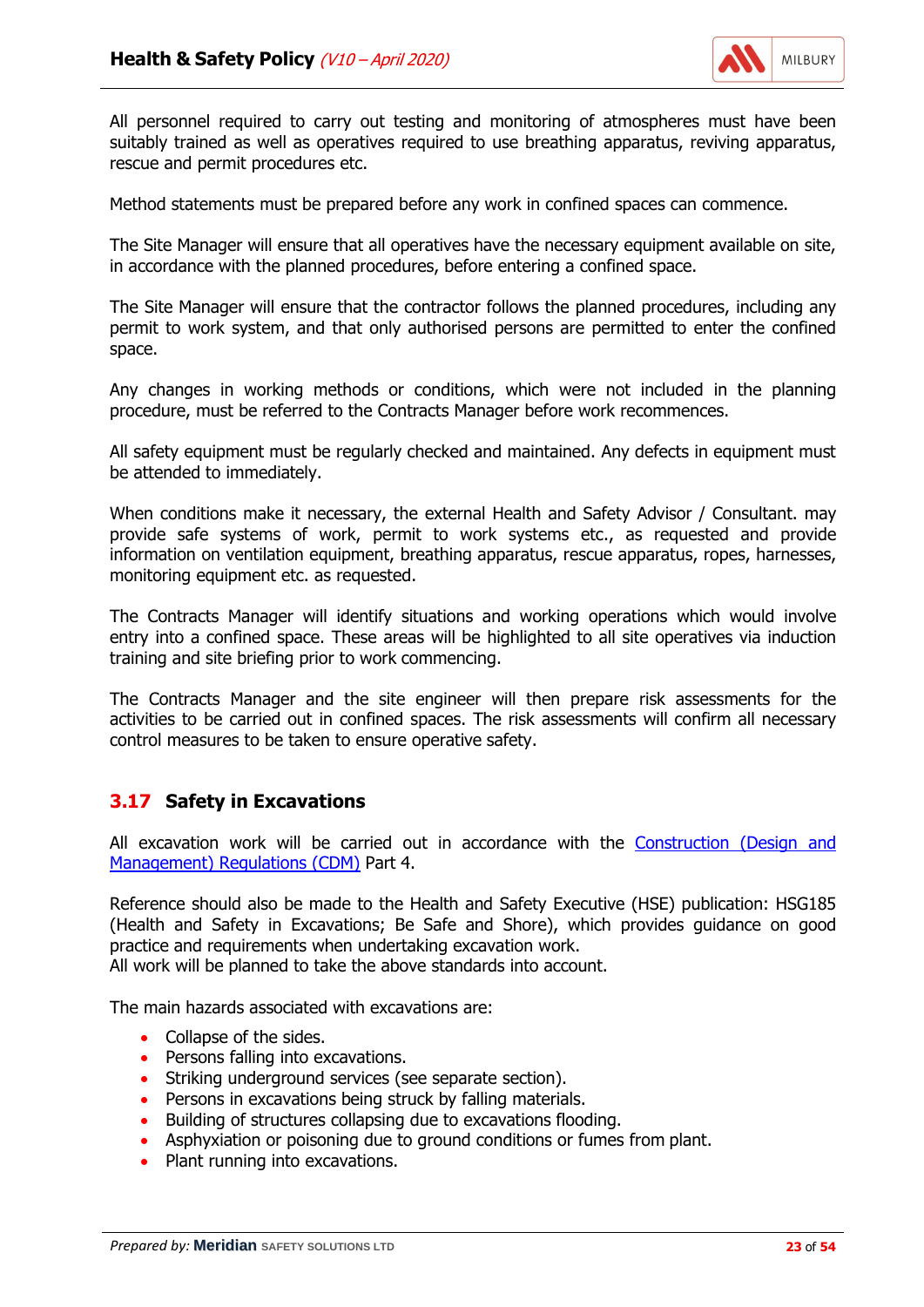

Details of the ground conditions to be encountered in excavation work or the buildings or structures affected will be obtained from the pre-construction information by the Contracts Manager to enable work to be planned safely. This information will be passed to the Site Manager before excavation commences.

Training shall be provided to Site Managers required to carry out inspections of excavations.

Operatives involved in erecting support for excavations shall also require training. Where applicable, training will also be provided in the use of monitoring equipment and rescue procedures.

Site Managers will not permit excavation work to begin on site until all plant, materials and equipment necessary to carry out the excavation work safely, is available on site.

No person is permitted to enter any unsupported excavation unless the sides are properly supported or battered back to a safe angle for the ground conditions which apply or that there is no risk to any person from a fall or dislodgement of any material.

Where possible, the excavation support should be installed from ground level, otherwise precautions must be provided for safety of operatives installing support.

A competent and authorised person shall inspect daily, before any person carries out work, all excavations required to be supported, as noted above at the commencement of each shift, after any event likely to have affected the strength and stability of any part of the excavation or after any accidental fall of rock, earth or other material. At least one inspection report must be recorded in the site Excavation Report of Inspection in any seven days.

Access and plant must be routed away from the edge of excavations. Where necessary to prevent danger to any person, suitable precautions must be taken to prevent any person, plant, equipment or material from falling into any excavation.

Ladders, securely fixed, must be provided for access into excavation.

Where necessary, excavation supports, underpinning or shoring must be designed by specialists.

All personnel required to enter excavations must wear a safety helmet.

The safety of the public, particularly children, must be considered when excavations are left open outside working hours.

Where health hazards may be encountered, e.g. land fill sites, industrial sites, sewers, methane gas, carbon dioxide from limestone etc. The external Health and Safety Consultant may be asked for advice on precautions required, air sampling, monitoring etc.

If excavation is flooded or likely to flood, care must be taken to ensure that any water pumped out is disposed of in foul drainage or via soakaway and is not allowed to pollute any watercourses.

An emergency egress plan will be developed on a site by site basis taking into account the equipment available in site. Full details of how an injured person is to be removed from the excavation will be included in the general method statement which shall be briefed to all operatives prior to entry into the excavation.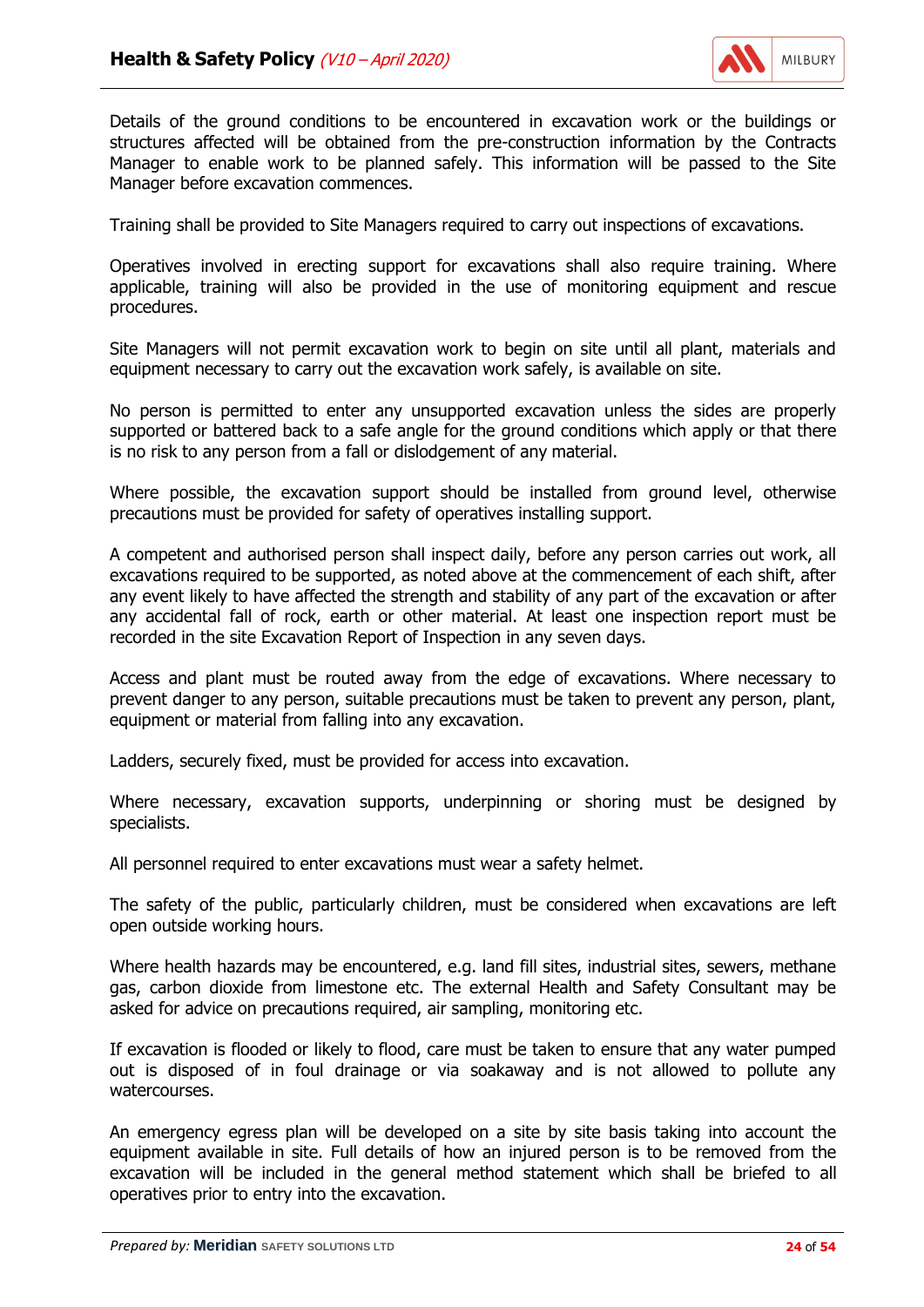

The method statement shall include full details of all specific equipment and accessories that are required on site. The site manager will ensure that all such equipment is clearly identified and kept on site all times whilst work in the excavation continues.

In all excavatory works, operative safety is always the highest priority. The following work practice applies to all excavations carried out by the company's employees or contractors.

- The Site Manager will examine all underground service drawings to identify the presence of buried services, tanks or vessels.
- The type and voltage of all services will be confirmed through contact with the service providers.
- The Site Manager will inspect the site to ensure all underground services have been located and clearly marked. Cable detection tools will be used to identify as far as is reasonably practicable the approximate location of the services.
- Trial holes will then be hand dug to confirm the location.
- Dependent on the required depth of excavation, the Site Manager will assess the need for excavation support and will not allow work to continue until this support is installed and has been inspected.
- Should the excavation present the risk of asphyxiation through natural gases or contamination, then a further risk assessment will be carried out to identify the requirements for reducing the risk to an acceptable level, by means of alternative work methods, mechanical ventilation or personal protective equipment and atmospheric monitoring.
- All supported excavations will be inspected by the Site Manager before each shift. In addition, inspections will be made after any event likely to have affected the strength or stability of the excavation.
- No underpinning work will be carried out unless a full structural risk assessment has been carried out and a safe system of work prepared.

# **3.18 Demolition**

Carry out and produce risk assessments and detailed written method statement of how the proposed works will be carried out in a safe manner.

The method statement should include the sequence and method of demolition or dismantling of the building or structure, details of personnel access, working platforms and machinery requirements and any pre-weakening of structures which are to be pulled down or demolished by any other means.

Before work commences, ensure that existing services into the site have been located and disconnected; the existence of any hazardous substances, e.g. asbestos, lead painted steelwork, etc., must be determined; and advice must be obtained from an appropriately qualified structural engineer if the building or structure to be demolished contains unusual or possibly hazardous design features.

Protection is to be provided to adjacent building's basement, vaults and walls, together with details of protective scaffolding and gantries.

Ensure procedures are in place for dealing with dust, vibration and noise problems that may emanate from site operations and appropriate arrangements are provided for the storage, loading and disposal of demolition material from site.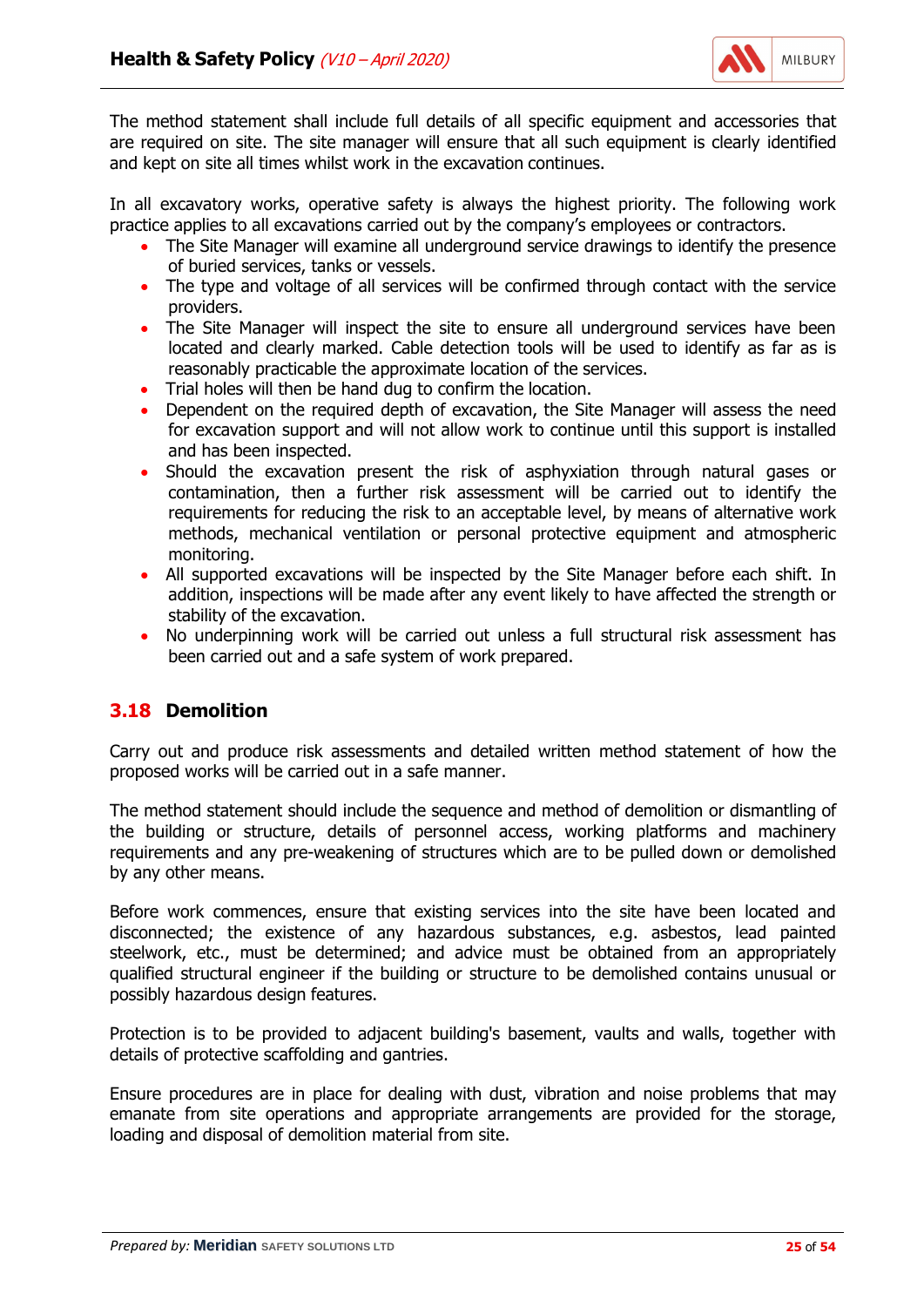

## **3.19 Underground Services**

Ensure all information on existing underground services has been obtained before any excavation work commences.

Full consultation will be carried out at all stages with representatives of the various service authorities to agree any precautions required.

Only trained operatives will physically locate and mark all services by means of locating equipment and hand dug trial holes.

Operatives should not assume that the plans are accurate or to scale, but use them as an indicator for position, layout and numbers of services. In addition, reliance is not placed upon the locating equipment alone, i.e., physical indicators such as previous excavations, junction boxes, manholes etc. will also be used.

## **3.20 Asbestos**

Asbestos is a generic term for a number of silicates of iron, magnesium, calcium, sodium and aluminium that appear naturally in fibrous form. In the 2006 Regulations, asbestos is defined as any of the following minerals, "Crocidolite, Amosite, Chrysotile, Anthophyllite, Actinolite, Tremolite or any mixture containing any of the said materials".

General obligations are covered by [The Health and Safety at Work etc. Act 1974.](http://www.legislation.gov.uk/ukpga/1974/37/contents) Specific legislation regarding asbestos is defined in the [Control of Asbestos Regulations \(CAR\)](http://www.legislation.gov.uk/uksi/2012/632/contents) SI 2739

Reference should also be made to the following HSE publications:

- L127 The Management of Asbestos in Non-domestic Premises
- L143 Work with Materials Containing Asbestos
- HSG189/2 Working with Asbestos Cement
- HSG210 Asbestos Essentials Task Manual
- HSG213 Introduction to Asbestos Essentials
- HSG 227 Managing Asbestos in Premises
- HSG 247 Asbestos: The licensed Contractors' Guide
- HSG248 Asbestos: The analyst's guide for sampling, analysis and clearance procedures
- INDG188 Asbestos Alert for Building Maintenance, Repair and Refurbishment Workers
- INDG223 Managing Asbestos in Workplace Buildings
- INDG255 Asbestos Dust Kills Keep Your Mask On
- INDG289 Working with Asbestos in Buildings

Duty holders have an explicit duty to assess and manage the risks from asbestos in premises in compliance with Regulation 4 of [CAR.](http://www.legislation.gov.uk/uksi/2012/632/contents) Each premises assessment will be used to produce a Management Plan which details and records the actions to be undertaken to manage and reduce the risks from asbestos and have a requirement to pass on information about the location and condition of asbestos Containing Materials in non-domestic premises, to anyone likely to disturb them.

All work will be planned to take the above standards into account.

Under [CAR,](http://www.legislation.gov.uk/uksi/2012/632/contents) duty holders have to undertake an assessment of their premises to establish the likely presence of Asbestos. Reference should be made to asbestos registers when planning work on existing premises.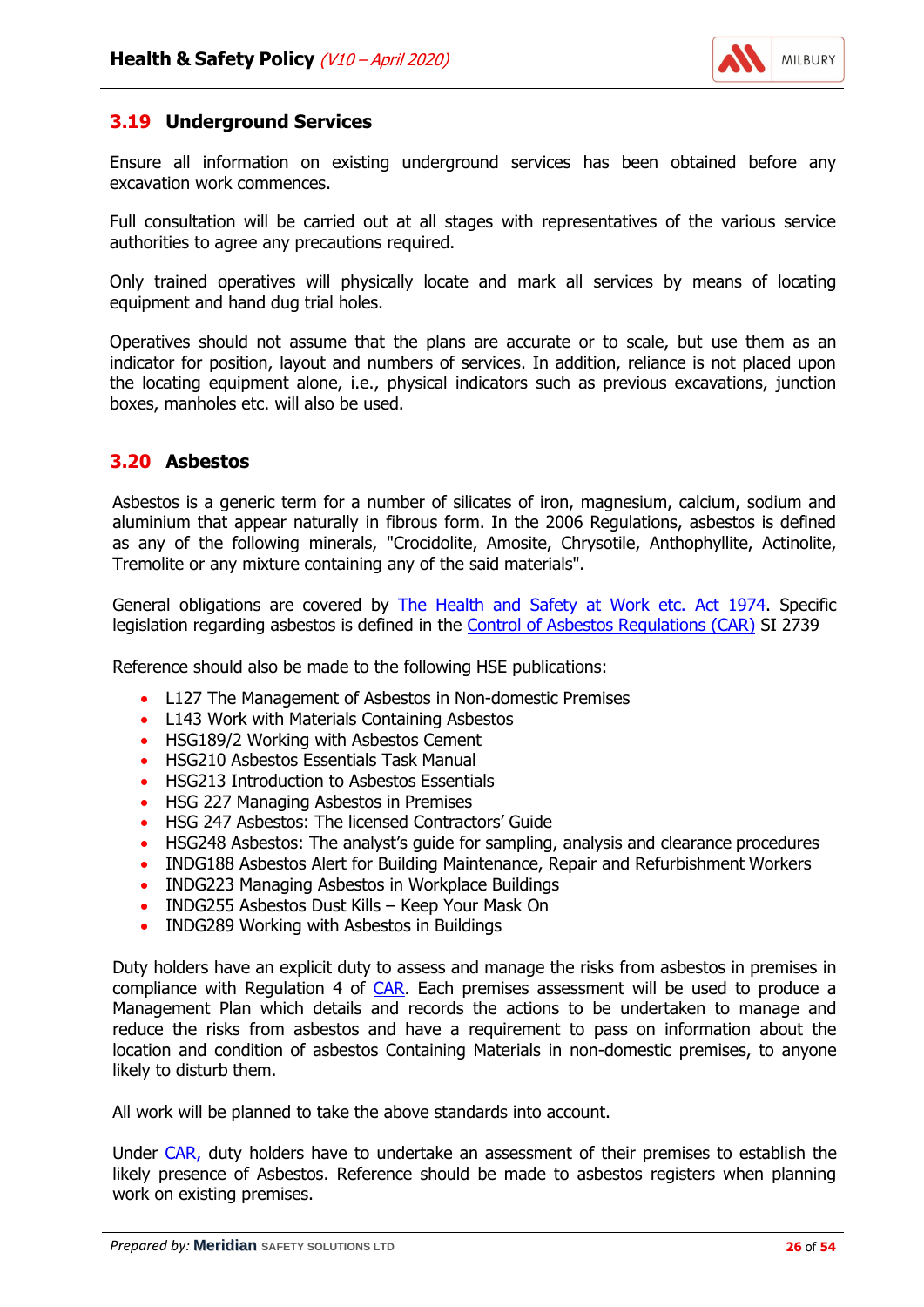

The Contracts Manager will seek confirmation of the existence or otherwise of asbestos on site. Should asbestos be known to exist, the Contracts Manager will consult with and where appropriate employ, specialised asbestos contractors to arrange its safe removal. Qualitative tests will be carried out to determine the type of asbestos and to set the 'control limits' (equivalent to maximum exposure limits under COSHH).

A method statement and risk assessment must be prepared before removal starts.

The enforcing authority must be notified of any work involving asbestos at least 14 days prior to the commencement of work, (a lesser time may be agreed by mutual consent).

All operatives will be informed that asbestos exists on site and will be given specific instructions by the Site Manager as to how it affects them in their working practices. Recognised control procedures will be employed, and operatives will report defects or non-compliance in the procedures to the Site Manager immediately.

The Contracts Manager will instigate a monitoring programme throughout the removal process, closely liaising with the specialist sub-contractor.

All operatives will be given training, advice and guidance on the likely form that asbestos containing materials may take on the project, and how to recognise suspect material.

The employed specialist contractor will strictly carry out the supervision of the removal of asbestos only.

The contractor will keep the Site Manager informed at all times about the work and how it is progressing.

The Site Manager will supervise all other operatives as a consequence of the actions and advice of the specialist contractor.

Where operatives are likely to be exposed to asbestos at or above the control limits, and exposures cannot reliably be estimated, the company is obliged to keep monitoring records for a period of at least five years, and for at least 40 years if the Action Level is also likely to be exceeded.

Operatives exposed to asbestos at or above the Action Level must undergo medical surveillance.

No operative will be allowed to work in areas identified by the specialist contractors as being affected by asbestos. The Site Manager will designate "No Go Areas". Only employees of the specialist contractor, or persons authorised by that contractor will be allowed access to the designated areas.

If the presence of asbestos is unexpectedly "discovered" during normal working activity, the Site Manager must be informed immediately, and the procedures outlined in 'Planning' above will be put into effect. The Site Manager will stop work in all areas he feels may be affected until specialist help arrives. The Contracts Manager will also be immediately informed.

The spread of asbestos from one place to another must be prevented or reduced to the lowest levels possible.

Suitable and adequate washing and changing facilities will be provided on site for all persons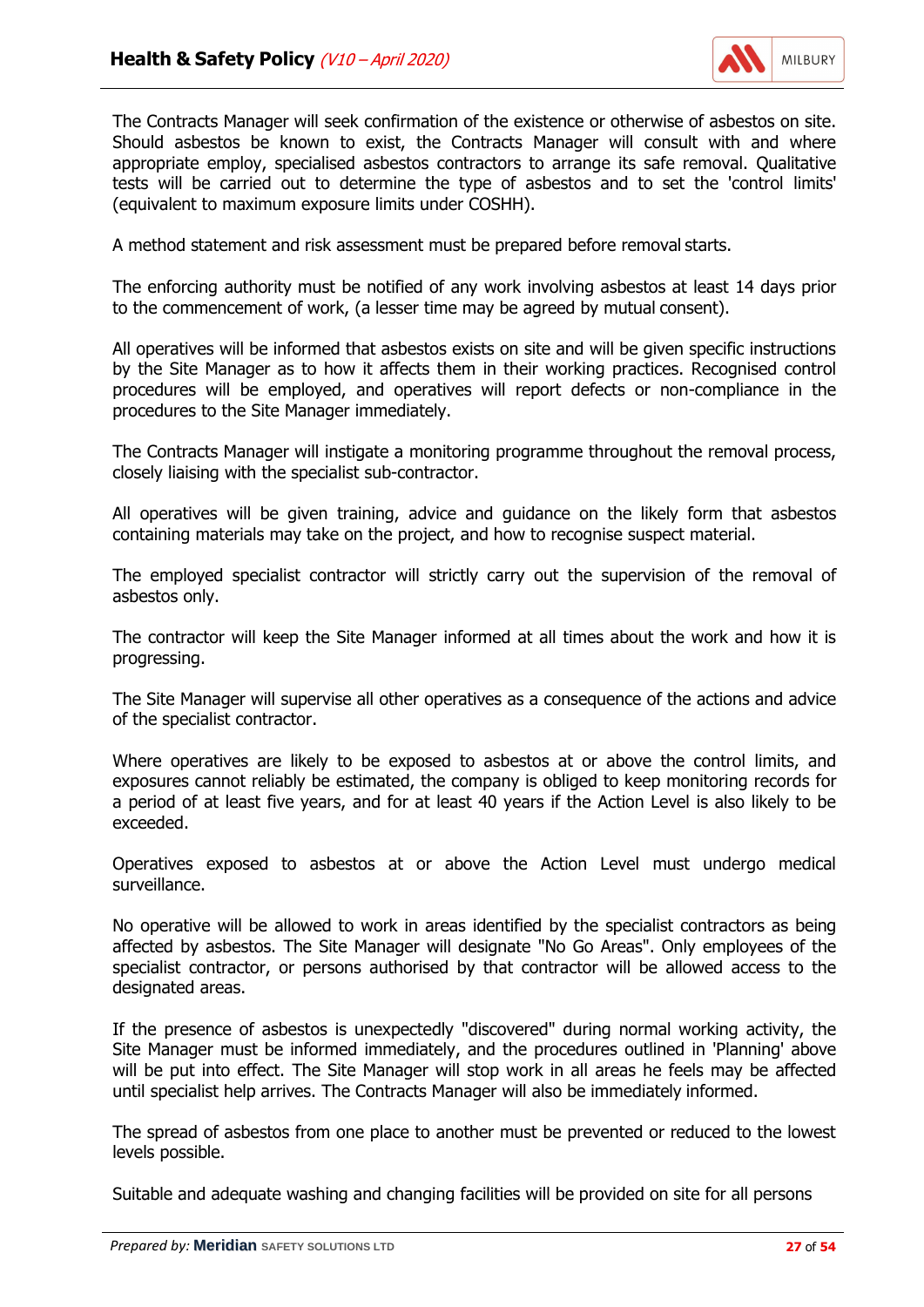

exposed to asbestos. These facilities will include somewhere to store protective clothing and equipment. Disposal of contaminated clothing and equipment that cannot be decontaminated must also be arranged.

All plant, machinery and protective equipment exposed to asbestos dust will be taken out of service (if not removed as asbestos waste) until it has been thoroughly cleaned before it will be used again.

Raw asbestos and asbestos waste must always be stored and transported in sealed properly labelled containers.

No employee/contractor will resume work in the contaminated area until a clean air certificate / certificate of reoccupation has to be issued by the specialist licensed removal company.

#### **Allowed activities**

Almost all work with asbestos containing materials will require work to be done by licensed contractors / specialists; there are some circumstances where this does not apply, this includes:

- Work where exposure is sporadic and of low intensity
- The risk assessment shows that the exposure of any employee to asbestos will not exceed the control limit (0.6 f/ml [10 mins] or 0.1 f/ml [4 hrs])
- The work involves:
	- Short, non-continuous maintenance activities
	- Removal of materials where the fibres are firmly held in a matrix
	- Encapsulation or sealing of asbestos-containing materials which are in god condition
	- Air monitoring and control, and collection and analysis of samples to ascertain whether a specific material contains asbestos.

A safe system of work must be planned and clearly explained to the employees involved.

Employees will be trained to such a level as to understand the typical locations in which asbestos materials are likely to be found and the detrimental health effects associated with inhalation of airborne fibre.

They will be made aware of the visual characteristics of asbestos containing materials and the actions to be taken in the event of suspect materials being discovered.

Should suspected asbestos containing materials be discovered during works then all works will be stopped and resumed following return of a negative result or on issue of a suitable handover certificate following specialist removal.

# **3.21 Noise**

The Company acknowledges its duty to fully comply with the [Control of Noise at Work](http://www.legislation.gov.uk/uksi/2005/1643/contents/made) [Regulations \(NAWR\).](http://www.legislation.gov.uk/uksi/2005/1643/contents/made) However, detailed guidance on implementation will be used to supplement this arrangement. This has been obtained from the following Health and Safety Executive guidance notes;

Controlling Noise at Work: Guidance on [NAWR](http://www.legislation.gov.uk/uksi/2005/1643/contents/made) - L108.

The Section of [NAWR](http://www.legislation.gov.uk/uksi/2005/1643/contents/made) for which this document provides summary guidance includes: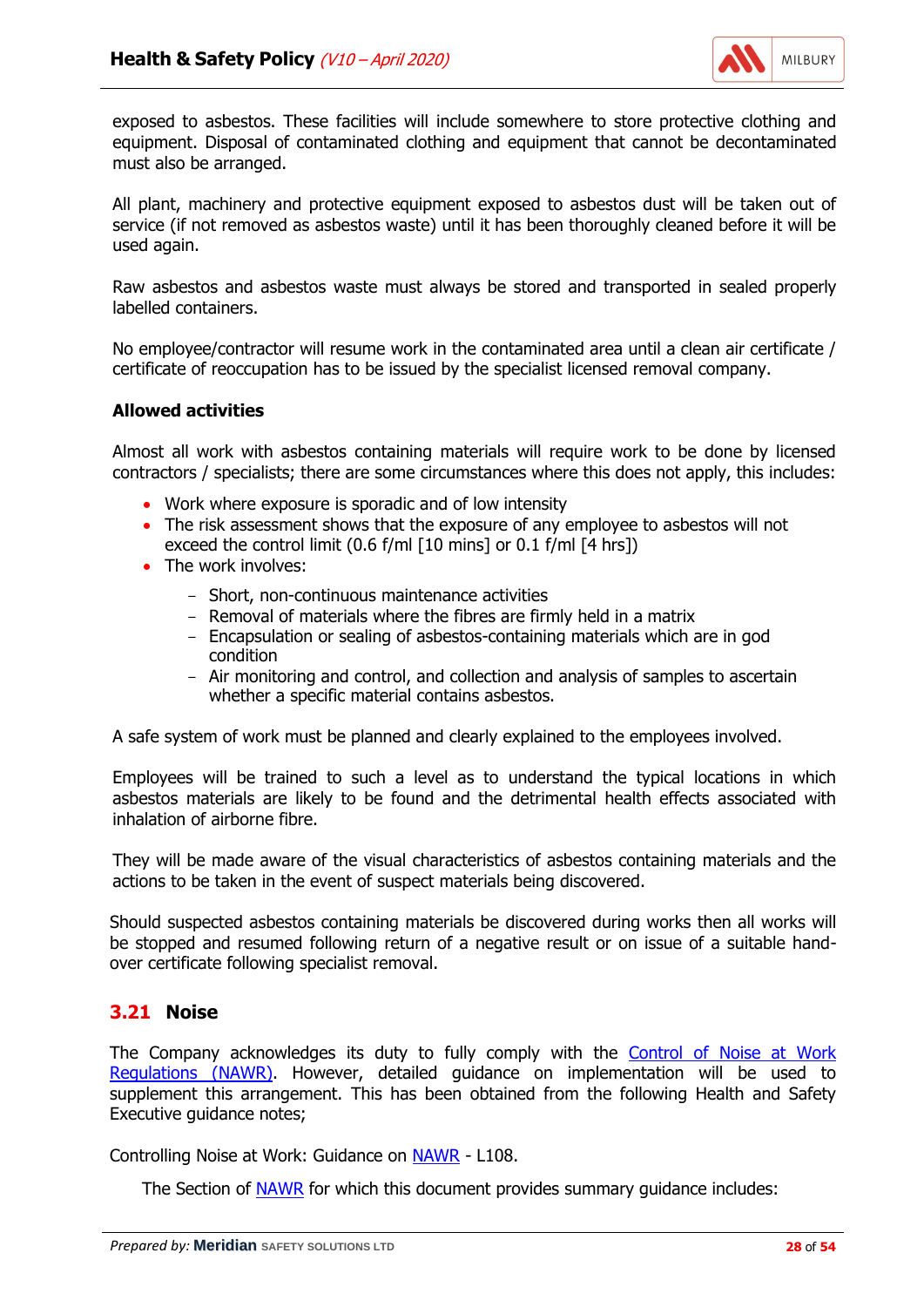

- Assessment of Exposure.
- Assessment records.
- Reduction of risk of hearing damage.
- Reduction of noise exposure.
- Hearing protection.
- Hearing protection zones.
- Maintenance and use of equipment.
- Provision of information to employees.
- Health Surveillance

The NAWR 05 include the assessment of noise at work and protection from damage to hearing. However, there are other requirements laid down in the [Management of Health and Safety at](http://www.legislation.gov.uk/uksi/2006/438/contents/made) [Work \(Amendment\) Regulations \(MHSWR\)](http://www.legislation.gov.uk/uksi/2006/438/contents/made) concerning the exposure of Young Persons (<18years) to noise.

The Company acknowledges this and will therefore include noise within any risk assessments produced specifically for young persons.

Action Required:

- Identify those activities and areas where noise levels are significant e.g. difficulties with normal conversation.
- Identify those persons or groups who may be exposed to this noise.
- Where noise exposure varies markedly from day to day then weekly exposure figures will be used in place of daily exposures
- Arrange for a competent noise assessor to carry out, an assessment of the activity/area.
- Provide assessor with such information as he requires to carry out assessment.
- Arrange review of assessments in the event of any significant changes in the work to which the assessment relates.
- Arrange for health surveillance (audiometry testing) through Occupational Health, for those staff members at risk of hearing damage.

Records of all noise assessments and subsequent reviews shall be made by a competent person and stored in a retrievable format. Any such record will be kept, until a subsequent assessment has been undertaken, and archived in a retrievable format.

The risk of damage to the hearing of employees from noise exposure will be kept as low as is reasonably practicable. Employees will be advised when a hearing protection zone is in operation.

Where practicable, noise levels will be maintained below the first action level of 80dB(a) (decibels). At this noise level, all persons likely to be affected will be provided with suitable hearing protection and advised to wear it. When noise levels reach or exceed 85dB(a), all reasonably practicable means of reducing the noise will be employed. Until the noise levels become acceptable (i.e. 80dB(a) or below), a Noise Protection Zone will be identified, and suitable signage will be displayed (e.g. a blue mandatory sign stating: Warning – Ear Protection Required). All persons working in this zone, who are likely to be affected by the excessive noise, will be provided with suitable hearing protection and requested to wear it. Additionally, compliance with this requirement will be monitored. Any non-compliance may result in disciplinary action.

All employees, contractors and visitors will obey any instructions and warning notices with regard to wearing of hearing protection in designated areas.

The company will carefully select all required plant and equipment and ensure that is appropriately maintained so as to minimise noise levels as much as is reasonably practicable.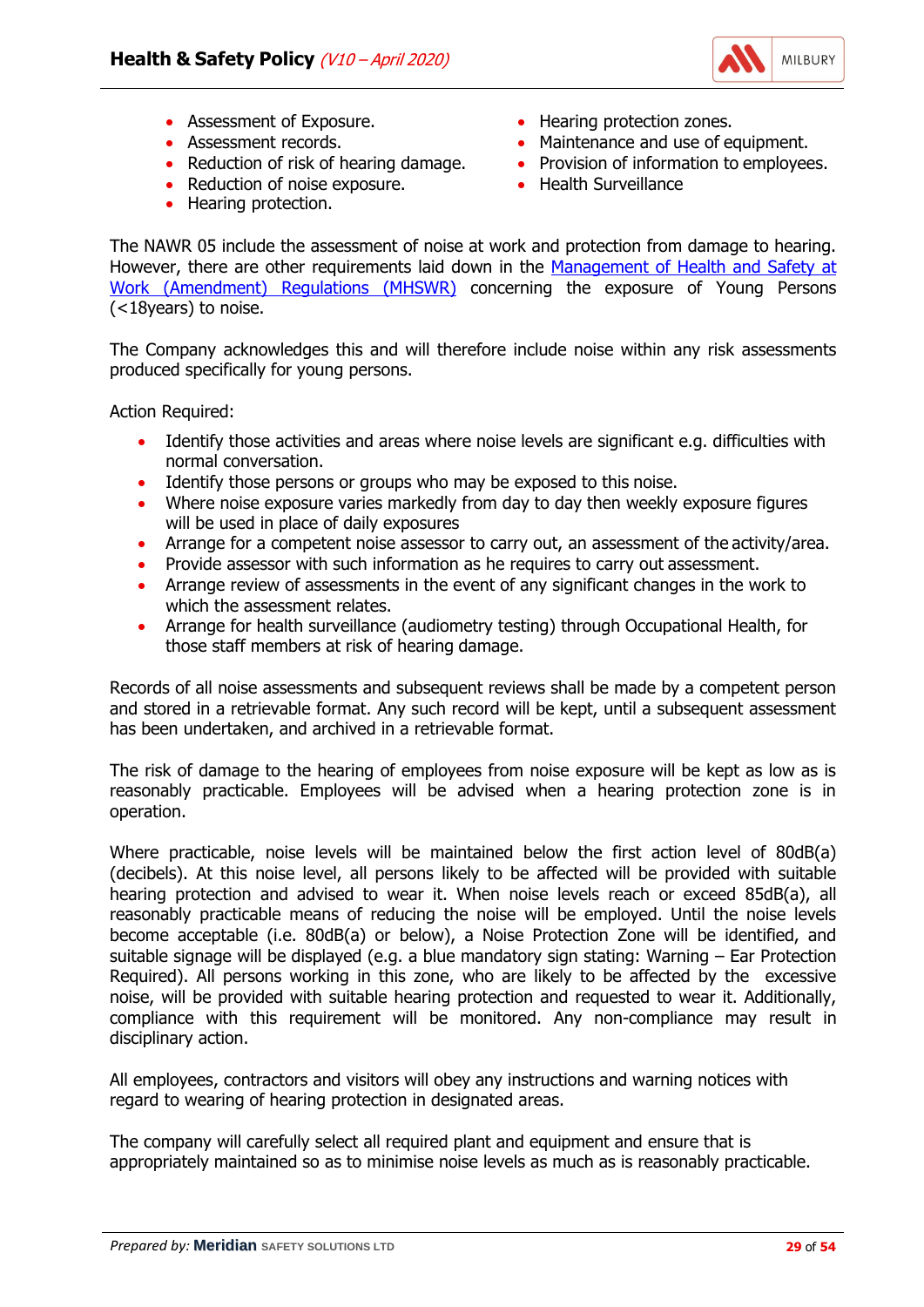

The company will also ensure that suitable ear protection is supplied for the conditions of exposure. And ensure adequate means of communication in noisy environments, especially if relevant alarm sounds may need to be heard.

All PPE provided by the Company for the benefit of employees in compliance with the regulations shall be fully and properly used.

Workplace management and supervisors will also ensure compliance with any noise levels and periods of permitted noise activities laid down by local authorities, in order to prevent noise pollution.

## **3.22 Hazardous Substances and COSHH**

Whilst a substantial portion of materials used in construction work are not classed as being hazardous to health, many products that contain acids, alkaline', solvents or toxic ingredients, do represent a health hazard.

Therefore, in order to identity substances that are subject to these regulations, the criteria adopted will be two-fold, firstly, if a material is required to carry the statutory hazardous substances packaging label. And secondly, if a health hazard is created during a work operation such as dust from machinery hardwoods, or cutting stone, brick and concrete etc. or vapours produced by mixing different products, then the COSHH assessment procedures will apply.

Regulations that cover the control and the safe use of all materials, chemicals and substances, are covered by the [Control of Substances Hazardous to Health \(Amendment\) Regulations](http://www.legislation.gov.uk/uksi/2004/3386/contents/made) [\(COSHH\).](http://www.legislation.gov.uk/uksi/2004/3386/contents/made) It is the policy of the Company to fully comply with the Law as set out in these Regulations.

General guidelines to be applied are covered in the Health and Safety Executive (HSE) Guidance Notes of which there are a great variety published. Those more specific to the construction industry, include:

- L5 Control of [COSHH:](http://www.legislation.gov.uk/uksi/2004/3386/contents/made) ACOP & Guidance
- EH44 Dust: general principles of protection
- EH54 Assessment of exposure to fumes from welding and allied processes
- L101 Safe work in confined spaces
- GS46 In-situ timber treatment using timber preservatives
- IND(G) 297 Safety in gas welding cutting and similar processes
- IND(G) 233 Preventing Dermatitis at Work: advice for Employers and Employees

No assessment should be carried out without reference to:

• EH40 Occupational Exposure Limits

Additional information is contained in Construction Summary/Information Sheets produced and issued by the Health and Safety Executive (HSE).

All work will be planned to take the above regulations and standards into account.

Managing hazardous substances, and complying with COSHH, requires the Company to take the following steps to comply with the regulations: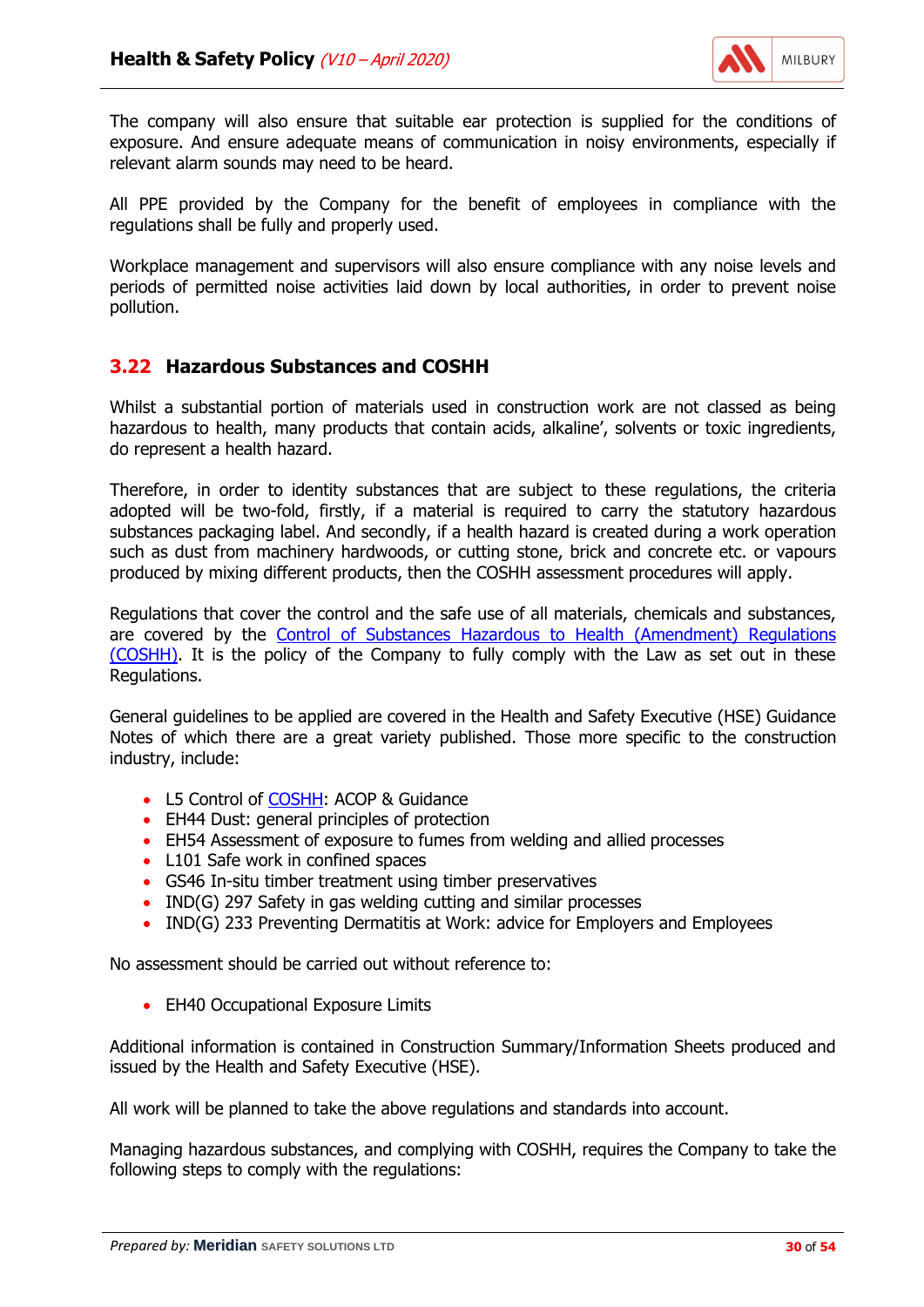

- Identify the problem.
- Assess it, measure it, get some idea of the scale.
- Consider:
	- The hazardous properties of the substance
	- Health affects as identified by the supplier
	- The level, type and duration of the exposure
	- The circumstances of the work and amount of substance involved
	- Limits on exposure from statutory guidance
- Decide on the method of solving the problem, preferably by minimising exposure but considering:
	- The effect of preventative and control measures
	- The results of any health surveillance
	- The results of monitoring the exposure
	- Any other information relevant
- Implement the chosen method of solving the problem
- Check that the method is being implemented properly and monitor the outcome
- If necessary, develop procedures, provide information and establish warning systems to deal with emergencies involving hazardous substances

Products and substances that fall under the jurisdiction of COSHH will NOT be used unless:

- 1. An assessment of the substances had been made, after taking into account the locations and purpose for which it is to be used;
- 2. The relevant material safety data sheet (MSDS) has been obtained from the product or substance manufacturers or supplier;
- 3. The safety precautions necessary have been determined.
- 4. Any protective equipment required has been obtained;
- 5. The operatives have been informed of the potential hazards, precautions needed, and the safe system of work to be adopted;
- 6. Training has been given. This is over and above that which is required for normal trade skills, and is that which may be necessary, enable the operatives to use the substance without risk to the health of either themselves or others;

All workers who will be exposed to hazardous substances will receive comprehensive and adequate training and information on the health and safety issues relating to that type of work.

Where protective clothing or equipment is needed for the safe use of a particular material, it must be ensured that it is suited for both the risk and task to be carried out. A record will be kept of the use, inspections or checks, and any maintenance that is carried out on that equipment (as required by the regulations).

Before work starts, the Contracts Manager will ensure that any special protective clothing, or equipment, required is available for use on site.

The Site Manager will ensure that, before operatives are set to work, they are instructed in the safe use of any product they are using in accordance with the written assessment. He will take into account the circumstances and conditions in which the substance is being used when instructing the workforce. He will ensure that any necessary protective clothing or equipment is provided and used.

#### **COSHH Assessment**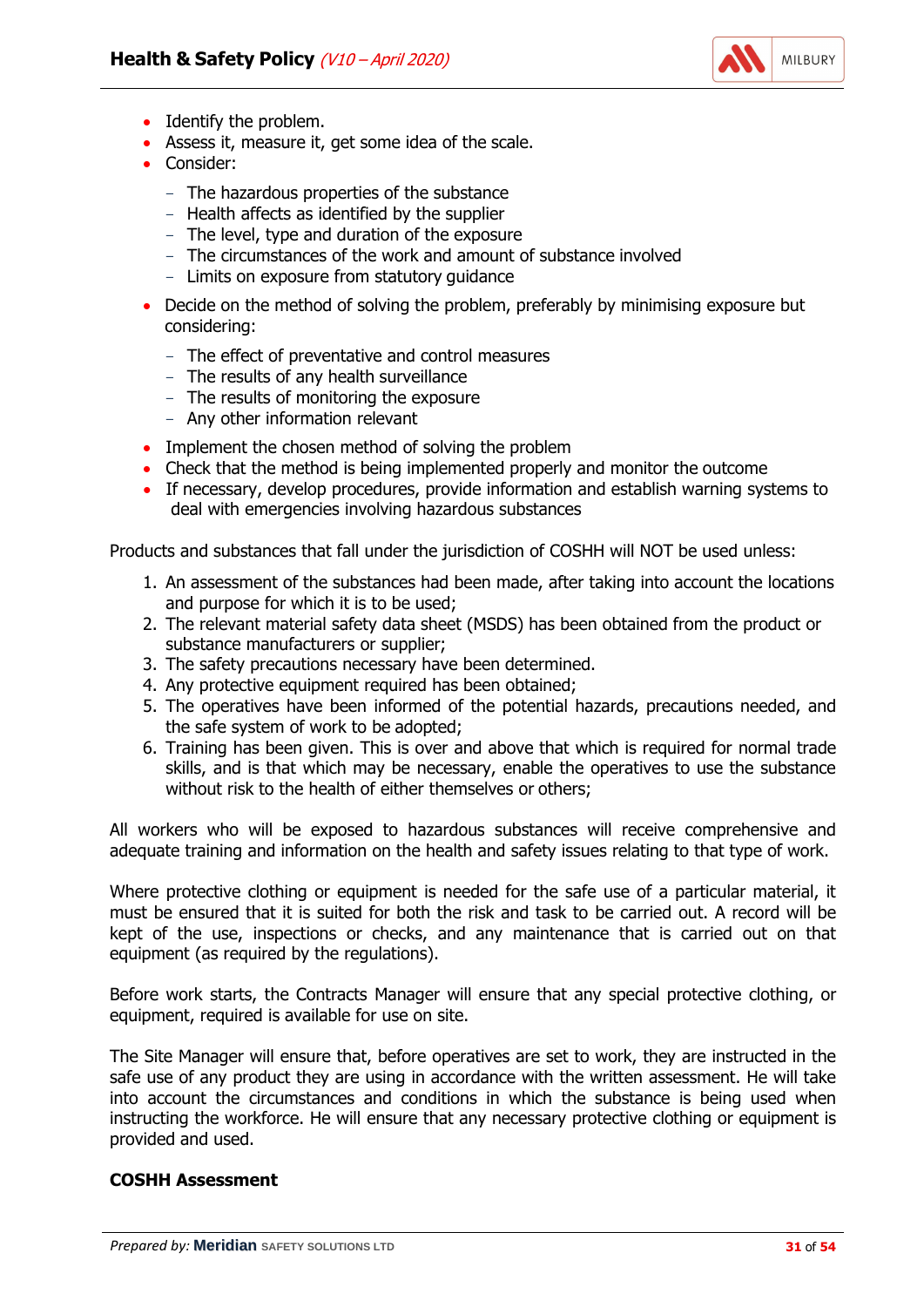

The Company will provide written assessments for all those products that have been assessed as hazardous to health. Where necessary the Company will request the external Health and Safety Advisor / Consultant to assist them in making the necessary assessments.

Assessments will be conducted of all work involving exposure to hazardous products and/or substances. The assessments will be based on the relevant manufacturers' and suppliers' Material Safety Data Sheets (MSDS), as well as health and safety guidance and our own knowledge of the work process.

The Company will ensure that exposure of workers to hazardous substances is minimised and adequately controlled in all cases. Where an assessment highlights a reasonably practicable less hazardous substitute substance, these must be used.

Assessments will be reviewed periodically, whenever there is a substantial modification to the work process and if there is any reason to suspect that the assessment may no longer be valid.

#### **Marking of Containers**

In addition, any containers or pipes for substances hazardous to health used at work should be clearly marked with the nature of the contents and any associated hazards.

Staff will be made aware of the hazards associated with any materials they will be asked to use. Hazard data sheets will be issued for each product and control methods will be devised.

#### **Keeping of Records**

The Company will keep records of all assessments, data sheets and medical surveillance as required in the Regulations. These assessments will be reviewed at regular intervals to ensure that they are up to date and still relevant.

The Company will review the situation at regular intervals to ensure that the systems are working and that they are adequate.

# **3.23 Electricity**

All electrical equipment should be inspected, tested and maintained as required by the [Electricity at Work Regulations \(EAWR\).](http://www.legislation.gov.uk/uksi/1989/635/contents/made) The company will also ensure that all electrical installations and equipment are installed in accordance with the Institution of Engineering and Technology (IET) Wiring Regulations, as amended (BS 7671: incorporating Amendment 2) and are safe for use and free from defect.

Only 110V equipment (or less) will be used on site.

Maintain all electrical fixed installations in a safe condition by carrying out routine safety testing.

Inspect and test portable and transportable equipment as frequently as required (the frequency will depend on the environment in which the equipment is used and the conditions of usage, i.e., how carefully it is handled).

When 240V must be used a suitable risk assessment must be prepared in order to assess and minimise any associated risks of using the 240V supply.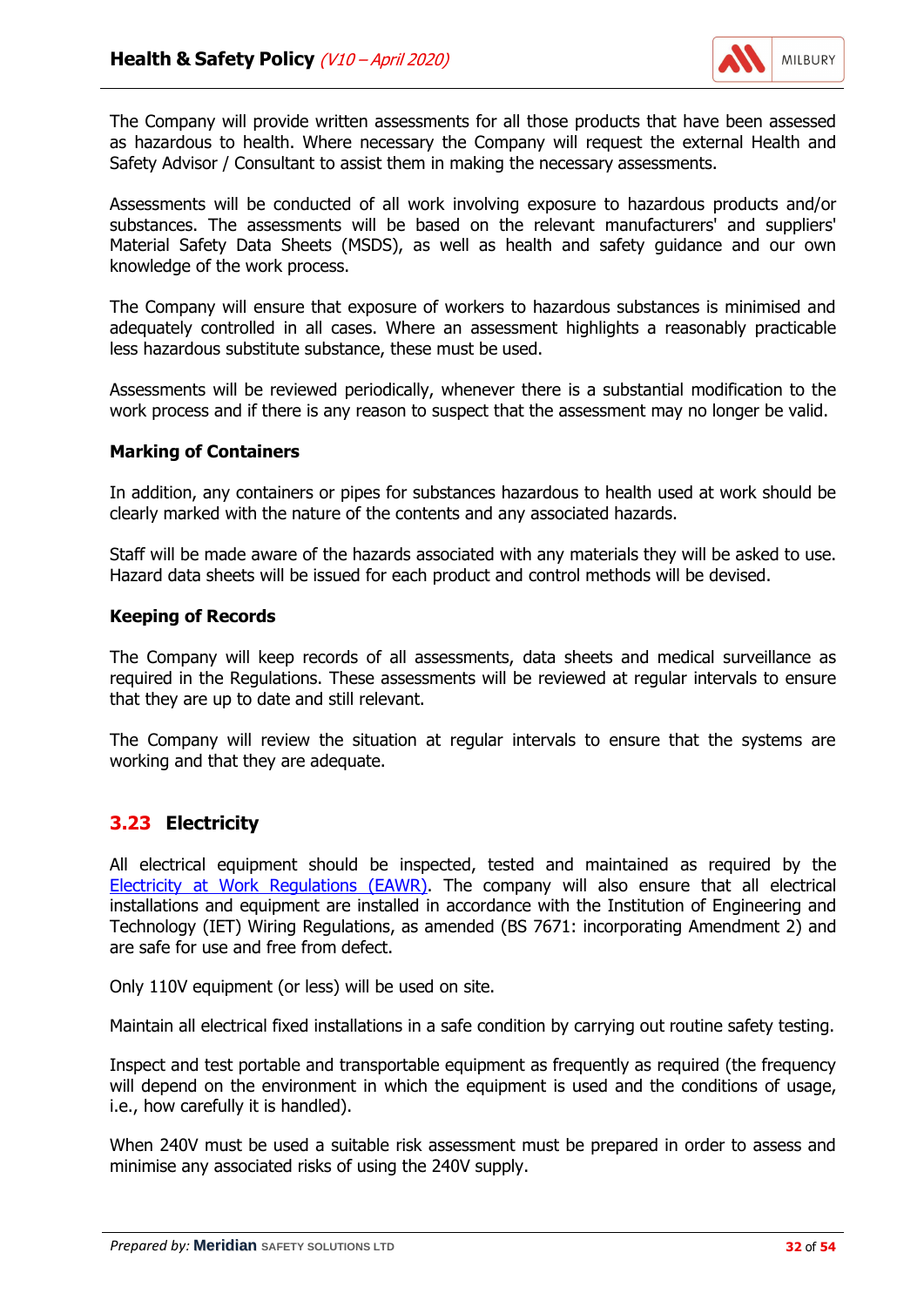

# **3.24 Fire Prevention and Evacuation Procedures**

A fire risk assessment will be completed at all workplaces.

Appropriate measures will be implemented at all workplaces, including adequate:

- Means of fire detection.
- Raising the alarm in the event of a fire.
- Firefighting equipment.
- Installation of emergency lighting.

Appropriate measures will be implemented for regular maintenance, servicing and testing of fire prevention equipment.

Procedures will be produced at all workplaces detailing action to be taken in the event of a fire, including on discovering a fire, hearing a fire alarm, evacuation routes and assembly points.

An appointed person will regularly inspect the designated evacuation routes for obstructions.

Where disabled persons use the workplace, specific arrangements will be made to ensure they can escape in an emergency.

All employees will be informed, instructed and where necessary, trained in fire prevention and evacuation procedures (action to be taken, fire alarm, types and use of fire equipment). These procedures will be practised regularly, and records will be maintained.

Fire Marshals will be appointed and trained in fire prevention and evacuation procedures.

# **3.25 Emergency Procedures**

Written emergency procedures for reasonably foreseeable incidents will be assessed at all workplaces.

All employees will be informed, instructed and where necessary, trained in the emergency procedures. These procedures will be practised regularly, and records will be maintained.

Appointed persons will be identified to take control in the event of an emergency incident.

# **3.26 First Aid and Accident Reporting**

Most safe practices are simply common sense. This, together with proper training, should avoid the majority of workplace accidents and injuries. It is your duty as a member of staff to act responsibly and to think of the consequences of your actions. If you are unsure of something, ask. If you see a potential hazard, report it.

It is the policy of the company to fully comply with the [Reporting of Injuries, Diseases and](http://www.legislation.gov.uk/uksi/2013/1471/contents/made) [Dangerous Occurrences Regulations \(RIDDOR\).](http://www.legislation.gov.uk/uksi/2013/1471/contents/made) These regulations require employers to investigate and report all:

- Work-related deaths;
- Certain specified Injuries (serious injuries as specified within the regulations);
- Cases of diagnosed industrial illness/disease;
- Injuries that result in over seven consecutive days incapacitation (not counting the day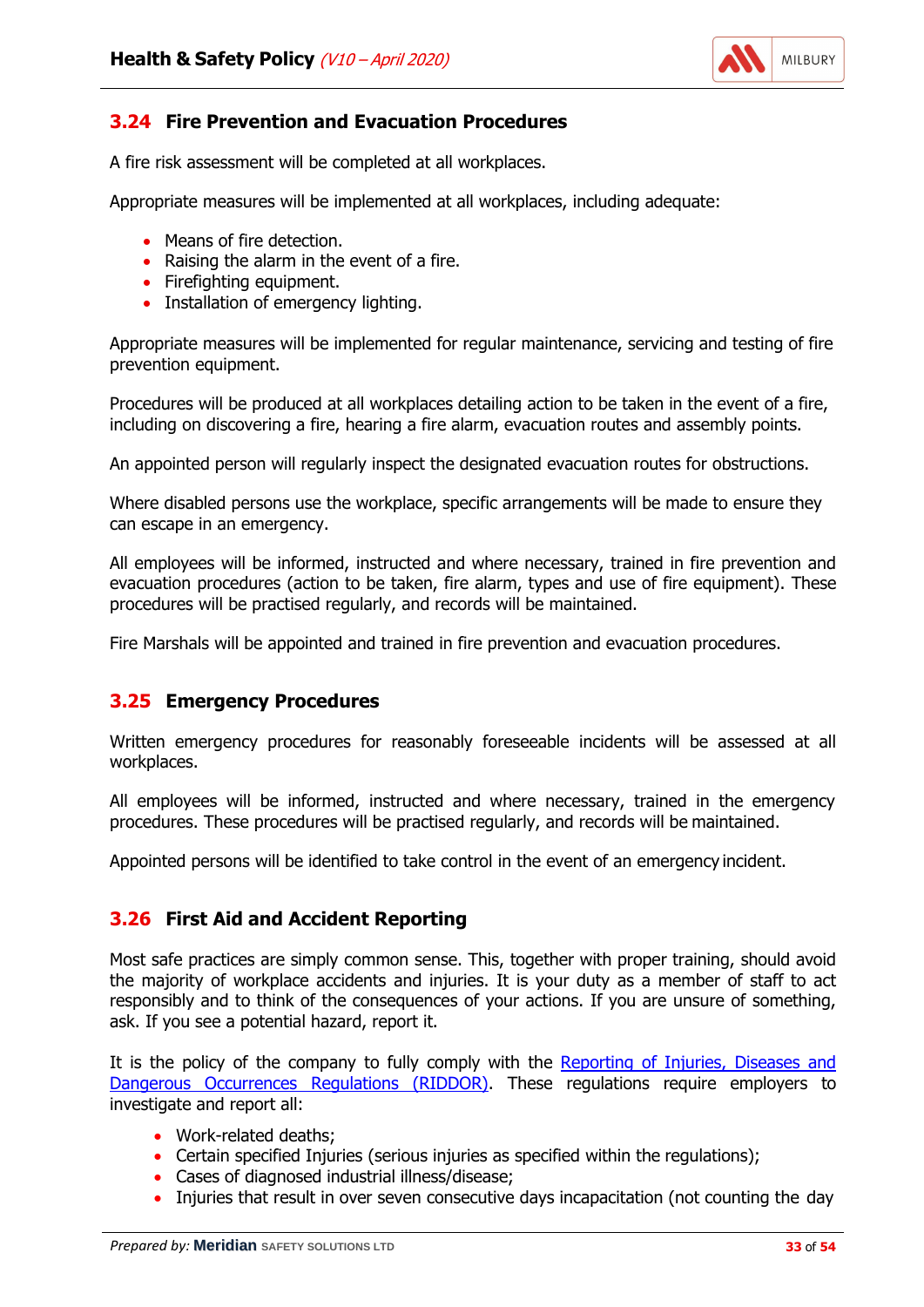

of the accident but including weekends and rest days).

- **-** Incapacitation means that the employee is absent or is unable to do work that they would reasonably be expected to do as part of their normal work.
- **-** All injuries causing over-seven-day incapacitation must be reported to the HSE within fifteen days from the day of the accident.
- Specified 'Dangerous Occurrences' (serious near-miss incidents specified within the regulations).

All the above must be reported to the Site Manager and to the respective principal contractor, where applicable, and an entry made in the accident book (bi510). The Director Responsible for Safety and the Health and Safety Advisor will determine whether any further action is necessary.

See the Accident Reporting Flow-Chart *(Appendix A)* for further information and guidance.

Records of all incidents will be kept by the company for three years. Additional records will be made in the case of injuries causing over-three-day incapacitation. The company will maintain all such records within an accident book (bi510), as required under [The Social Security \(Claims](http://www.legislation.gov.uk/uksi/2013/456/contents/made) [and Payments\) Amendment Regulations \(SSCPR\).](http://www.legislation.gov.uk/uksi/2013/456/contents/made) This record can also be treated as a record for the purposes of [RIDDOR.](http://www.legislation.gov.uk/uksi/2013/1471/contents/made)

In order to comply with the [Data Protection Act \(DPA\),](http://www.legislation.gov.uk/ukpga/1998/29/contents) personal details entered in the accident book will be kept confidential.

The Director Responsible for Health and Safety will be responsible for making such reports to the HSE. Where necessary, the companies Health and Safety Advisor/Consultant will assist in this process.

To report an accident, incident, disease or dangerous occurrence to the HSE contact:

| By Telephone: 0845 300 9923 (8.30 am - 5.00 pm)<br>Incident Contact Centre<br>By Fax: 0845 300 9924<br>Caerphilly Business Park<br>Caerphilly, CF83 3GG<br>By internet: riddor@natbrit.com |  |
|--------------------------------------------------------------------------------------------------------------------------------------------------------------------------------------------|--|
|                                                                                                                                                                                            |  |

The company will use Accident and Incident Investigation as a valuable tool in the prevention of future accidents/incidents. This is an essential part of health and safety practice to ensure the organisation complies with legislation and learns and improves from any lapses in good practice.

All accidents or dangerous occurrences classed as reportable under [RIDDOR](http://www.legislation.gov.uk/uksi/2013/1471/contents/made) will be investigated by the Director Responsible for Safety, the respective Site Manager / Foreman presiding at the site or place of work where the incident occurred, with the assistance of the appointed Health and Safety Advisor, where necessary. A report will be produced, based on the findings of the incident investigation and the recommendations therein will be adopted. Every employee will be expected to fully cooperate with any such investigation.

Where accidents and incidents are of a serious nature, or where there are legal implications and/or a possibility of civil claims against the company, the Health and Safety Advisor/Consultant will carry out a full and thorough investigation. Every employee will be expected to fully cooperate with any such investigation.

See the Accident Reporting Flow-Chart *(Appendix A)* for further information and guidance.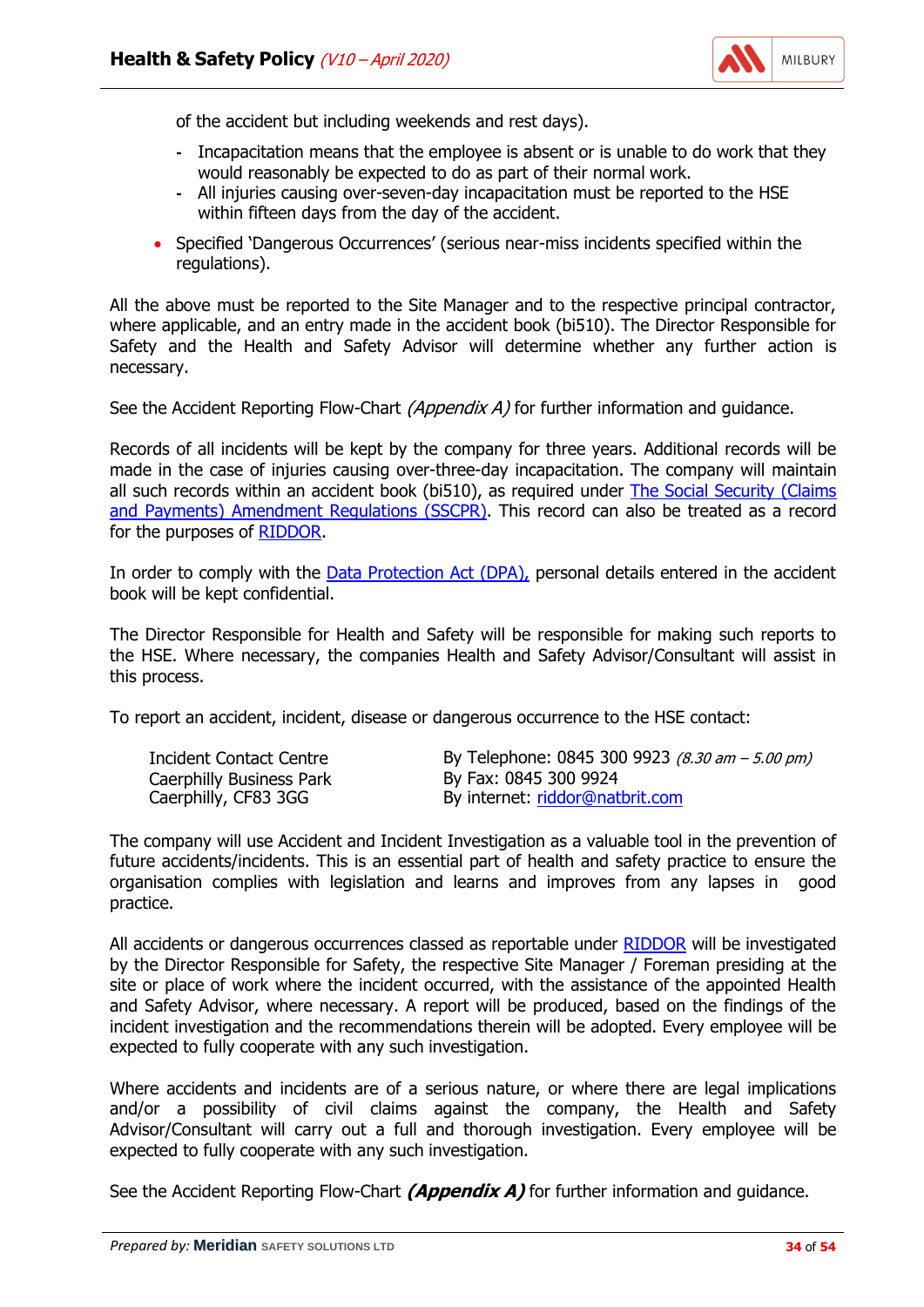

#### **First Aid**

The Company has a policy of at least one first aider on site where practicable who is suitably trained and holds a current First Aid at work certificate issued by an organisation whose training and qualifications are approved by the Health and Safety Executive, i.e. St. Johns, British Red Cross etc.

If the Company has no trained first aider on site, where a Principle Contractor is responsible for Health and Safety, then the Principle Contractor is to ensure that the appropriate trained personnel is on the development.

The Company will continue to provide the appropriate training as and when necessary.

Adequate First Aid equipment is normally located in the site office on each site/project, as well as at the company's head office. Principle Contractors should give all of their appointed first aider's access to a suitably stocked first aid box/kit. The box should be clearly marked with a white cross on a green background and be stored in a readily accessible location. A sign will normally indicate where First Aid is located and who the appointed first aiders are at that particular place of work.

When working on small projects, such as domestic premises, First Aid equipment will be provided to the appointed trained First Aider.

All first aid type injuries should be recorded in the Accident Book (bi510) that is located in the Accounts Manager's office. See the Accident Reporting Flow-Chart (Appendix A).

#### **3.27 Welfare Facilities**

Suitable and sufficient welfare facilities will be available at all workplaces to all employees, contractors and visitors, including:

- Toilet facilities, including special facilities for the disabled.
- Washing facilities.
- Accommodation for clothing.
- Facilities for rest and to eat meals.
- Drinking water.

All facilities will be maintained to a satisfactory standard, with regard to:

- Accessibility.
- Ventilation.
- Lighting.
- Cleanliness/hygiene.

The Welfare Facilities for a site will be detailed in the Health and Safety Plan.

Before work commences on site, arrangements must be made for the use by operatives of convenient sanitary facilities throughout the duration of the works.

Where welfare facilities are to be shared on site between different contractors, arrangements and procedures for the proper use and maintenance of those facilities must be developed and communicated to all parties and recorded in the site Health and Safety Plan.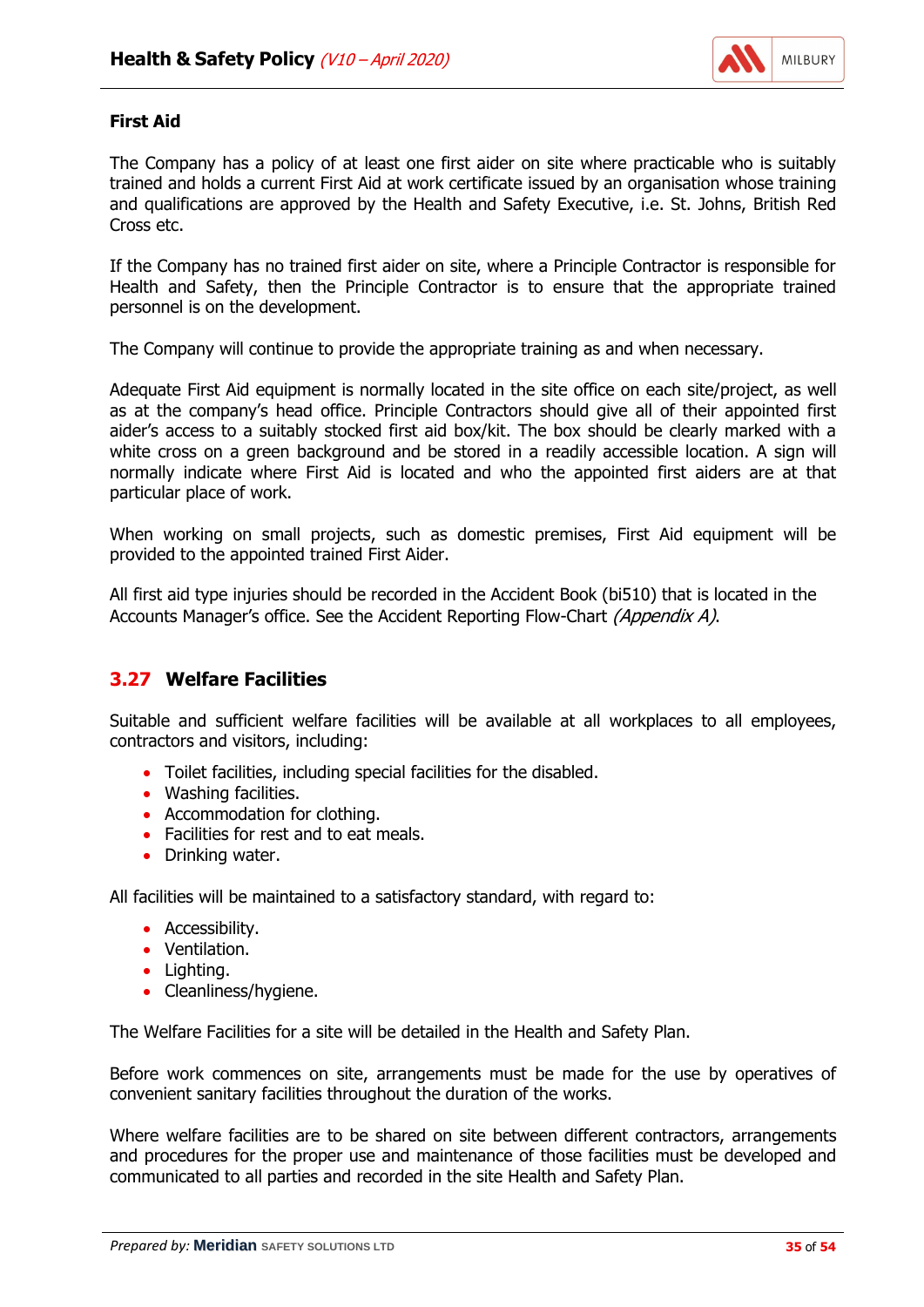

# **3.28 Manual Handling**

It is the policy of the Company to comply with the [Manual Handling Operations Regulations](http://www.legislation.gov.uk/uksi/1992/2793/contents/made) [\(MHOR\).](http://www.legislation.gov.uk/uksi/1992/2793/contents/made) As such, manual handling shall be avoided or mechanized as far as reasonably practicable where there is risk of injury.

The company will, so far as reasonably practicable, ensure arrangements are made to reduce the risk to employees' health. Where it is not possible to avoid manual handling a Risk Assessment of the operation will be made, taking into account the task, the load, the working environment and capability of the personnel concerned. Such assessments will be reviewed regularly.

All possible steps will be taken to reduce the risk of injury to the lowest level possible. However, where regular manual handling is unavoidable adequate training will be provided and operatives who have received such training will be selected to carry out these operations.

Mechanical means will be used so far as is reasonably practicable. These may include:

- Provision of mechanical aids, (trolleys, etc.).
- Provision of sufficient persons to undertake lift.
- Provision of proper handles, handholds.
- Provision of a carrying device.
- Secure items, to prevent load shifting.
- Reduce the size of load to be lifted.
- Provision of PPE.
- Provision of manual handling training.
- Provision of manual handling information. (Posters, etc.)

Site Managers will ensure that materials are handled by machine as far as possible. When the use of a machine is available to handle heavy or awkward loads, instructions must be issued to site on the handling of such.

Posters giving guidance in lifting technique should be displayed in the workplace where such work is required.

# **3.29 Personal Protective Equipment**

It is the policy of the Company to comply with the Law as set out in the [Personal Protective](http://www.legislation.gov.uk/uksi/1992/2966/contents/made) [Equipment at Work Regulations \(PPEAWR\).](http://www.legislation.gov.uk/uksi/1992/2966/contents/made) Therefore, all workers who may be exposed to a risk to their health and safety while at work will, where necessary be provided with suitable, properly fitting and effective personal protective equipment.

All personal protective equipment provided by the Company will be accurately assessed prior to its provision and shall be maintained in good working order. The Company will endeavour to ensure that all personal protective equipment provided is stored correctly and used properly by its workers.

All workers provided with personal protective equipment by the Company will receive training and information on the use, maintenance and purpose of the equipment.

Where required, all employees will wear hard hats, Hi-Visibility vest/clothing and suitable safety footwear (e.g. steel toe-capped) while they are undertaking their assigned tasks.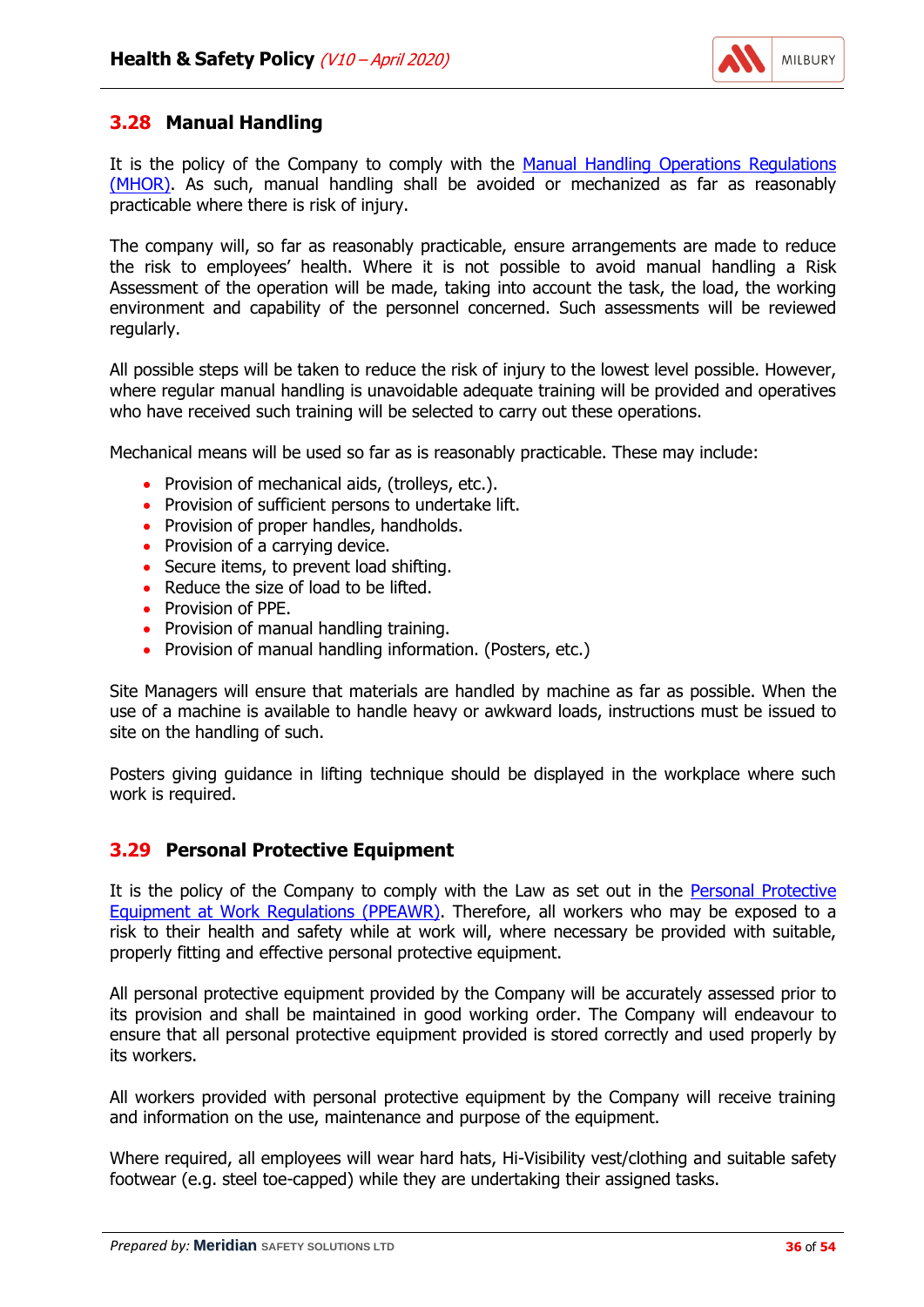

#### **Fall Protection Equipment**

The Company recognises that work at height presents a serious risk of falls and that such work must be carefully managed and controlled. When work is carried out at height it will occasionally necessitate the use of individual fall protection equipment (harnesses and lanyards), the Company will ensure that appropriate measures are in place for the issue and control of FPE with regard to their issue, use, inspection and maintenance.

This is so that all employees are provided with a means of fall protection that is safe and remains fit for its intended purpose. The Company will ensure that it meets all of the requirements of [PPEAWR](http://www.legislation.gov.uk/uksi/1992/2966/contents/made) in fulfilling the requirements of this policy.

Site Managers and Forman are responsible for the implementation of the company's health and safety policies and management at site level. They are to ensure the issue of safety harnesses to individuals is documented in the PPE Register, including the unique manufacturers' serial / ID number for the harness / lanyard or plant number as appropriate.

Only those who have been appropriately trained in the correct use, inspection requirements and rescue procedures to be used in the event of a fall, will be allowed to use harnesses and lanyards.

Only the lanyards identified in the Method Statement may be used with safety harnesses, this may relate to the length or the incorporation of the appropriate energy absorbing facility.

Lanyards are to be anchored to sound effective and appropriate anchorages using any additional equipment necessary to operate effectively.

Advice is to be obtained in the event of any missing equipment before any work commences.

Site Managers and Forman are to ensure that any maintenance requirements specified in the manufacturer's instructions are included within the inspection report.

There are three types of inspection to be used, these are: -

• **Pre-use Inspection** – All users of harnesses will carry this out daily. The importance of this daily 'user inspection' must not be overlooked. On a day-to-day basis it is often the user who will first notice if the harness or lanyard is deteriorating through wear and tear due to the harsh nature of the construction site environment. Pre-use checks should be tactile and visual. The whole lanyard should be subject to the check, by passing it slowly through the hands (e.g. to detect softening or hardening of fibres, ingress of contaminants). A visual check should be undertaken in good light and will normally take a few minutes.

The Site Manager / Supervisor will emphasise the need for the daily Pre-Use Inspection at the point of issue to the user and re-affirm the need for daily inspections via a Toolbox Talk on the Use of Harnesses and Lanyards.

**Interim Inspections** – A more formal inspection carried out and recorded by Managers and Supervisors at the time of issue to site individuals and at monthly intervals after that. The function of the Interim Inspection is to enable the Company to demonstrate that Managers regularly check on the condition of the harnesses and lanyards on the site that they manage.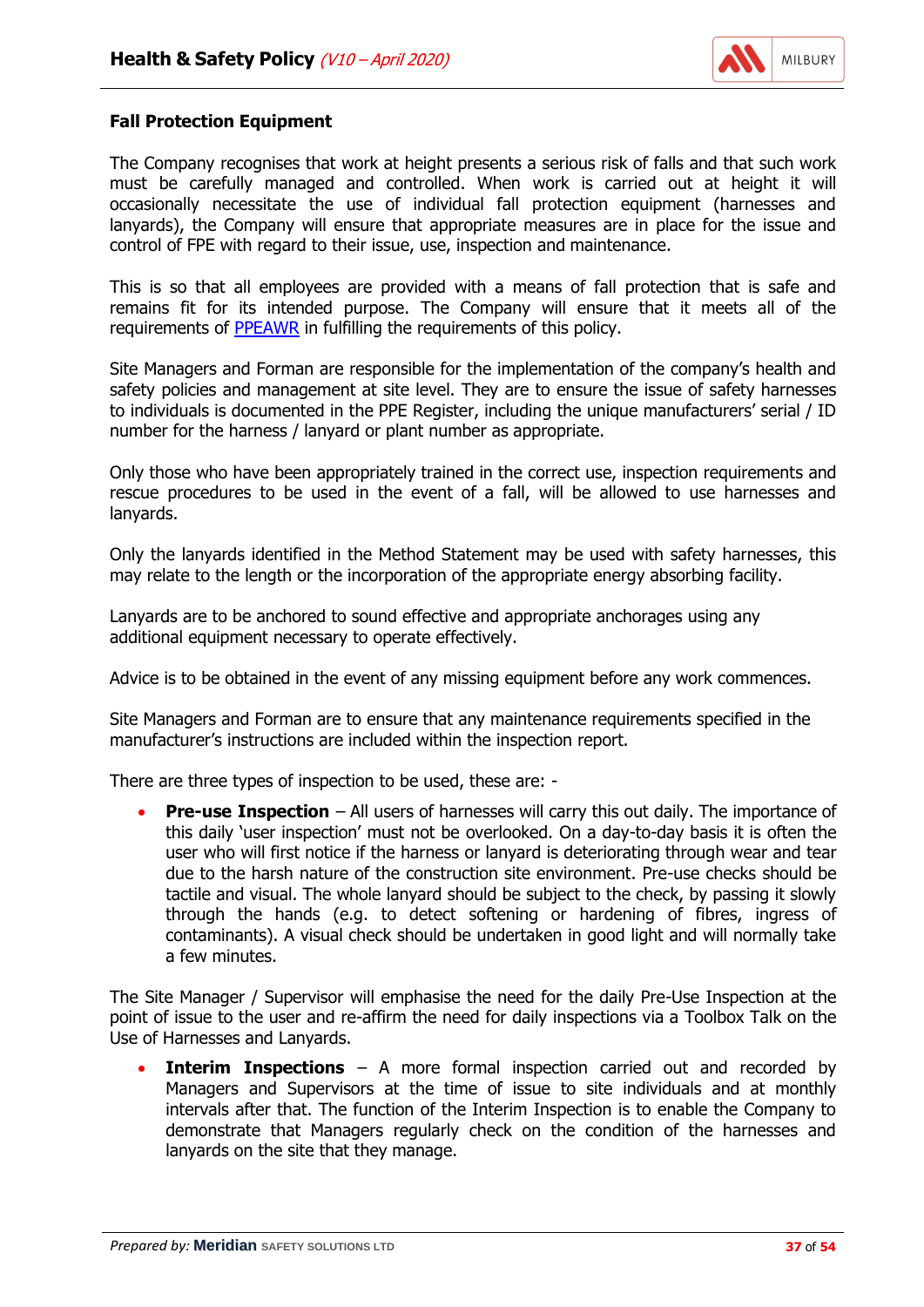

Interim inspections are to be completed monthly; Supervisors will record the results of the inspections in the Safety Harness Inspection Register.

**Detailed Inspection** – This is a formal process carried out by a member of staff who is competent to do so, this may also be carried out by a competent person who is appointed by the insurance company.

These are more in-depth inspections; the inspection regime should be drawn up by a competent person. Detailed inspections should be carried out at least every six months and a record kept of the inspection. For frequently used equipment or equipment used in arduous conditions this may be increased to every three months, examples of arduous conditions include:

- **Demolition**
- steel erection
- scaffolding
- steel skeletal masts
- work with any materials with sharp edges.

The following defects and damage have the potential to result in the degradation and/or weakening of the lanyard and Users and Supervisors should be aware of them when carrying out User and/or Interim Inspections.

- A knot in the lanyard, other than those intended by the manufacturer.
- Surface abrasion across the face of webbing and webbing loops, particularly if localised.
- Abrasion at the edges, particularly if localised.
- Cuts to the webbing, rope or stitching, particularly at the edges (e.g. where the lanyard may have been choke-hitched around steel work).
- Chemical attack, which can result in local weakening and softening often indicated by flaking of the surface. There may also be a change to the colour of the fibres.
- Heat or friction damage indicated by fibres with a glazed appearance which may feel harder than surrounding fibres.
- Damaged or deformed fittings (e.g. karabiners, screw-link connectors, scaffold hooks).
- UV degradation, which is difficult to identify, particularly visually, but there may be some loss of colour (if the webbing is dyed) and a powdery surface.
- Partially deployed energy absorber (e.g. short pull-out of tear webbing).
- Contamination (e.g. with dirt, grit, sand etc) resulting in internal or external abrasion.

Any lanyard that has been used to arrest a fall should never be reused; it should be withdrawn from service immediately and returned to the office.

All lanyards should be indelibly and permanently marked (BS EN 365:1993). They should be uniquely identifiable so that they can be easily associated with their respective inspection documentation.

Managers and Supervisors are to ensure that all personnel who use safety harnesses and lanyards receive training on the following: -

- Fitting and adjusting of the harness/lanyard.
- Method of use.
- Inspection requirements.
- Competence.

Managers are to ensure that those who carry out the detailed inspection of harnesses as the designated competent people are to receive formal training.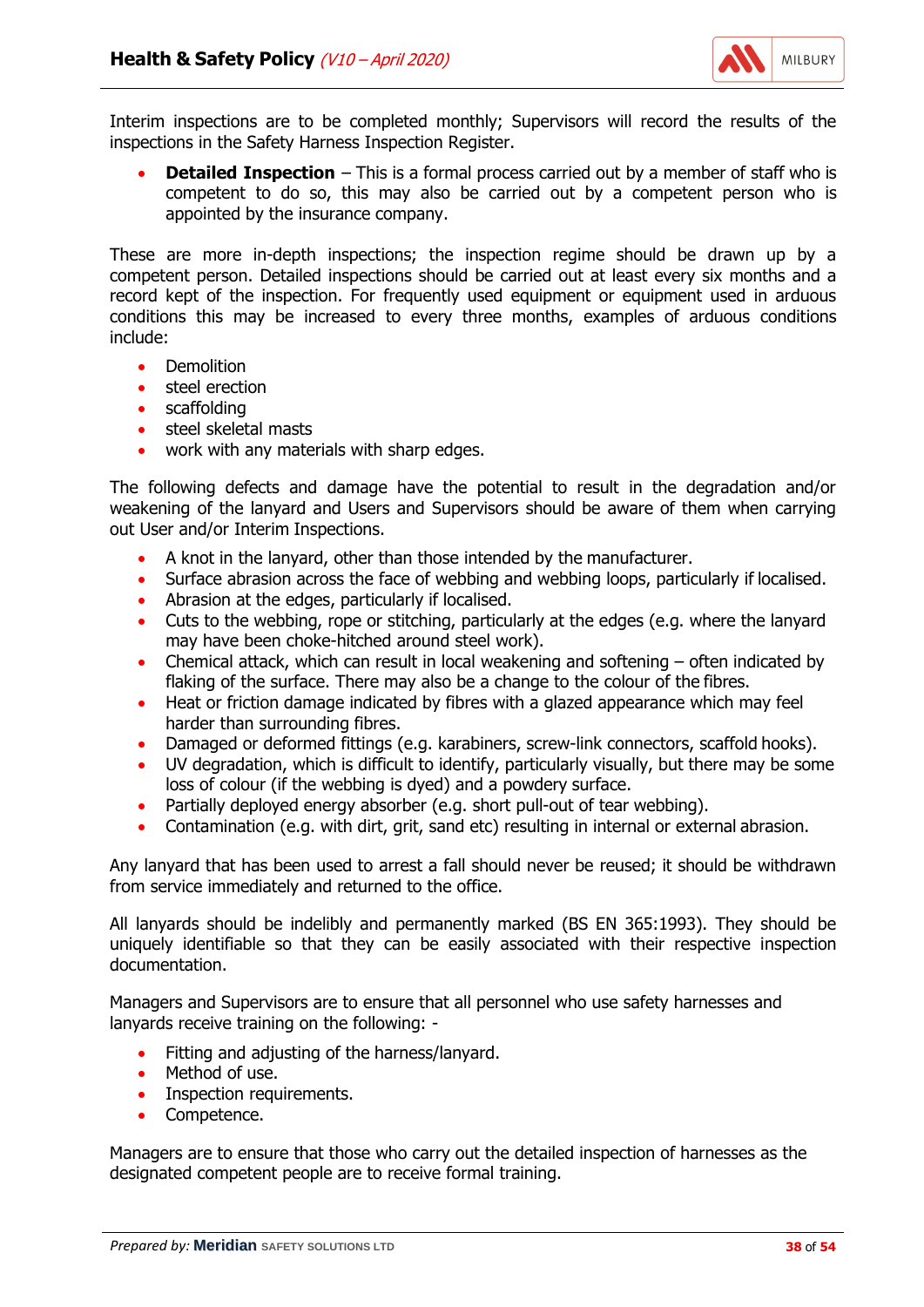

In appointing the competent person Managers must ensure the person carrying out the function is given the necessary authority in order to carry out the function effectively, e.g. whereby, when items are removed on the grounds of safety, there should be no pressure on the competent person with regard to that decision. In deciding competence, training previously mentioned must be considered, as must experience and knowledge of safety harnesses and lanyards.

- 1. The use of fall protection systems should only be considered where it is not reasonably practicable to introduce measures to prevent a fall from height utilising suitable barriers.
- 2. Collective fall protection control measures (e.g. safety nets) should be considered over the use of harnesses and lanyards (individual fall protection measures) where suitable barriers cannot be incorporated into the works.
- 3. Fall or work restraint should be considered as a safer system of work and should therefore be considered before deciding upon fall arrest.
- 4. Users of harnesses and lanyards must be competent, i.e. professionally trained.
- 5. Harnesses and lanyards must be subject to regular inspection; Pre-use Checks, Interim Inspection and detailed inspection, as set out above. Inspections must be carried out by competent persons.
- 6. Individuals must sign for and take responsibility for the harness issued to them. Issues are to be recorded in a Site Harness Register with unique identification numbers included in the register.
- 7. A means of rescue and/or self-rescue will be available on the site when individual fall protection equipment is in use. Those persons who may be called upon to use rescue equipment are to be competent in the use of rescue equipment.

Where an employee raises a matter related to health and safety concerning the safe use of harnesses and lanyards he or she should inform a responsible person immediately, the Company will take all necessary steps to investigate the circumstances, take corrective measures where appropriate, and advise employees of actions taken or to be taken.

# **3.30 Lone Working**

There is no general prohibition on a person working alone, although there are specific instances where legislation requires more than one person to be involved in the operations or activity.

In certain cases, lone working is not permissible, and the worker will be physically supervised, i.e., young person, person undergoing training.

Risk assessments must be carried out for lone working and control measures put in place prior to work commencing.

# **3.31 Protection of the Public**

Arrangements shall be made to ensure, so far as is reasonably practicable, that no member of the public will be exposed to risks to their health and safety as a result of Milbury Contractors Limited activities.

# **3.32 Young Persons**

In accordance with the Management of Health and Safety at Work Regulations 1999, Milbury Contractors Limited shall ensure that where young persons (under 18 years of age) are employed, they must be protected from any risks that exist in the workplace, are supervised by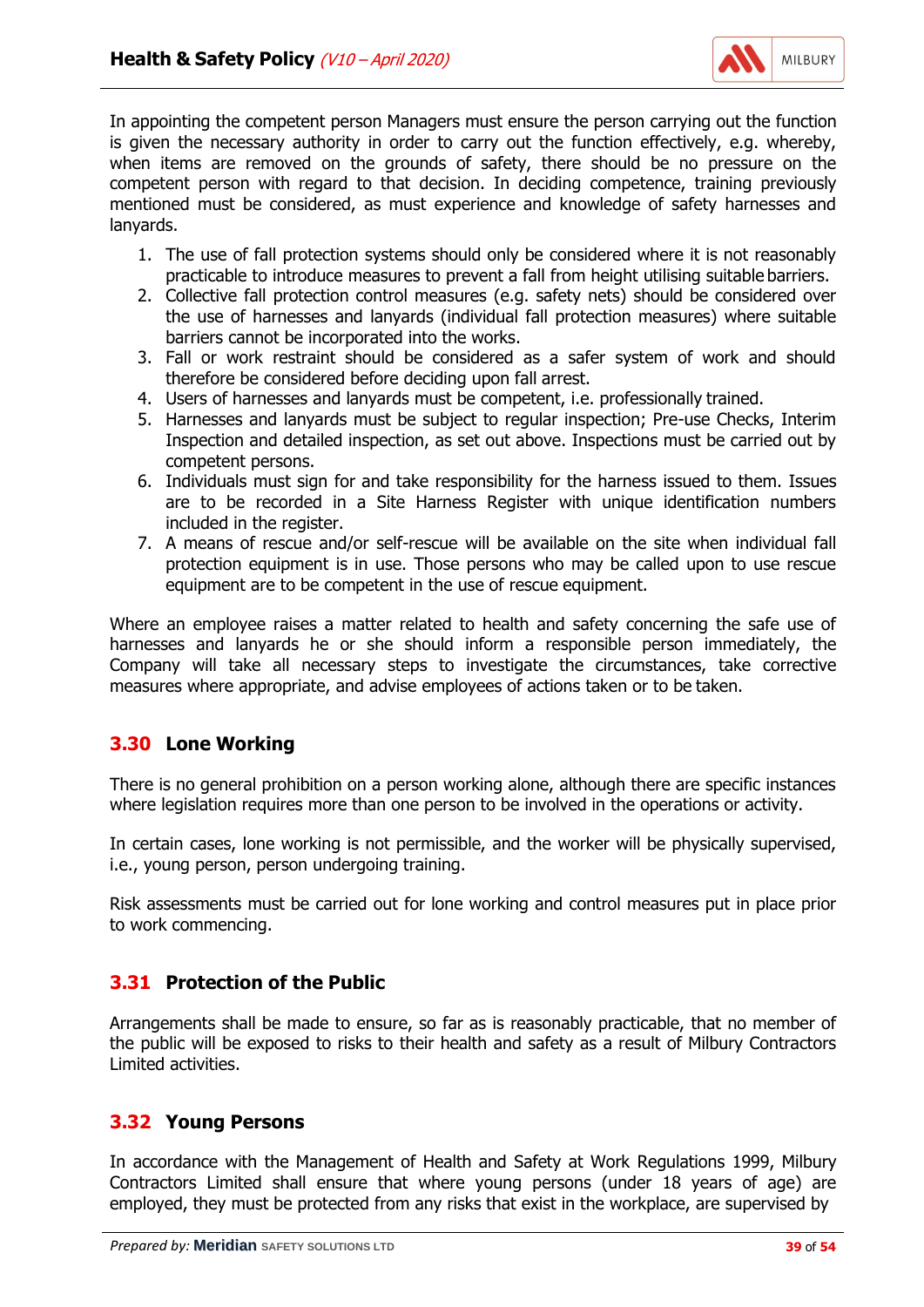

a competent person, and are informed of any restrictions and necessary precautions to be taken within areas where they will work.

Risk assessments will be reviewed for activities in which young persons may be employed before they commence work. This will ensure that appropriate assessment has been given with regard to a young persons' lack of awareness, inexperience and immaturity.

Copies of the risk assessments and control measures taken, for young persons under 16 years of age, will be sent to their parents or guardians.

# **3.33 Alcohol and Drug Abuse**

Alcohol or drug abuse by employees and contractors (including supervisors and management) can adversely affect the health and safety of themselves or others in the workplace. Therefore, it is the policy of the company that alcohol or drugs are prohibited in the workplace.

Any persons known to be, or strongly suspected of being, affected by alcohol or drugs must be referred to the appropriate Manager who will arrange for the person to be removed from the workplace.

#### **3.34 Occupational Health**

A number of regulations impose requirements for the safe handling and use of substances which are known to be a risk to health, these include for example:

- The Control of [Asbestos Regulations](http://www.legislation.gov.uk/uksi/2012/632/contents/made) (CAR).
- The [Control of Lead at Work Regulations](http://www.legislation.gov.uk/uksi/2002/2676/contents/made) (CLAWR).
- The [Construction \(Design & Management\) Regulations \(CDM\)](http://www.legislation.gov.uk/uksi/2015/51/contents/made) Part 4
- The [Personal Protective Equipment at Work Regulations](http://www.legislation.gov.uk/uksi/1992/2966/contents/made) (PPEAWR).
- The [Control of Substances Hazardous to Health \(Amendment\) Regulations](http://www.legislation.gov.uk/uksi/2004/3386/contents/made) (COSHH).
- The [Workplace \(Health, Safety and Welfare\) Regulations](http://www.legislation.gov.uk/uksi/1992/3004/contents/made) (WPHSWR).
- The [Health and Safety \(Display Screen Equipment\) Regulations](http://www.legislation.gov.uk/uksi/1992/2792/contents/made) (HSDSER).

Reference should also be made to the Health and Safety Executive (HSE) publications:

- EH40 Occupational Exposure Limits
- EH43 Carbon Monoxide (Revision)
- EH44 Dust: General Principles of Protection
- EH46 Man Made Mineral Fibres (Revision)
- HSG(88) Hand-arm Vibration
- HSG174 Anthrax: Safe working and the prevention of infection
- HSG70 Prevention or Control of Legionellosis (including Legionnaires' Disease)
- INDG84 Leptospirosis: Are you at risk?

Further information on the requirements of the Regulations, is also covered elsewhere in this Policy and is available from the external Health and Safety Consultant / Advisor.

All work will be planned to take the above standards into account.

The Contracts Manager will ensure that, before work starts on site, information is obtained on any material or substance to be used or likely to be encountered which could be a hazard to the health of operatives. If possible, arrangements should be made for an alternative, less hazardous material to be specified.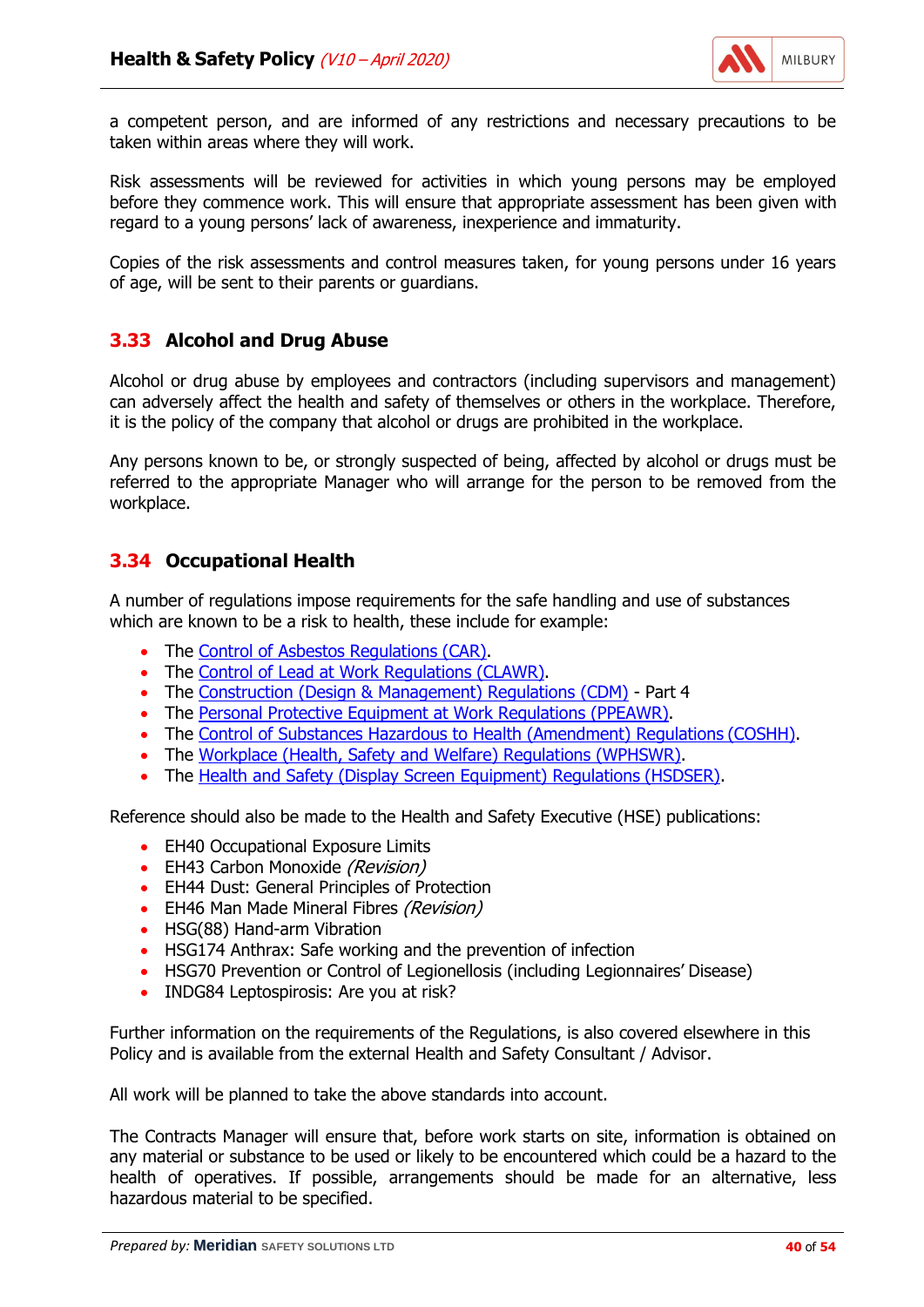

Any necessary protective clothing, equipment, enclosures, extraction equipment, hygiene facilities, medical examinations etc., must be planned before work commences.

Site Managers must ensure that all operatives engaged in any process involving the use of handling of any hazardous substance, will be given full instructions and any necessary training on the health hazards and precautions, use of protective clothing, equipment, hygiene measures etc., as required before they start using the product.

The Site Manager will ensure that:

- Protective clothing and equipment will be issued to operatives.
- The hygiene measures provided are maintained, and procedures planned to handle or use any hazardous substance are implemented.
- Measures necessary to protect other workers and the general public from such substances or procedures are provided and maintained.

Approved people, or organisations, will carry out any necessary air sampling, medical examinations, testing etc. as required, and records will be kept on site during the operations.

Health hazards from substances can be divided into the following categories:

- External contact corrosive, skin absorption, dermatitis etc. (e.g. cement, acids, epoxy resins)
- Inhalation gases, fumes, dusts, vapours.
- Ingestion swallowing.

This section covers health hazards generally, other sections of the Policy deal with specific health hazards.

#### **Health Surveillance**

The company will ensure that all employees are provided with health surveillance if deemed appropriate, due to hazards identified by detailed risk assessments.

The primary benefits of, and therefore the objective, of health surveillance will be to detect adverse health effects at an early stage, enabling further harm to be prevented.

Once it has been decided that health surveillance is appropriate, it will be maintained during the employee's employment unless the risk to which the worker is exposed and associated health effects are short term.

Health Surveillance will include:

- Inspections of readily detectable conditions by a competent person
- Enquires about symptoms, inspection and examination by a qualified person
- Medical surveillance, which may include clinical examinations
- Biological effect monitoring
- The frequency of the use of such methods will be determined either on the basis of suitable general guidance or on the advice of a qualified practitioner.

A record of all such Employee Health Surveillance will be maintained and kept secure in the interest of data protection. Personal records may be viewed following a request in writing.

#### **Personal Health and Infectious Diseases**

If an employee has an infectious or communicable disease such as Coronavirus (COVID-19), AIDS/HIV, Hepatitis, Tuberculosis (TB) etc, or other health issues such as cancer, epilepsy,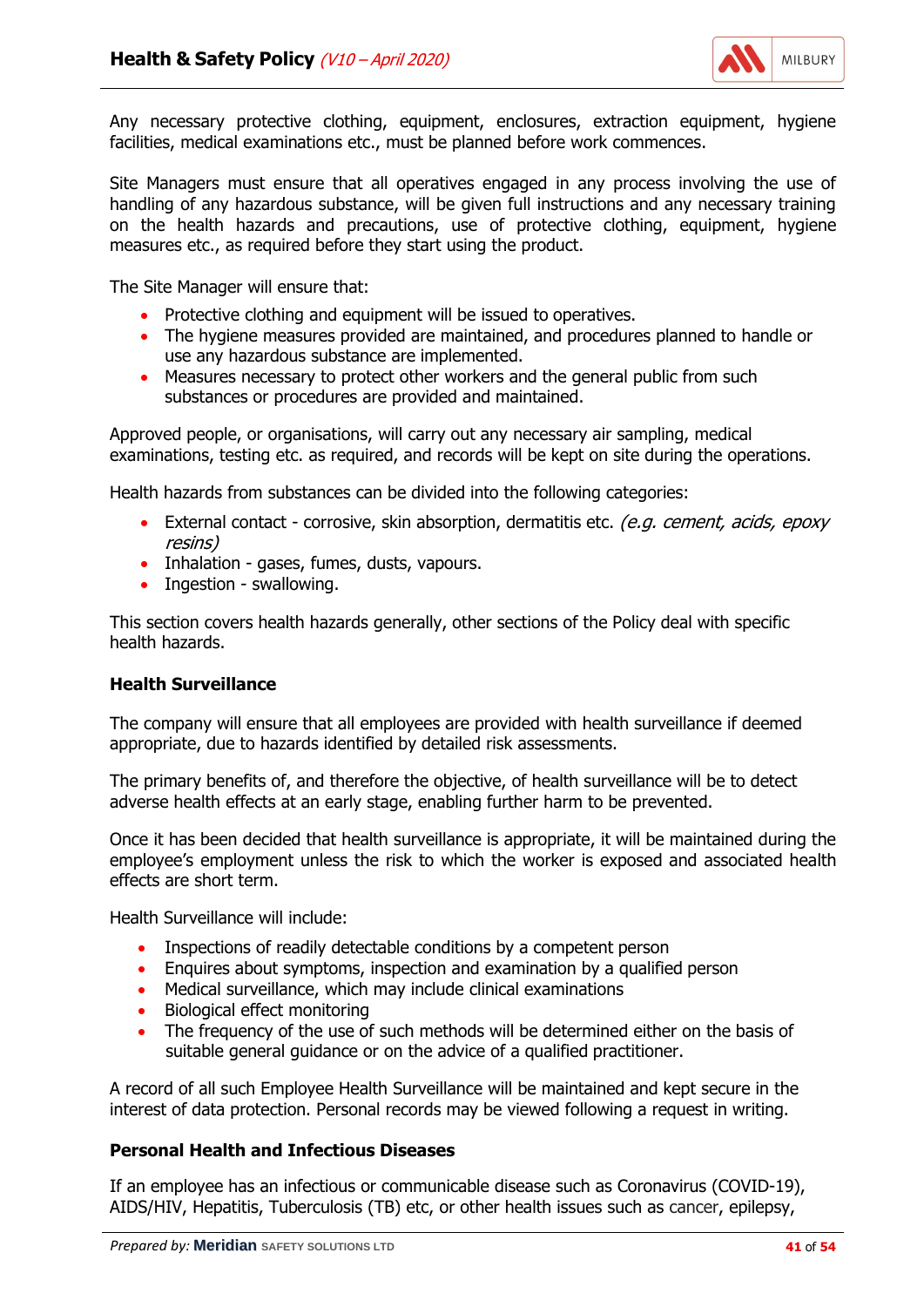

asthma, diabetes, cognitive disorders or other health problem that may constitute a risk to themselves whilst at work, or may constitute a risk to the health and safety of others employed by the company, that person MUST bring this to the attention of the Director Responsible for Health and Safety.

Any employee who becomes aware that a fellow worker has or may be sickening from the effects of an infectious or communicable disease, that they have not already disclosed, should bring that information to the attention of the Director Responsible for Health and Safety. Thereafter, they will treat that information as confidential and not divulge it to anyone else within or outside the organisation without the person's consent.

Any breach of this rule will be regarded as a serious disciplinary offence and may result in summary dismissal. If, however, the employee is concerned about the health and safety implications of non-disclosure, he or she should seek advice from the Company Directors only, who will then deal with the matter as necessary.

# **3.35 Work Related Stress**

The company recognises and accepts that it has a responsibility to control the health, safety and welfare of their employees and this includes looking at the impact of stress at work.

At work, an employee who is severely stressed could become a danger to themselves, as well as to others in the workplace. The company is therefore committed to protecting the Health, Safety and Welfare of our employees, and to identifying and reducing workplace stressors.

The [Health and Safety at Work etc. Act \(HSAWA\),](http://www.legislation.gov.uk/ukpga/1974/37/contents) The [Management of Health and Safety at](http://www.legislation.gov.uk/uksi/2006/438/contents/made) [Work \(Amendment\) Regulations \(MHSAWR\)](http://www.legislation.gov.uk/uksi/2006/438/contents/made) and the [Workplace \(Health, Safety and Welfare\)](http://www.legislation.gov.uk/uksi/1992/3004/contents/made) [Regulations \(WPHSWR\),](http://www.legislation.gov.uk/uksi/1992/3004/contents/made) with their approved Code of Practice aim to protect people at work exposed to excessive pressure or demand placed upon them.

Reference should also be made to the following Health and Safety Executive (HSE) publications:

- HSG218 Tackling work related stress: A Managers Guide to Improving and Maintaining Employee Health and Well-being
- INDG28 1 rev1 Work Related Stress

All work will be planned to take the following standards into account:

- The Company will identify all workplace stressors and will conduct risk assessments to highlight and control the risks.
- Training will be provided to managers and supervisors in good management practices with regard to reducing stress in the workplace
- Confidential counselling will be provided either in-house or externally
- Adequate resources will be provided to implement the Company stress policy

Staff and their representatives will be consulted with respect to improving stress related work practices within the workplace.

Changes to working practices will be monitored to ensure they do not cause additional stress.

Regular review of risk assessments of procedures and work practices will take place to ensure stressors have not increased.

Managers are to take responsibility for implementation of company policy and the company will take responsibility for providing the necessary resources. Managers and supervisors will ensure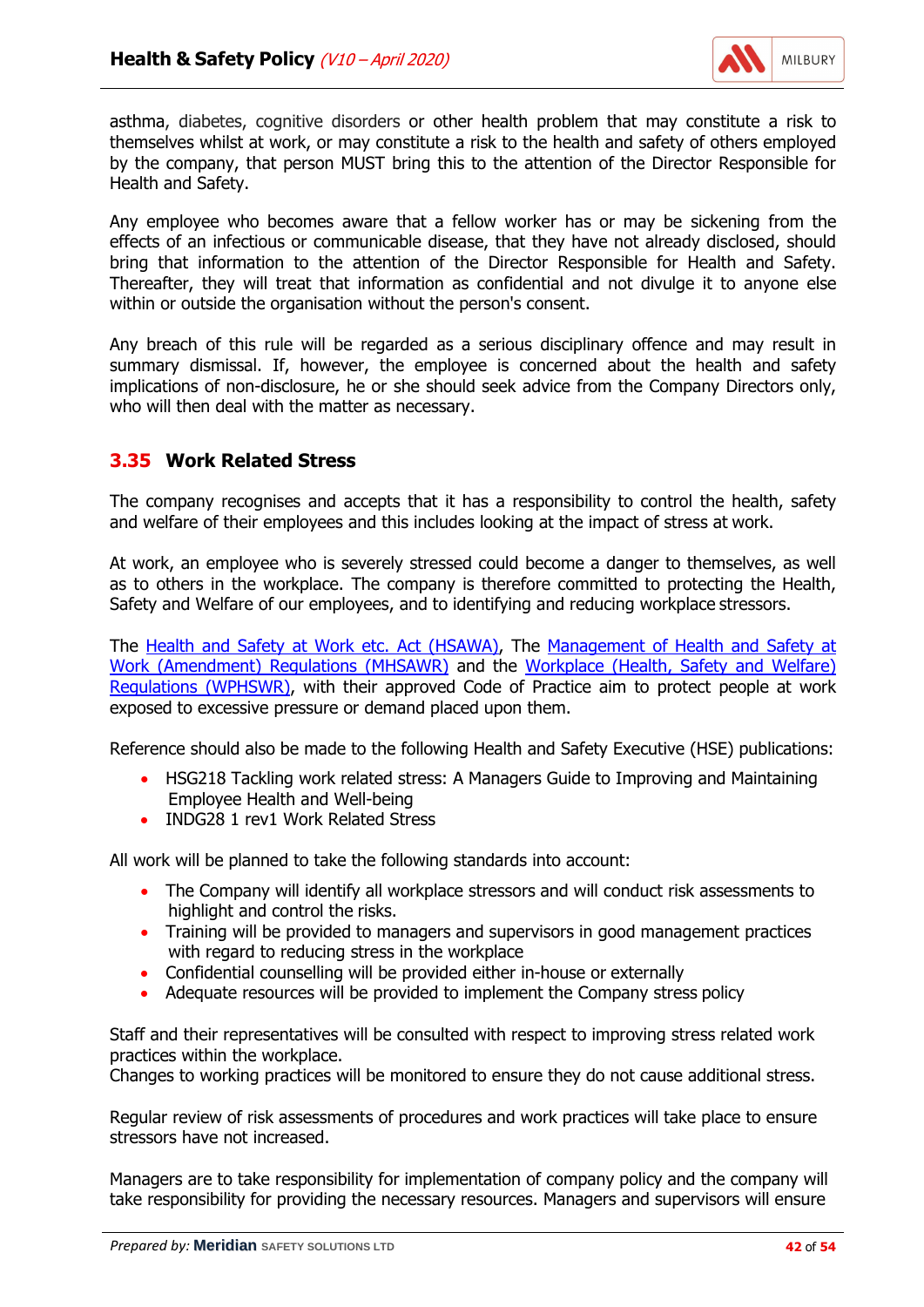

good communication with staff if there are organisational and/or procedural changes.

The Company will ensure managers and supervisors are fully trained to discharge their duties and will monitor the workforce for signs of stress.

The company will offer support to staff who are experiencing stress outside work e.g. bereavement or Separation.

#### **3.36 Records and Archiving**

Records will be maintained of all necessary health, safety and environmental documentation. This will include:

- Health, Safety and Environmental Policy.
- Procedures documents.
- Risk assessments.
- COSHH assessments.
- Statutory documentation (inspections, reports etc.).
- Inspection records.
- Accident Book.
- Health and Safety Plans.
- Other relevant health, safety and environmental documents.

#### **3.37 Monitoring at the Workplace**

Managers and supervisory staff must ensure that all workplaces and activities under their control meet the requirements set out in this policy.

Appointed Safety Advisors will visit and carry out regular inspections of all workplaces and provide guidance and advice on all aspects of health, safety, welfare and the environment to all employees. Reports will be presented to the Site Manager on completion of the inspection and a copy of the inspection report will be sent to the Managing Director.

All major accidents and dangerous occurrences will be investigated. A report will be produced and, where feasible, recommendations for preventative and/or corrective action will be made.

All accidents and near misses should be reported to the Site Manager at the workplace.

Analysis of all records, accident information and trends, and overall health, safety and environmental performance will be responsibility of the Managing Director.

Meetings to discuss health, safety, welfare and environmental issues will be held at regular intervals between management and the appointed Safety Advisors.

#### **3.38 Construction, Design and Management (CDM)**

When undertaking the role of Contractor under the [Construction Design and Management](http://www.legislation.gov.uk/uksi/2015/51/contents/made) [Regulations \(CDM\),](http://www.legislation.gov.uk/uksi/2015/51/contents/made) Milbury Contractors Ltd will comply with our duties under Regulations 8 and 15 as follows:

The company will fulfil its duties under [CDM.](http://www.legislation.gov.uk/uksi/2015/51/contents/made) This will be as a Contractor and occasionally as the PC (Principal Contractor). On some projects we may also be classed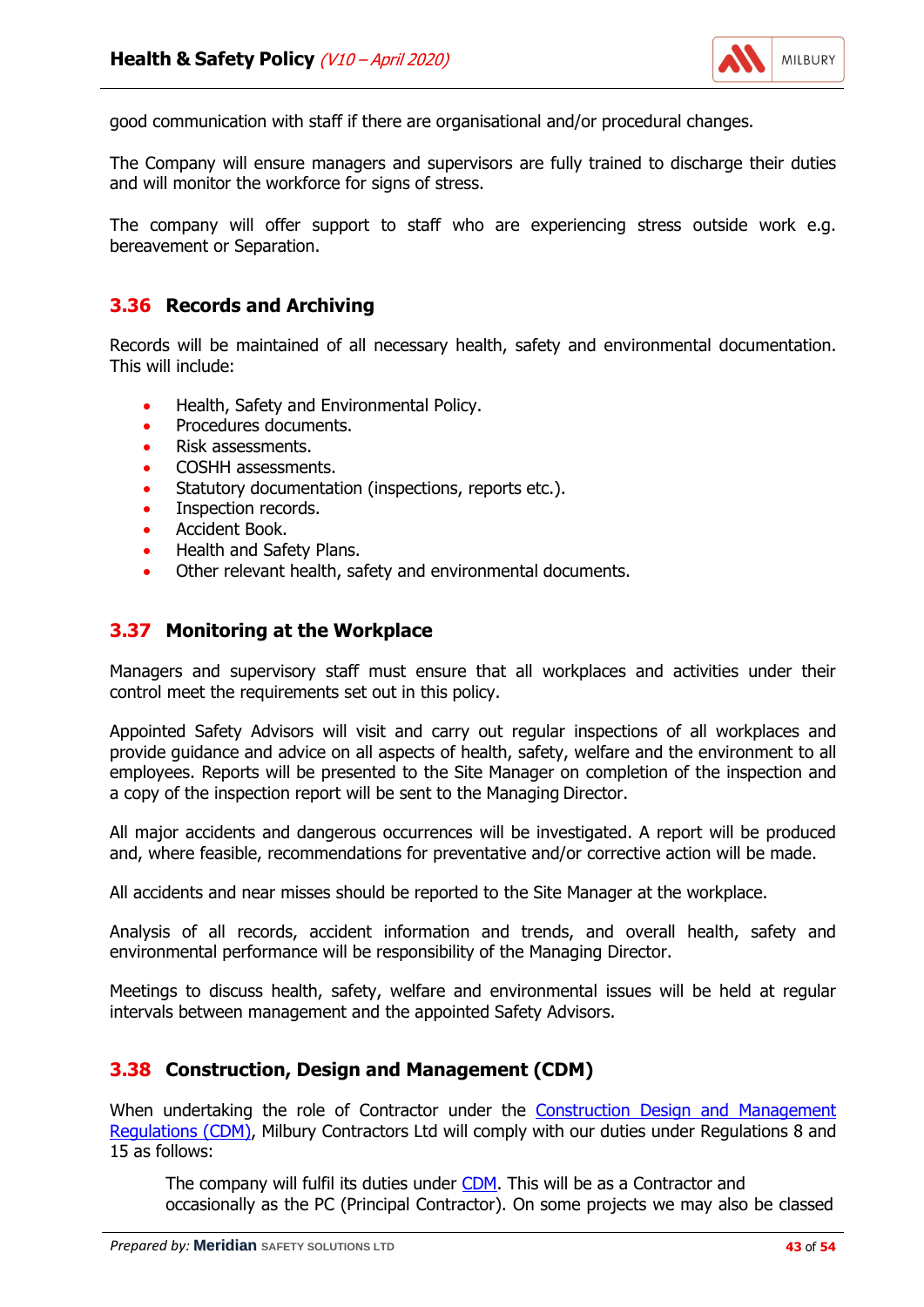

as a Designer. All work will be planned in accordance with [CDM.](http://www.legislation.gov.uk/uksi/2015/51/contents/made) In order to achieve this, HSE Guidance has been issued, together with detailed information contained in the Approved Code of Practice.

Where there is more than one contractor, or if it is reasonably foreseeable that more than one contractor will be working on a project at any time, the Client must appoint in writing a Designer with control over the pre-construction phase as PD (Principal Designer); and a contractor as PC (Principal Contractor). These appointments must be made as soon as is practicable, and in any event, before the construction phase begins. If the Client fails to appoint a PD, the Client must fulfil the duties of the PD. If the Client fails to appoint a PC, the Client must fulfil the duties of the PC. Client's often cover the role of the PD when they are competent to do so, and under such circumstances they may appoint a CDM Advisor to assist them in fulfilling their duties.

On projects that are likely to exceed 30 days or 500 working person days of construction work, and include more than 20 workers working simultaneously at any point in the project, the HSE (Health and Safety Executive) will be notified by the Client or PD, by means of the F10 HSE Notification of Construction Project online notification system. The F10 must then be displayed on site by the PC.

The appointed PD will be required to produce Pre-Construction Information (PCI) that should be forwarded to all tendering contractors. In order for the PD to produce the PCI, all those involved in the project (i.e. designers, surveyors, buyers etc.) shall cooperate and provide the required information when requested. At the completion of the project, the PD will ensure that a suitable and sufficient Health and Safety File is compiled and supplied to the Client, End User, and/or Building Management Company or Team.

Before appointing a PC, the PD should be liaised with and provided evidence of sufficient competence to undertake the proposed project. After appointment, the PC shall be given sufficient time to prepare a written Health and Safety Plan (H&SP). On receipt, the PC's H&SP should be issued to the PD, the Companies Director with Particular Responsibility for HS&E matters, and the Project/Contracts Manager approval. Only after their written approval shall any construction works commence. The H&SP must be maintained on site.

Companies who are appointed as the PC shall be given sufficient time to prepare a written H&SP. After completing the H&SP it should be issued to the PD and the Client, the Companies Director with Particular Responsibility for Health, Safety and Environmental matters, and the Projects / Contracts Manager for their approval. Only after their written approval shall any construction works commence on site. A copy of the H&SP must then be maintained on site.

The appointed PC will develop the H&SP by preparing Risk, Noise, COSHH, Vibration and Manual Handling Assessments, where applicable, and will also include Safety Method Statements from Contractors and Sub-Contractors carrying out specific work packages.

The company will ensure that all Sub-Contractors are suitably competent and adequately resourced for any work allocated to them. This applies equally to sub-contracted design work as it does to construction work.

CDM states that the PC is responsible for developing the H&SP and for passing on any relevant information to the PD, for inclusion in the Health and Safety file. Therefore, it is essential that the Site Management Team ensure that the H&SP is read, understood and maintained as necessary, and that any information relevant to the Health and Safety File is compiled and issued to the appointed PD.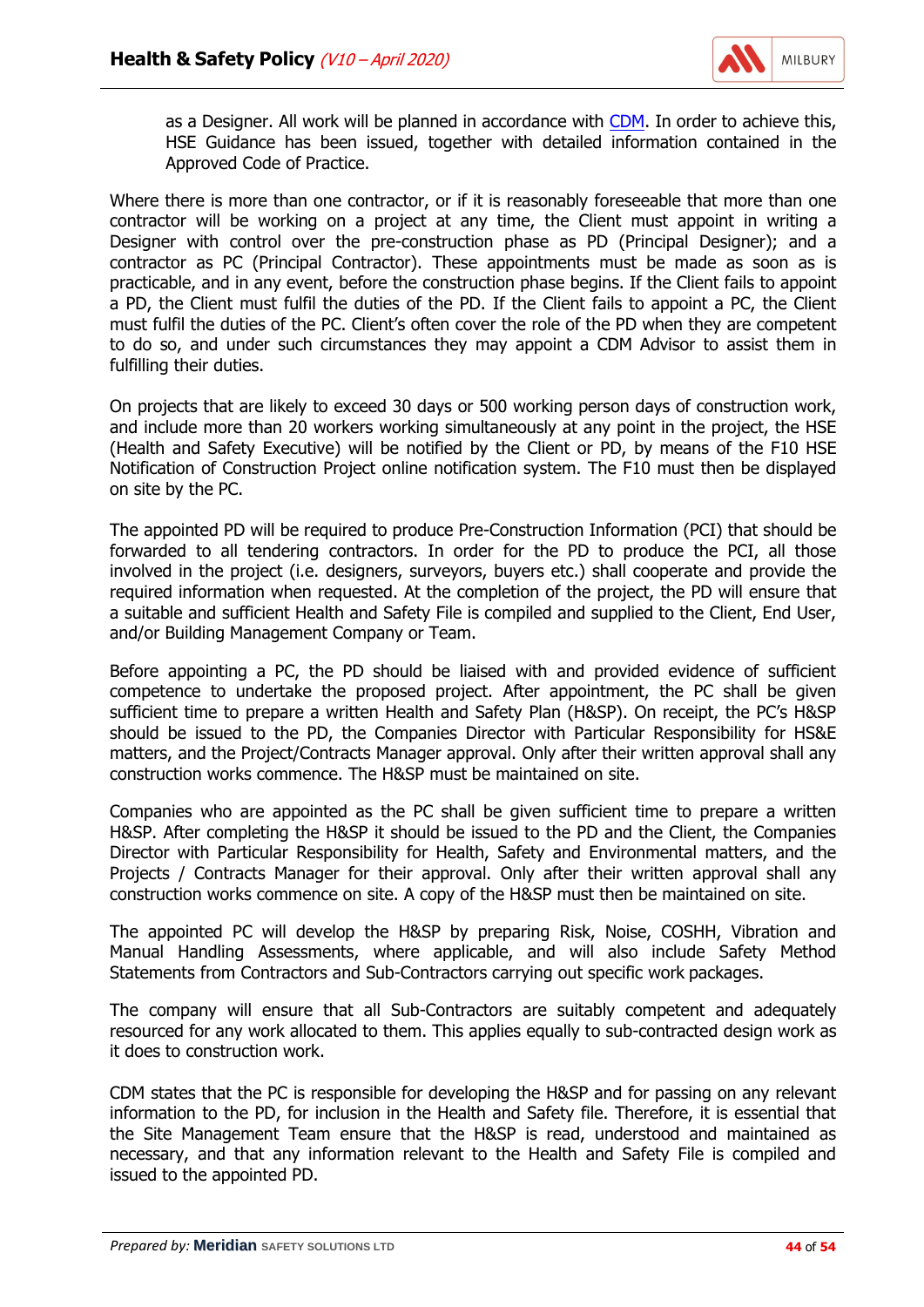

All other Contractors and Sub-Contractors on site will be informed of the contents of the H&SP and will be made aware of any significant health and safety risks on site.

Contractors and Sub-Contractors will be consulted regarding safety matters and will be informed of details regarding the Client, PD and PC etc. These details will be highlighted in a notice (F10 HSE Notification of Project) which will be prominently displayed on site.

There are many other requirements under [CDM](http://www.legislation.gov.uk/uksi/2015/51/contents/made) that have not been addressed in this section of the Companies Health, Safety and Environmental Arrangements. Such as the Selection of Contractors and Sub-Contractors, arrangements for Consultation, Communication and Cooperation etc. Therefore, these will be addressed separately in the following sections.

## **3.39 Co-Operation and Co-Ordination**

The [Management of Health and Safety at Work \(Amendment\) Regulations r](http://www.legislation.gov.uk/uksi/2006/438/contents/made)equire that where two or more employers share a workplace (either on a permanent or temporary basis), such as on a construction site where numerous contractors and sub-contractors work alongside one another, all involved have to co-operate and co-ordinate their activities to ensure that all their health and safety obligations are met.

In this regard, the Company wishes to build and maintain a healthy and safe working environment where co-operation and care between works at all levels is crucial to be able achieve this. All workers are expected to co-operate with their immediate Client and/or the Principal Contractor and any internal/external safety advisors/officers, and to accept their duties under this policy.

If the Company is to achieve and maintain a safe and healthy environment, all workers must co-operate with the senior management of the Company as well as the Client's representatives and take due care when undertaking their work activities.

The importance of co-operation and co-ordination is also highlighted in the Company HS&E Policy Statement and in the Organization and Responsibilities section of this document. The requirements for co-operation and co-ordination, as required by the [Construction Design and](http://www.legislation.gov.uk/uksi/2015/51/contents/made) [Management Regulations \(CDM\)](http://www.legislation.gov.uk/uksi/2015/51/contents/made) are also highlighted in Section 3.38.

#### **3.40 Outdoor Work**

The [Construction \(Design & Management\) Regulations \(CDM\)](http://www.legislation.gov.uk/uksi/2015/51/contents/made) - Part 4, applies to work outdoors and requires that consideration is given to ensuring that workers are protected, so far as is reasonably practicable, from adverse weather. This is generally assumed to be poor weather conditions, although these days consideration should also be given to hot weather conditions also.

In non-construction situations the generalities of the [Health and Safety at Work etc. Act](http://www.legislation.gov.uk/ukpga/1974/37/contents) [\(HSAWA\)](http://www.legislation.gov.uk/ukpga/1974/37/contents) will apply.

Reference should also be made to the following Health and Safety Executive (HSE) publications:

- INDG337 Sun Protection Advice for employers of outdoor workers
- INDG147 (Rev' 1) Keep your top on Advice to outdoor workers

All work will be planned to take the above into account.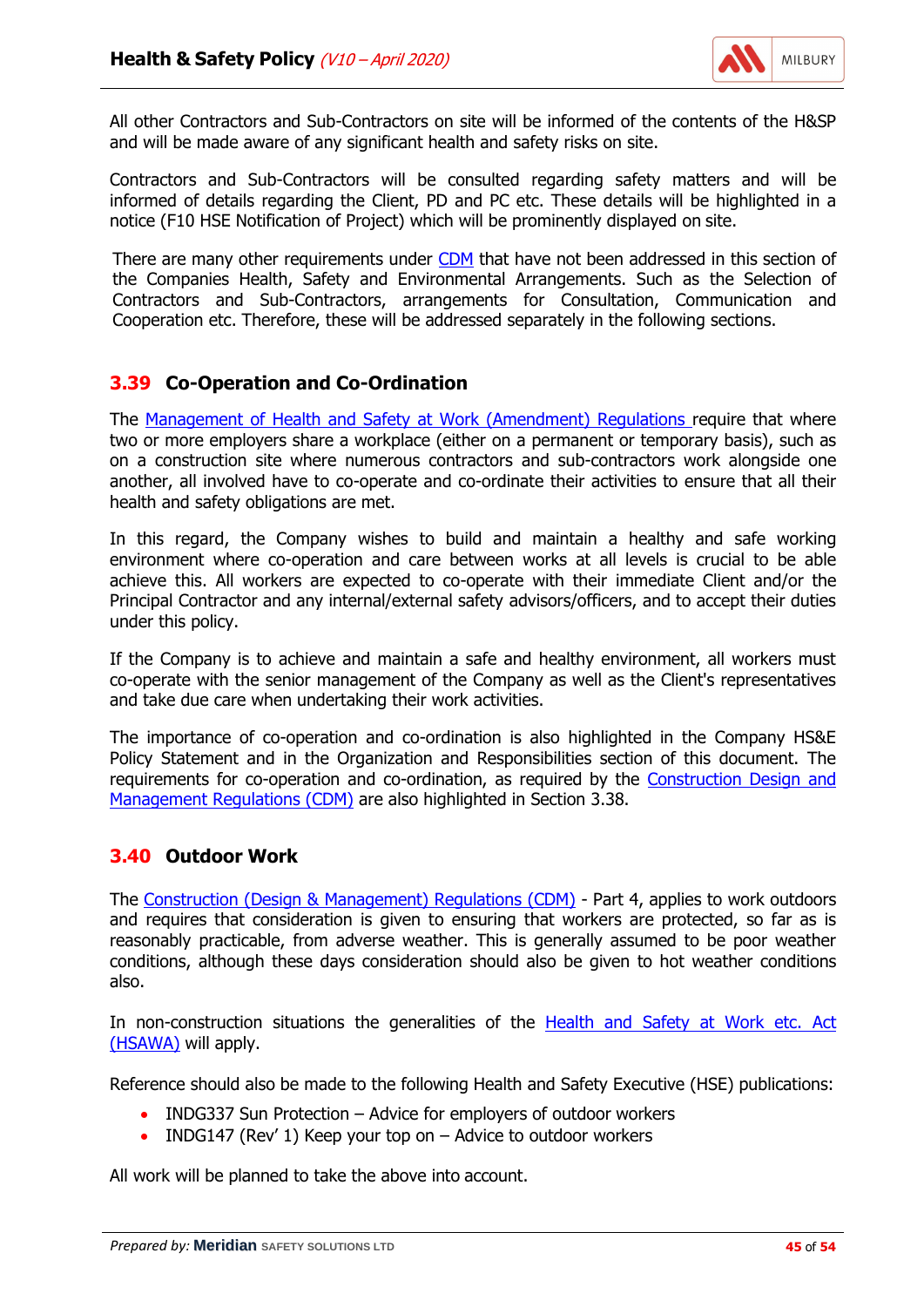

This will include the provision of advice and guidance to those likely to be affected and will also include the following:

- Provision of plenty of drinking water for hot conditions
- Provision of protective clothing suitable for extremes of temperature, either hot or cold
- Suitable shelter for extreme conditions
- Adequate heating and a means to heat food and drinks in cold weather
- Advice on the use of sunscreens and if appropriate the provision of the same

The site manager will advise employees and operatives to take breaks from work in the shade, if possible, on hot sunny days.

All employees and operatives should be encouraged to check their skin regularly for unusual spots or moles that change shape, size or colour. Medical advice should be sought if they have any concerns.

Welfare facilities will be established that are suitable for the location. See section on Welfare.

# **3.41 Road and Street Works**

Road works will be planned and carried out in accordance with the following:

- [Highways \(Amendment\) Act \(HAA\).](http://www.legislation.gov.uk/ukpga/1986/13/contents)
- [New Roads and Street Works Act](http://www.legislation.gov.uk/ukpga/1991/22/contents) (NRSWA).
- [Traffic Signs \(Amendment\) \(No. 2\) Regulations and General Directions](http://www.legislation.gov.uk/uksi/2011/3041/contents/made) (TSRGD).
- Chapter 8 Traffic Signs Manual "Traffic Safety Measures for Roadworks".
- Department of Transport Advice Notes:
- TA279 Short Duration Stops on Trunk Roads (Including Motorways) for Inspection Purposes
- TA/6/80 Traffic Signs and Safety Measures for Minor Works on Minor Roads Information and advice on the legal requirements and recommendations of Chapter 8 and advisory literature is available from the external Health and Safety Advisor / Consultant.

All work will be planned to take the above standards into account.

The Contracts Manager, in conjunction with the contractor, will ensure that consultation with the Police and Local Authority takes place before work commences and that the following arrangements for road works are planned by the contractor, taking into account these consultations and the above standards:

- Sufficient road signs, traffic cones, lamps, signals etc. of the correct type and size.
- Plant and vehicles are suitably painted, or marked, for road works and are fitted with amber flashing lights and warning devices for use when reversing, where practicable
- Protective clothing and equipment for operatives, including fluorescent/reflective jackets, slipovers or similar
- Protection for pedestrians
- Adequate labour for signing, cleaning signs, attending to lamps, signals etc.
- Training for operatives, supervisors, plant operators etc.

The Site Manager will ensure that all arrangements for signing, lamps, cones, signals etc. are carried out by the contractor, as planned, and that regular checking takes place throughout the working period to clean, replace and reposition traffic safety measures, as necessary. He will ensure that work is carried out as planned and that additional requirements, requested by Police or Local Authority during the works, are carried out.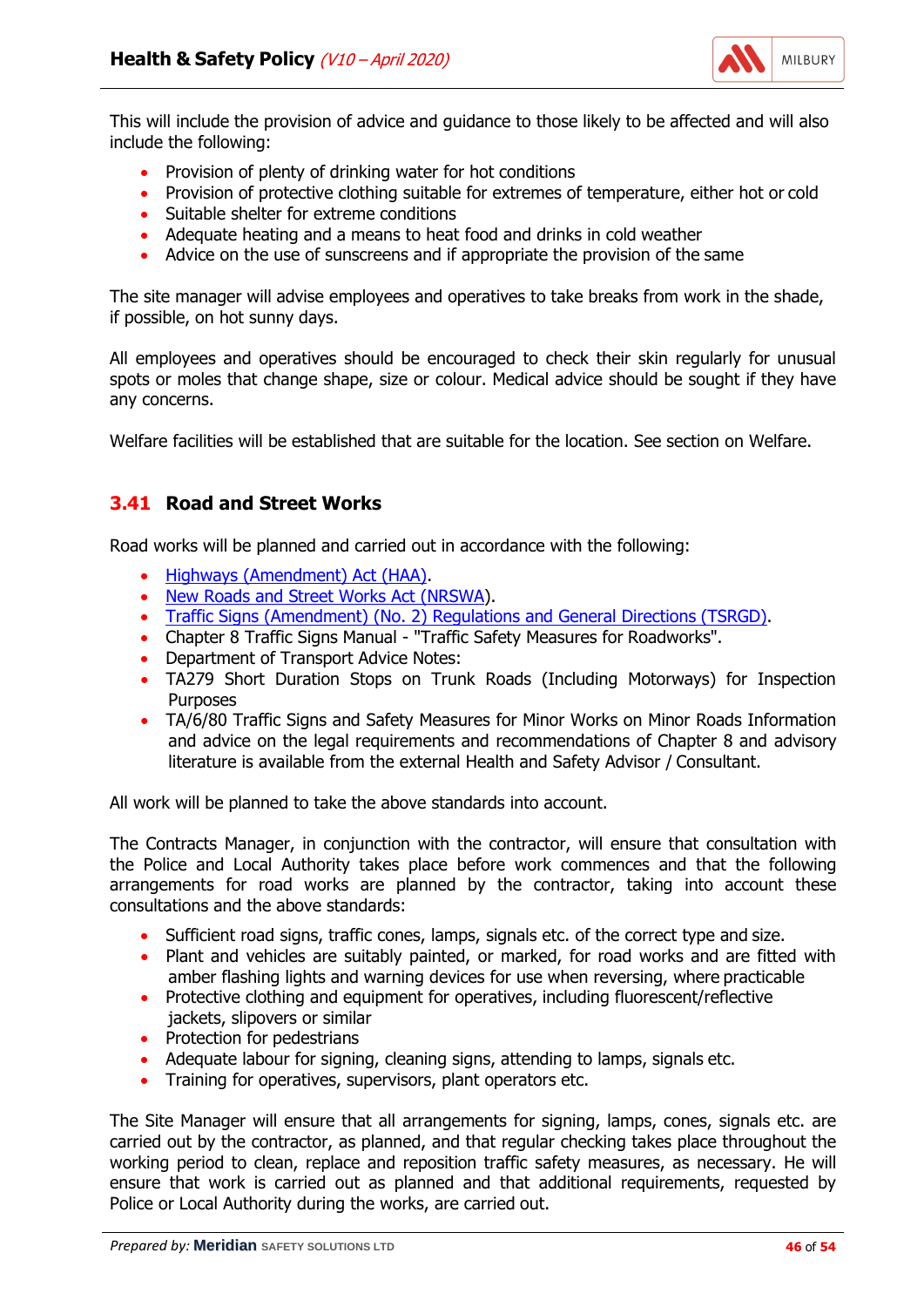

The Site Manager will ensure that the contractor issues personnel with any necessary protective clothing and equipment and that fluorescent/reflective items are worn at all times.

The Site Manager will ensure that all plant and transport is suitable for use on road works, is operated only by trained and authorised personnel and that any defects noted or reported are rectified. Where defects could affect the safe use of the equipment, it must be taken out of use immediately.

The main hazards associated with road works are:

- Inadequate information for traffic
- Operatives, plant, transport outside signed areas
- Pedestrians not protected

Where lifting appliances are used on road works, safety helmets will be worn by personnel.

Department of Transport booklet "Traffic Warning Signs for Road works", or similar Chapter 8 requirements, will be issued to all Supervisors.

## **3.42 Overhead Electricity**

The [Electricity at Work Regulations \(EAWR\)](http://www.legislation.gov.uk/uksi/1989/635/contents/made) give requirements for temporary electrical installations.

Reference should also be made to the following Health and Safety Executive (HSE) publication; GS6 Avoidance of Danger from Overhead Electric Lines gives guidance on the precautions to be taken and will be complied with on Company sites, or is expected to be complied with on sites on which Company employees are required to work.

Reference should also be made to British Standards:

- BS 5744 Code of Practice for Safe Use of Cranes (Overhead/Underhung Travelling and Goliath Cranes)
- BS 7121 Safe Use of Cranes also gives advice on precautions which will be complied with.

Information and advice on the requirements of the Regulations, Guidance Notes and Code of Practice is available from the external Health and Safety Advisor / Consultant, as required.

All work where overhead cables exist will be planned to take the above standards into account.

At pre-contract stage, the Contracts Manager will arrange for any necessary diversions or confirm safe distances, clearances, precautions etc. with the Electricity Board.

All sub-contractors likely to be affected will be informed of any overhead cables on the site.

The Site Manager will ensure that the necessary protection is erected in accordance with the above standards. The protection provided will be checked by the Site Manager, or other responsible appointed person, at regular intervals and maintained.

Appropriate action must be taken against any person(s) who disregard, or damage protection provided.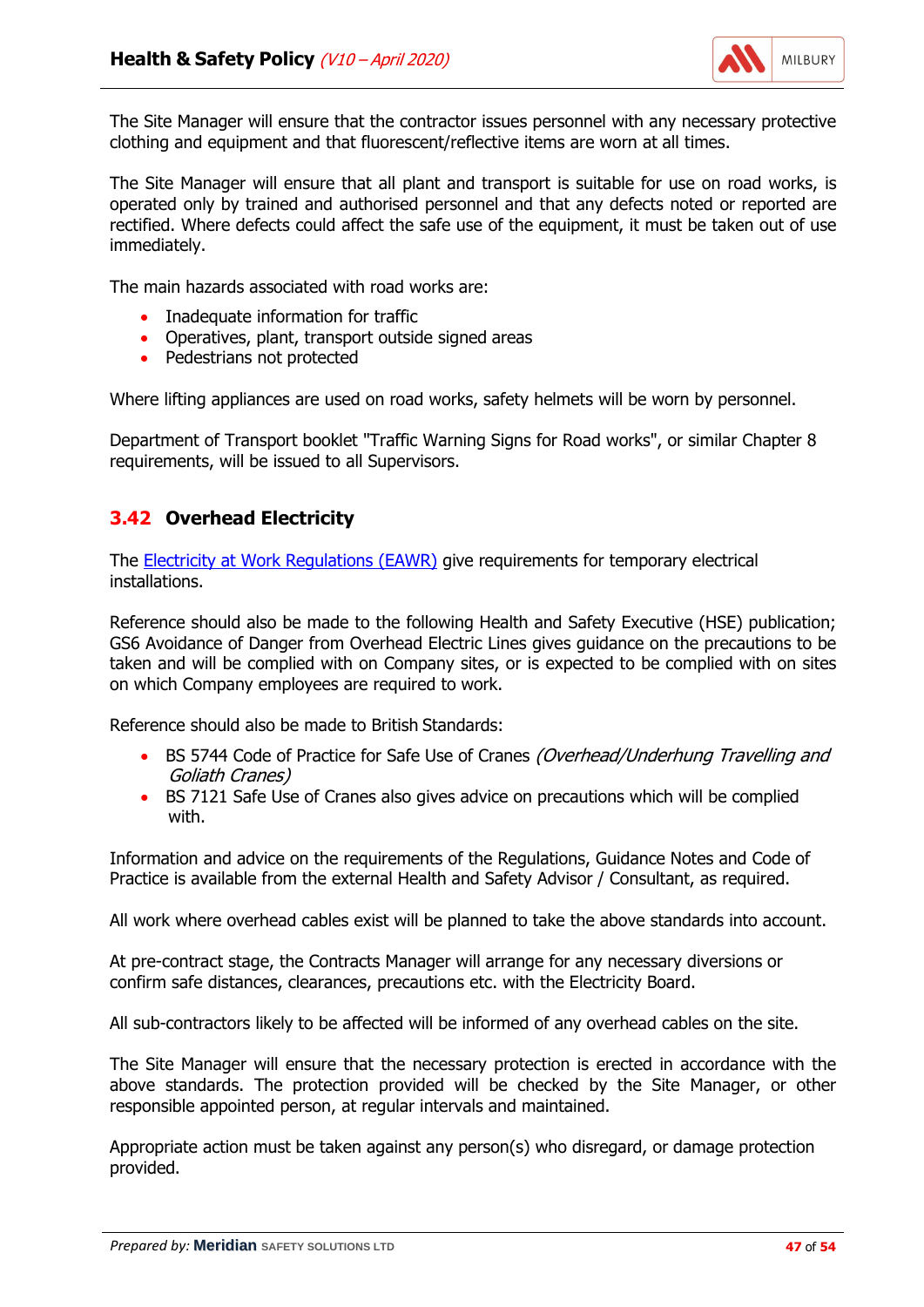

The main hazards are contact with or being in close proximity to the cables, by plant or vehicles, or by operatives handling long objects, e.g. scaffold tube, ladders etc. The fact that electricity can "arc" across gaps must always be taken into account.

Where work is to be undertaken beneath, close to or involves the diversion of electricity cables, the cables may need to be made dead and a Permit to Work system operated. In these cases, the external Health and Safety Advisor may be consulted for advice at an early stage.

# **3.43 Waste Management and Removal**

The following regulations cover waste removal:

- The [Hazardous Waste \(Miscellaneous Amendments\) Regulations](http://www.legislation.gov.uk/uksi/2015/1360/contents/made) (HWAR).
- The [Environmental Protection \(Waste Recycling Payments\) Regulations](http://www.legislation.gov.uk/uksi/2006/743/contents/made) (EPWRP).
- The Waste Management Licensing [\(England and Wales\)\(Amendment and Related](http://www.legislation.gov.uk/uksi/2005/1728/contents/made) [Provisions\) Regulations](http://www.legislation.gov.uk/uksi/2005/1728/contents/made) (WLEWR).

All waste disposal must be via a "licensed waste contractor" approved by the Environment Agency.

All waste will only be disposed in a suitable specified waste disposal site.

All waste removal movements will be recorded on a recognised consignment note.

The **Pollution Prevention and Control Act (PPCA)**; Duty of Care Regulations gives you responsibility for all your waste until its final disposal site. This requires you to prevent uncontrolled releases of material (e.g. prevent leaks of diesel from tanks by using bunds or the spread of waste materials by high winds by netting over waste collection skips). As you have a responsibility to ensure your waste is handled by competent, responsible contractors it is important that you only use licensed contractors.

Hazardous waste as defined by the List [WLEWR](http://www.legislation.gov.uk/uksi/2005/1728/contents/made) must be disposed of in accordance with [HWAR](http://www.legislation.gov.uk/uksi/2015/1360/contents/made) and the Consignment Note Procedure followed.

All Waste Disposal will be properly planned to take into account the type of waste that requires disposal.

Any hazardous wastes activities will need careful planning to reduce the risks of exposure to an acceptable and approved level.

Producers of hazardous wastes may need to be registered with the Environment Agency and allocated a registration number before consignments are collected. (Check this with your Waste Collection Contractor in advance) Controlled waste (your general waste) must not be stockpiled or treated (including bonfires) on sites or at premises without the appropriate Waste Management License from the Environment Agency [\(WLEWR\)](http://www.legislation.gov.uk/uksi/2005/1728/contents/made).

All hazardous waste will be assessed to ensure all safety precautions are taken and that the waste is only removed to a licensed disposal site.

The monitoring and supervision of all waste removal will be undertaken by a competent person only.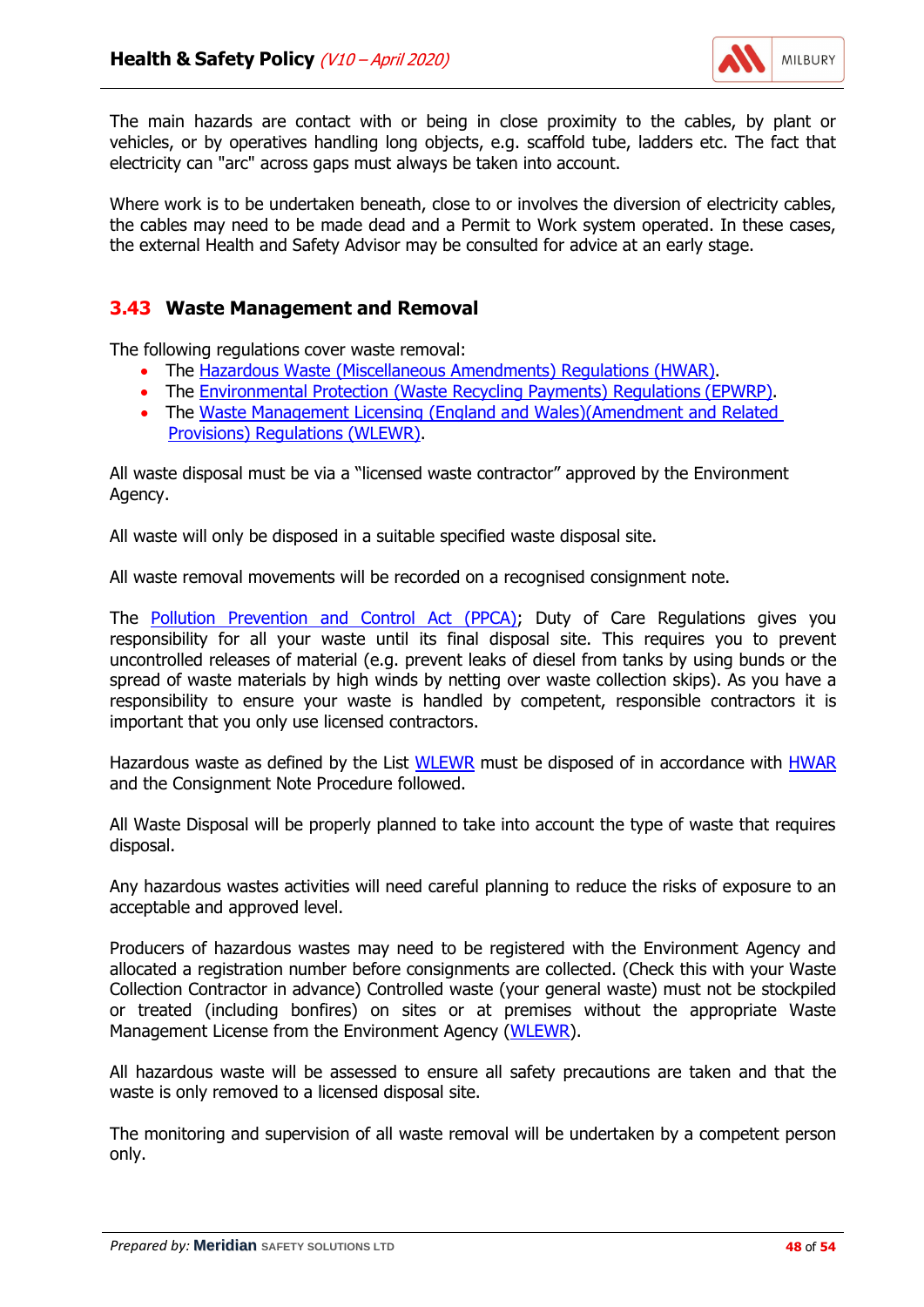

The competent person will ensure all resources are made available and all necessary steps are taken to ensure the waste is disposed of properly.

The competent person will ensure that the consignment note is effectively use and passed on to all relevant persons/organisations.

The waste consignment note must describe the:

- Transferred waste
- State whether the waste is loose or contained
- State the quantity of waste being transferred
- State the name and address of the producer
- State the name and address of the carrier, his registration number and issuing authority
- State the place of transfer
- State the date and time of transfer
- Contain signatures of both the produced and carrier

All transfers of hazardous waste will be undertaken in suitable enclosed containers.

A safe method of work will be drawn up by a competent person for all waste removal operations. The safe method of work will contain the following information:

- Type of waste (Hazardous, non-hazardous etc.)
- Location of waste
- Location of suitable disposal site
- Competence of waste removal operatives
- Issue of waste consignment note
- Necessary special precautions (PPE, Wheel Scrubs etc.)
- Amount of waste requiring removal
- Notification to necessary authorities (if and when required)
- Who is likely to be exposed to any hazards/risks
- Control measures for reducing the hazards/risks

Further information on waste removal can be obtained from the external health and Safety.

#### **3.44 Company vehicle and Driving at Work**

The use of a company vehicle for company business is covered under the **Provision and Use of** [Work Equipment Regulations \(PUWER\)](http://www.legislation.gov.uk/uksi/1998/2306/contents/made) and the [Road Safety Act \(RSA\).](http://www.legislation.gov.uk/ukpga/2006/49/contents)

Company drivers will be assessed to ensure they are competent drivers and have a current licence for the type of vehicle they are to drive.

Company drivers will be given adequate information and resources to ensure they can carry out their role safely and effectively. It is not a specific offence to drive when tired, however a driver is more likely to commit a driving offence whilst tired. This may be as significant as causing death by dangerous driving and there has recently been a successful conviction of a driver who fell asleep at the wheel.

Company vehicle drivers are advised to take frequent breaks during long journeys. Drivers should allow for a minimum 15-minute break every 2hrs. Vehicles should only be stopped in a safe area, preferably a lay-by which is well lit during the hours of darkness. Drivers should take this opportunity to get out of the vehicle if safe to do so or open a window for fresh air.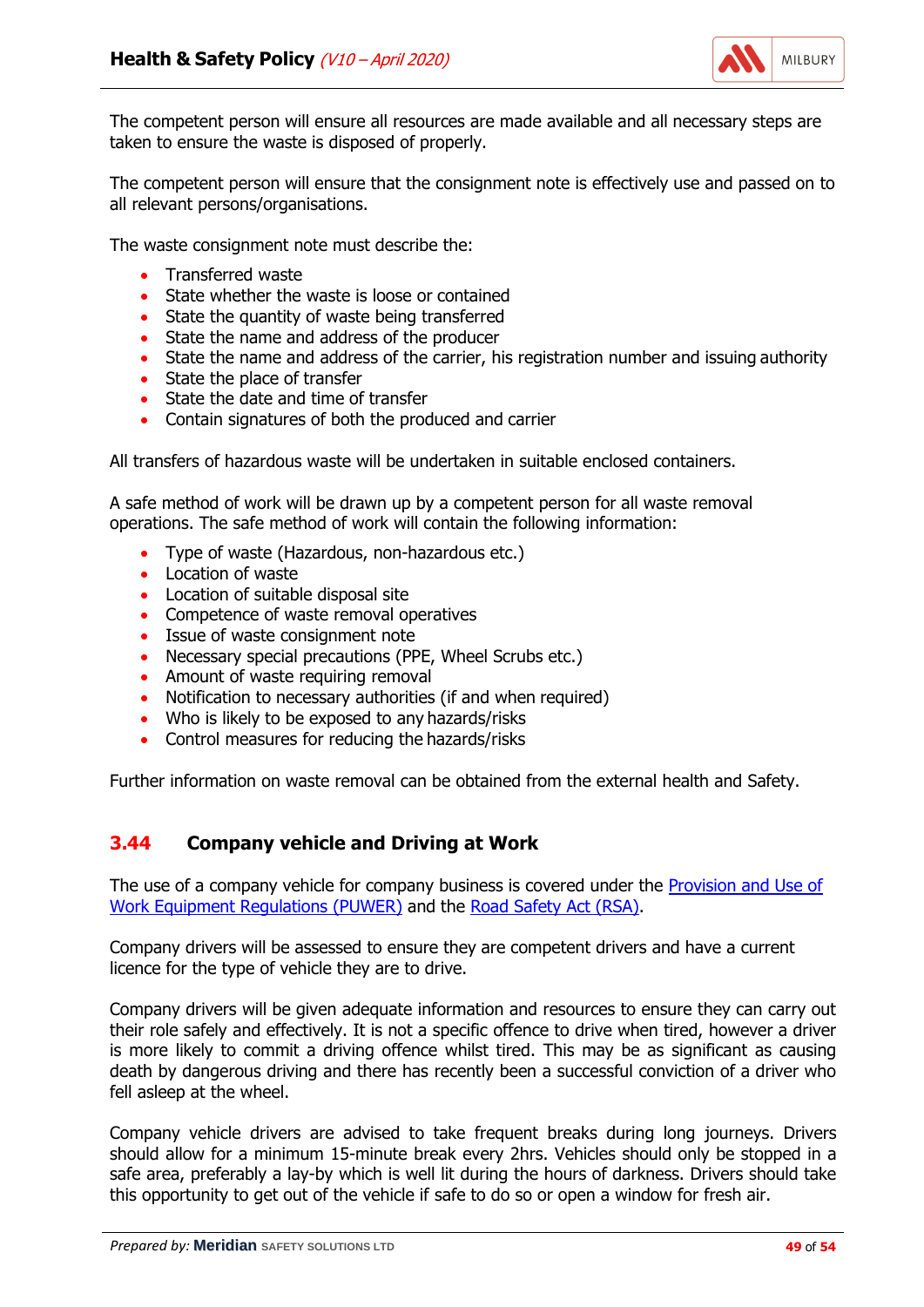

Reference should also be made to The Highway Code which provides further guidance for drivers.

Company vehicles will be maintained and serviced in accordance with the manufacturers' recommendations.

All accidents occurring while driving for the Company will be reported to the relevant manager to ensure the accident is reported in the correct manner.

Seat belts must be worn when fitted in the vehicle.

Smoking is not allowed by any staff in any Company vehicle.

No person will be allowed to travel in the box section of any vehicle.

Whilst offloading, hands and feet are to be kept clear of the tail lift.

Ensure all loads are secure and in particular ensure that they will not fall when the vehicle door/ shutter is lifted.

Under no circumstances should mobile telephones be used whilst driving unless a suitable hands-free arrangement is in place. Where possible hands-free kits will be supplied and should be used if it is necessary to use whilst a vehicle is in motion and it is safe to do so.

#### **Mobile Telephones & In-Vehicle Technology**

The [Road Vehicles \(Construction and Use\) Regulations \(RVCUR\)](http://www.legislation.gov.uk/uksi/2015/142/contents/made) apply to the users of mobile telephones when driving.

All users of mobile telephones must not use a handheld phone when driving. "Hands-free" phones are acceptable providing that the phone does not have to be held in the hand at any time when in use.

The user must exercise proper control of the vehicle at all times. Never use a handheld mobile phone or microphone when driving. Using hands free equipment may also distract the users' attention from the road and should only be used when on the move if it is considered safe to do so. It is far safer not to use any telephone while driving - find a safe place to stop first.

There is also a danger of driver distraction being caused by in-vehicle systems such as route guidance and navigation systems, congestion warning systems, PCs, multi-media, etc. Do not operate, adjust or view any such system if it will distract your attention while you are driving; you must exercise proper control of your vehicle at all times. If necessary, find a safe place to stop first.

Transport drivers must not consume any intoxicating liquids or drugs during the workday or shift.

#### **3.45 Laser Equipment**

The current primary standard for laser radiation safety in the UK is:

• BSEN 60825-1 Safety of Laser Products Part 1: Equipment Classification Requirements and Users Guide.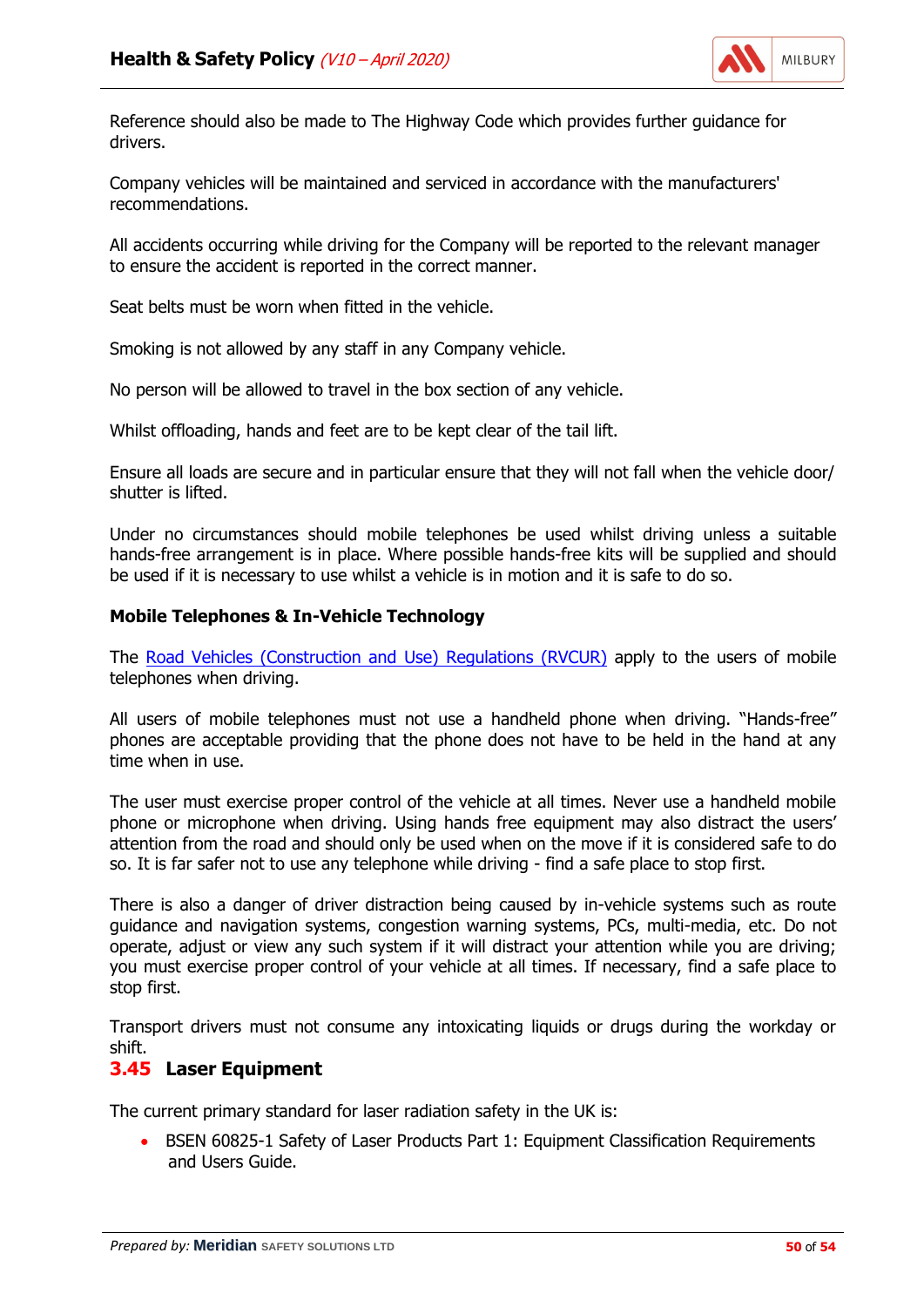

Further information is given in the document Safety in Use of Lasers on Site (Chartered Institute of Building Services Management, Technical Information Services). The laser hazard classification scheme rates lasers in increasing degrees of radiation hazard as Class 1, 2, 3A, 3B or 4, according to the measured quantity of laser radiation emitted.

All work will be planned to take the above standards into account.

Only competent operators should use and install this equipment, arrangements should be made to minimise access to the work area by persons not directly involved in the work process if there is a risk of laser light entering the eye.

If lasers of Class 2 or above are to be used specialist advice should be sought.

Installation and use will be supervised by a competent person who will also warn any person entering the work area of the risks associated with laser light.

Ensure the correct covers are fitted to the equipment.

Minimise the risk of stray reflections and ensure that the laser light cannot escape from the working area and affect other persons working nearby.

For lasers of Class 2 and above warning signs will be positioned to advise of their use.

All electrical equipment should be inspected, tested and maintained as required by the [Electricity at Work Regulations \(EAWR\).](http://www.legislation.gov.uk/uksi/1989/635/contents/made)

Personal Protective Equipment may be required, refer to manufacturer's instructions for further guidance.

#### **3.46 The Office Environment**

It is the policy of the Company to comply with the [Workplace, \(Health, Safety & Welfare\)](http://www.legislation.gov.uk/uksi/1992/3004/contents/made) [Regulations \(WPHAWR\).](http://www.legislation.gov.uk/uksi/1992/3004/contents/made)

While it is understood that the majority of risks associated with the activities of the Company are likely to be site based, the Company recognises that there are risks associated in the Office environment. Therefore, the following points will be adhered to:

All walkways (corridors, open office spaces) are to be kept clear of slip and trip hazards and other obstructions. In particular:

- Computer and telephone cables should not lie across the floor
- Loose floor coverings, stairs and handrails, worn treads, etc., shall be reported to the Supervisor for immediate action
- Remove any loose items left on the floor
- Clean up all spillages

Ensure that all equipment, including desks and chairs, are in sound condition, suitable and properly placed. When sitting keep all legs of a chair on the floor - do not tilt backwards or stand on chairs.

All filing cabinets should be fitted with anti-tipping devices and not be overloaded in order to prevent tipping.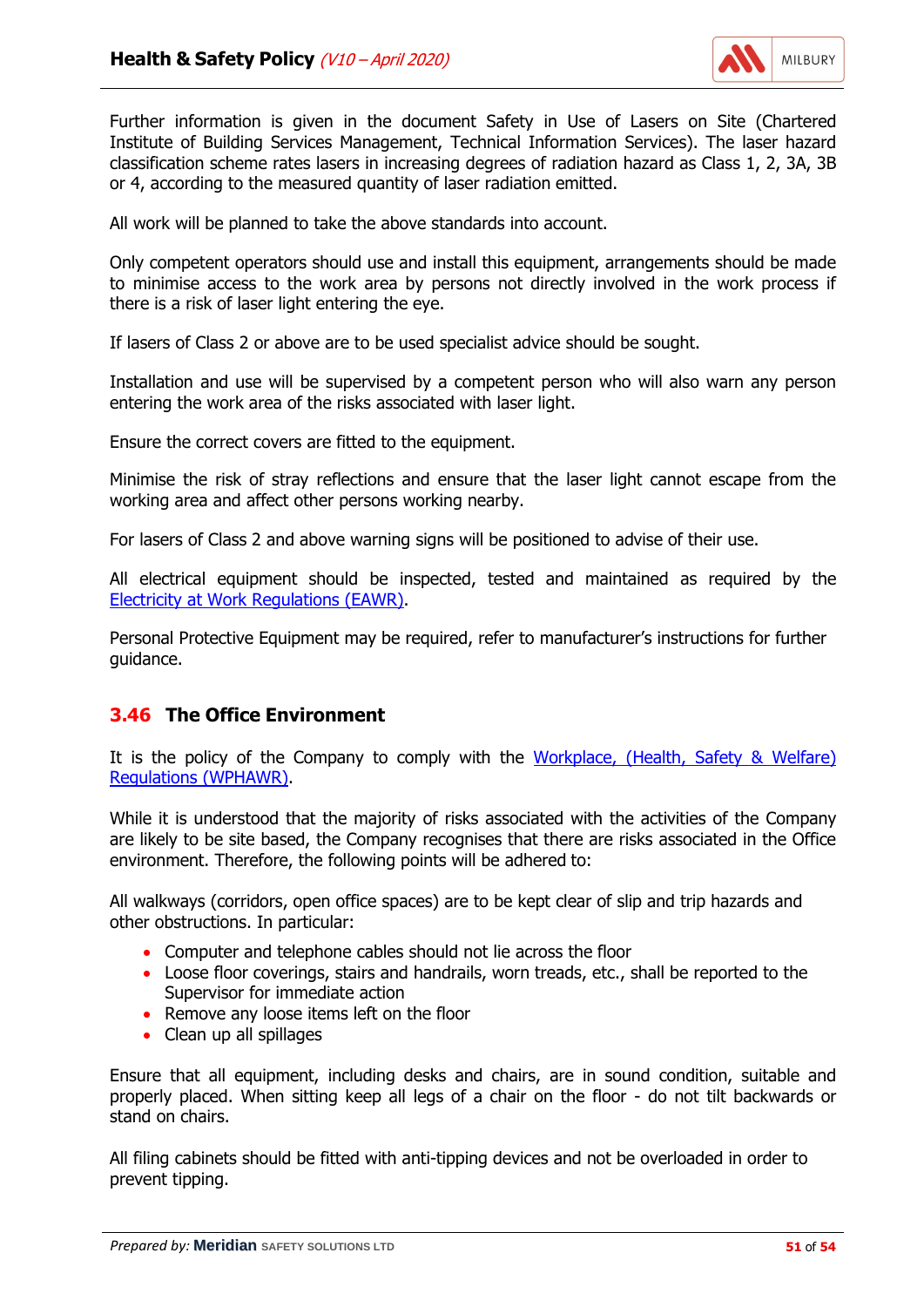

Use handles to open and close drawers to prevent pinching fingers. To avoid back injury, jammed drawers should not be pulled excessively.

Ensure sufficient lighting is available to carry out work in a safe and proper manner.

Maintenance of office equipment, including computers, word processors, communication systems and electric's etc should only be carried out by an appointed competent person. 240V office equipment will be appropriately tested (PAT) on an annual basis and labelled as such.

All regular users of Visual Display Screen Equipment/Units (VDU) will be assessed annually. The Director responsible for safety will ensure that any identified issues are suitably managed.

#### **Site Offices & Portable Cabins**

Where applicable, site offices will comply with the requirements of [Workplace, \(Health, Safety &](http://www.legislation.gov.uk/uksi/1992/3004/contents/made) [Welfare\) Regulations \(WPHAWR\)](http://www.legislation.gov.uk/uksi/1992/3004/contents/made) or the [Construction Design and Management Regulations](http://www.legislation.gov.uk/uksi/2015/51/contents/made) [\(CDM\)](http://www.legislation.gov.uk/uksi/2015/51/contents/made) as applicable.

Temporary site office buildings and portable cabins must be fire-rated to a minimum of 1-hour fire resistance, and must meet The Joint Code of Practice on the Protection from Fire of Construction Sites and Buildings Undergoing Renovation. The distance between any such temporary buildings and permanent structures should be at least 10 metres. Where the distance is less than 6 metres then the temporary building must be constructed to provide a Class 1 surface spread of flame performance and 30 minutes fire resistance to all surfaces (floors included if temporary buildings are to be stacked). Where this is not achievable, such as when an existing unit is to be utilized, the risk may be mitigated by applying a suitable exterior quality fire resisting material (e.g. Fireline board) to the effected elevations.

The Projects/Contracts Manager will ensure that an appropriate Fire Risk Assessment is carried out and complied with.

All fire extinguishers shall comply with the relevant British Standard and will be serviced and maintained at regular intervals (annually). Training will be provided to members of staff in their safe and proper use.

All site offices must be cleaned out daily and wastepaper shall not be allowed to accumulate. Particular care must be taken to ensure that combustible waste/litter does not build up underneath site cabins. Where this is possible, the gap beneath the cabins should be skirted to prevent waste/litter getting underneath it.

Any liquefied petroleum gas heating appliances shall be used in accordance with the requirements of company policy. Reference should be made to the relevant section on LPG in this policy.

Any electrical installation shall be to the requirements of the Institution of Engineering and Technology (IET) Wiring Regulations, as amended (BS 7671: incorporating Amendment 2) and shall only be installed, tested, altered and maintained by competent qualified electricians.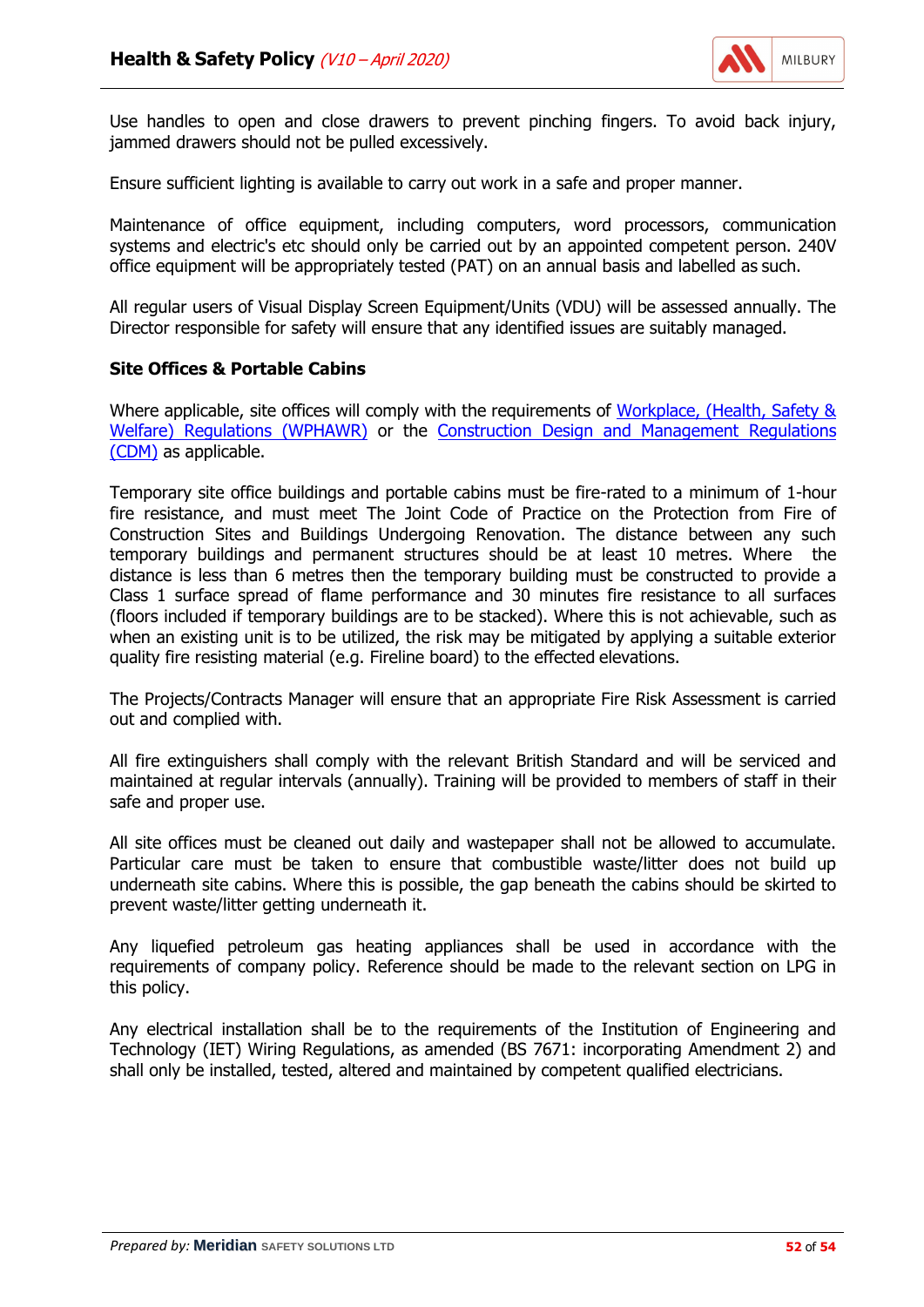

# **Section 4: CLOSING MESSAGE**

Our Health, Safety and Environmental Policy is designed to ensure that you fully understand the role that you and Milbury Contractors Limited must play in helping to provide a safe and healthy working environment.

Together we must seek to identify and eliminate hazards at work and to reduce the number of accidents and incidents to zero.

**With your personal help and cooperation, we firmlybelieve that we can achieve this.**

## **Section 5: DECLARATION**

On behalf of Milbury Contractors Limited, I hereby declare that I have received a copy of, read and understand, the above-mentioned Company's Health, Safety and Environmental Policy and arrangements, and that I will endeavour to observe the conditions and provisions contained therein.

Signed: 27<sup>th</sup> April 2020

**Andy Kennard** For and on behalf of - Milbury Contractors Limited